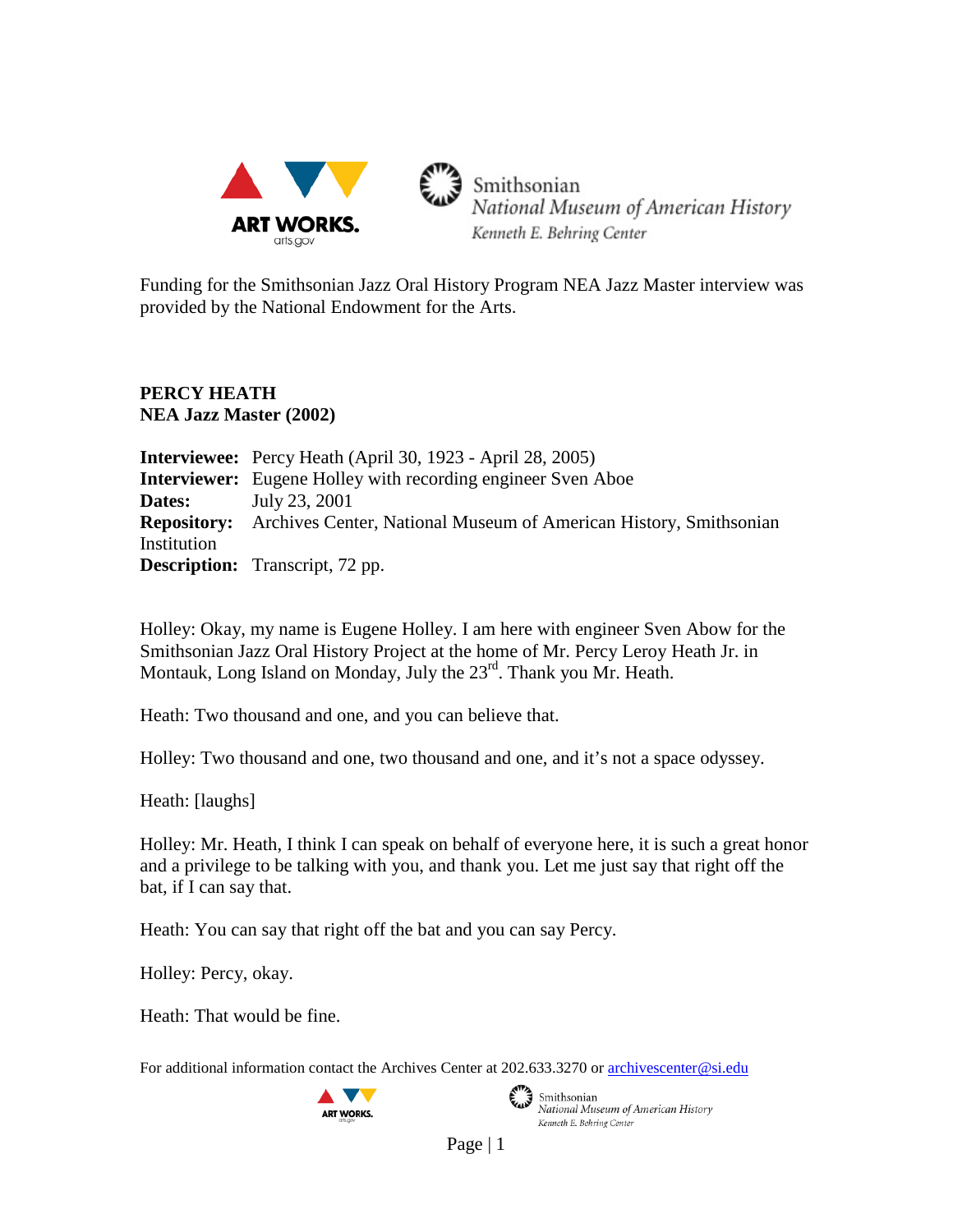Holley: Just wanna get some basic date information. Your full name is Percy Leroy Heath Jr.?

Heath: That's right. My father's name was Percy Leroy Heath.

Holley: And your birthdate April 30, 1923 in Wilmington, North Carolina?

Heath: That's right, North Carolina.

Holley: Your parents' names sir.

Heath: Percy Sr. and Arlethia, which is the only one I've ever heard. My mother's name is Arlethea. Her maiden name was Wall.

Holley: You have a sister and brothers. Can you give their names?

Heath: Well, we had a sister, Elizabeth. She wanted to be called Betty, but we called her Lizzy all her life. And my grandfather on my mother's side gave us all nicknames. And she was Lizzy, Tin Lizzy, like the old automobile. I was Percolator. And Jimmy, I think he called Jimmy, Shorty, which I don't think James would appreciate that so much [chuckles]. He got that nickname, and Tootie was named Tootie when my grandfather Sandy Wall first saw Tootie, he looked down at her and said "Toot, toot" and that stuck. Albert "Tootie" Heath is our youngest brother. James Edward is the middle brother, and I'm the oldest brother, Percy Leroy Jr., and Elizabeth, Ella Elizabeth, was our sister's name. She was a year and a half older than I was. She passed about four or five years ago.

Holley: Now your wife's name is June, what was her maiden name and how long have you been married?

Heath: June Ellen Jones was her maiden name, and we met in 1947.

Holley: In Philadelphia?

Heath: In "Filthy-delphia." And I hope you don't mind me referring to it as "Filthydelphia"

Holley: [chuckles]

Heath: Where I was raised down in South Philly, it was pretty filthy. But June and I met in 1947. She was a manager of a record store, which featured mostly classical music and she would get the latest, order the latest Charlie Parker's and the latest bebop records and bring them down to the house. I was like the first to have Charlie Parker's records in Philly at that time, "Now's The Time" and a few other releases at that time.

For additional information contact the Archives Center at 202.633.3270 o[r archivescenter@si.edu](mailto:archivescenter@si.edu)



 $\epsilon$   $\rightarrow$  Smithsonian National Museum of American History Kenneth E. Behring Center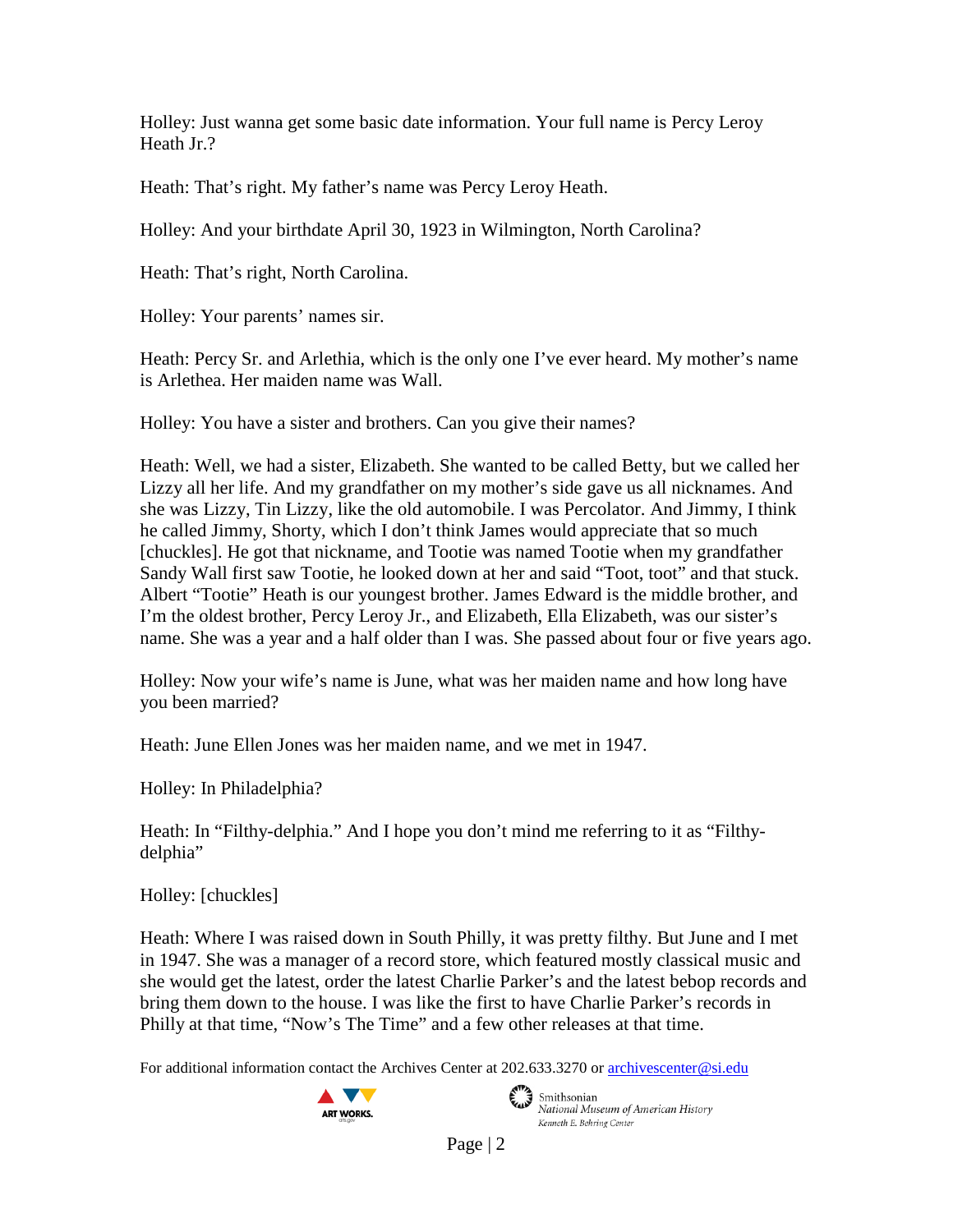Heath: But she knew about the band, Dizzy's band, and all before I'd even, when I got out of the service in '46. I was Lt. Heath. I used to go up to the Downbeat in my uniform while I was being on reserve, probably wore my Tuskegee outfit and my wings and bars and decided to buy a bass in 1946, and June, at that time, had already know about bebop and music that I hadn't heard in the South where I was stationed. And we met at the Downbeat, let's see, a year after I had bought the bass and went through a lot of early jobs that I think you referred to as being "Red Garland." But I was over in where we used to call "a bucket of blood," over on the other side of Broad Street in a very rough neighborhood with sawdust on the floor, that kind of joint, and I had just bought the bass and Red said, "Come on sugar, come on sugar. You can play with me and Jake." It was a trumpet player who was an artist who used to, we were all learning, but Red Garland, he was already professional. He had quit boxing, I don't know if you knew that, Red was a pugilist.

Heath: And anyhow, that was [an] early learning process in Philadelphia when Jimmy came home from his Nat Towles' band. He was playing with a Midwestern band, dance band, Nat Towles's Orchestra, and incidentally he had come down to Walterboro, South Carolina when I was still in the air force with that band. And he slept in a classmate of mine's bed for bed check one night while he was on the base. So he quit that band when I got out of the service and came home and decided to play bass, having heard that record that you referred to as "John Simmons."

Holley: You wanted to play the bass after you…?

Heath: I did, yes.

Holley: Right.

Heath: And Jimmy quit Nat Towles' band and came home, and we got an upright piano somebody gave us. I think we got a horse and wagon and backed it up to the house on Federal Street and put that piano in there. So while Jimmy was learning these chords, I was learning the bass. It was a gap in there, about a year and a little bit longer that I was playing at the Downbeat.

Holley: Do you know where that was in Philly? Roughly what part?

Heath: Yeah, on 11<sup>th</sup> Street, a couple of blocks down from Market Street. It was right in Midtown, Philadelphia. Anyhow, that's where I met June. She brought her mother up there for a birthday celebration. Her mother, I don't know if she appreciated anything about the music or the guys and she was [a] pretty opinionated woman. But that long answer was for your question of when me and June met. And then we couldn't get married in Philadelphia in Pennsylvania at that time when we decided to get married a couple of years later.

For additional information contact the Archives Center at 202.633.3270 o[r archivescenter@si.edu](mailto:archivescenter@si.edu)



 $\epsilon$   $\rightarrow$  Smithsonian National Museum of American History Kenneth E. Behring Center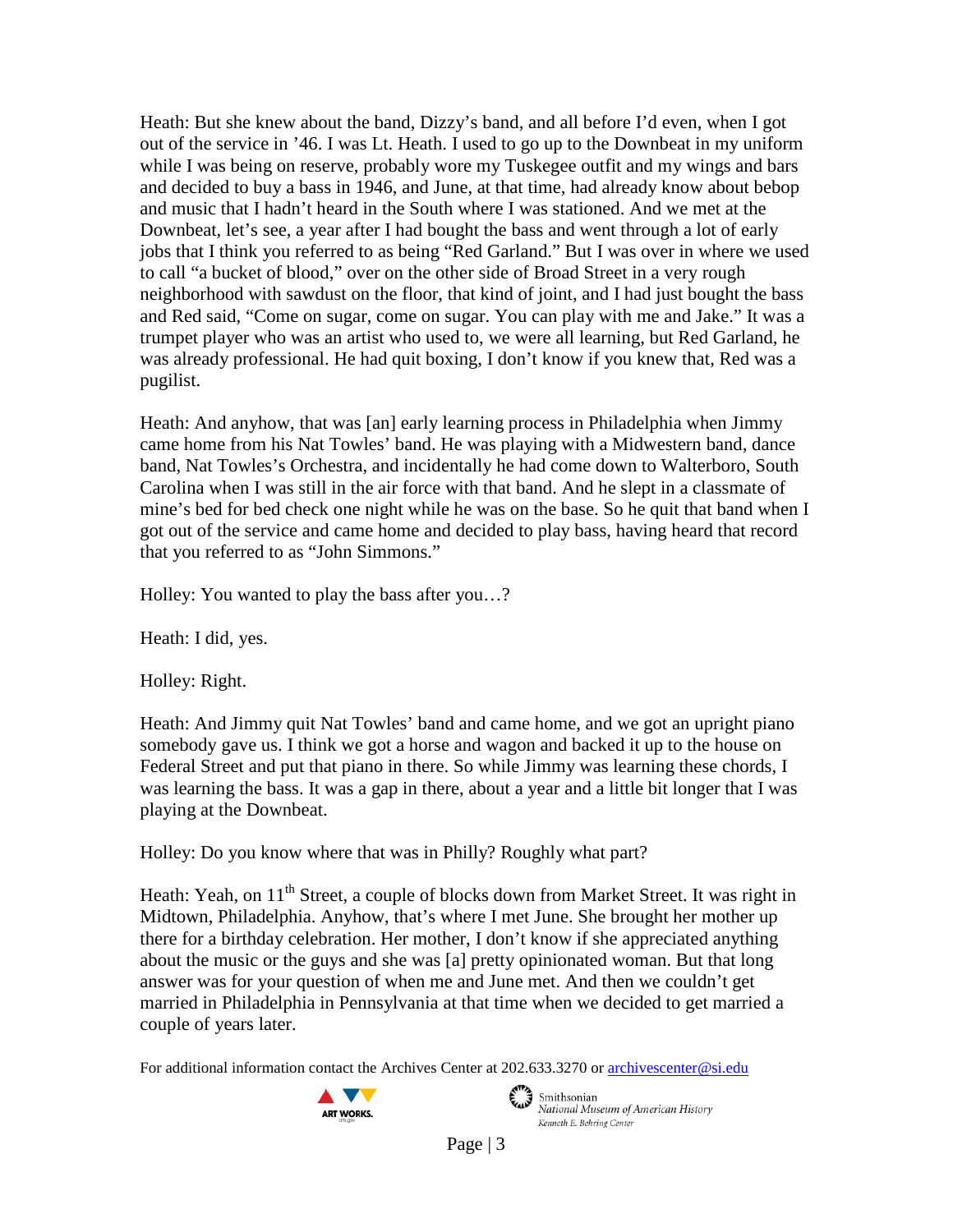Holley: You couldn't get married because…?

Heath: In Pennsylvania, there were no interracial marriages, no licenses issued in Pennsylvania. And that's why we said we better get out of here and go to New York, which we did, and we got married in 1950 when I went with Dizzy Gillespie's Sextet. And contrary to some of the other information that's out, I never played with Dizzy's Big Band. Nelson Boyd went from Jimmy's Big Band, which Jimmy had around Philly. I wasn't even playing then; I was just learning the bass and got with Bill Hollis and Harry Craft in sort of a Nat Cole type piano, bass, guitar, vocals. And that was my first group actually. Those little jam sessions with Red Garland, that didn't count much. I was still learning the C scale. I learned the C scale on the bass and how to read a stock part, "boom boom boom boom boom boom" [chuckles], and went to the union and got a union card because those things with Red Garland were pre-union. And that graduation to become the house bass player at this jazz mecca, the bebop mecca, in Philadelphia in a year and a half or so was really…

Holley: You're talking about the Downbeat?

Heath: Yeah, a phenomenal leap. And I don't know how I did that, but we used to play all day until my mother, who was very considerate, would just say, "Well, it's getting a little late and the neighbors next door will hear everything," from house to house in Philly, you know those row houses. So we had to stop at which time we'd go down in the dungeon, down in the basement, where we had it set up for listening to Symphony Sid and other jazz broadcasts from New York which came on at midnight at that time.

Heath: Anyhow, that's how early experiences, and learning in Philadelphia… And at that time at the Downbeat, a lot of headliners came through there to play with this rhythm section, which I noticed in your notes you mentioned Jimmy Golden. Jimmy Golden was a pianist up there, and Little Jimmy Oliver was a saxophonist who emulated Lester Young. He put his horn up on the side like Lester used to do. And he was strictly a by-ear player, but he could play anything that he heard. And there was another saxophonist Al Steele, who was like a repeater, he could play anything, and very fast, too.

Holley: Kind of like Johnny Griffin?

Heath: Well, JG didn't come about until way later, or at least not way later, but a year or so later after I was playing with Joe Morris, a trumpet player, a rhythm and blues trumpet player. And it's amazing, but the rest of the band up there in the Downbeat was Charlie Rice, who was still around, and Jimmy Oliver was still around too. And by me being there, some of these headliners, like Eddie Davis and Howard McGhee …

Holley: Eddie "Lockjaw" Davis?

For additional information contact the Archives Center at 202.633.3270 o[r archivescenter@si.edu](mailto:archivescenter@si.edu)



 $\epsilon$   $\rightarrow$  Smithsonian

National Museum of American History Kenneth E. Behring Center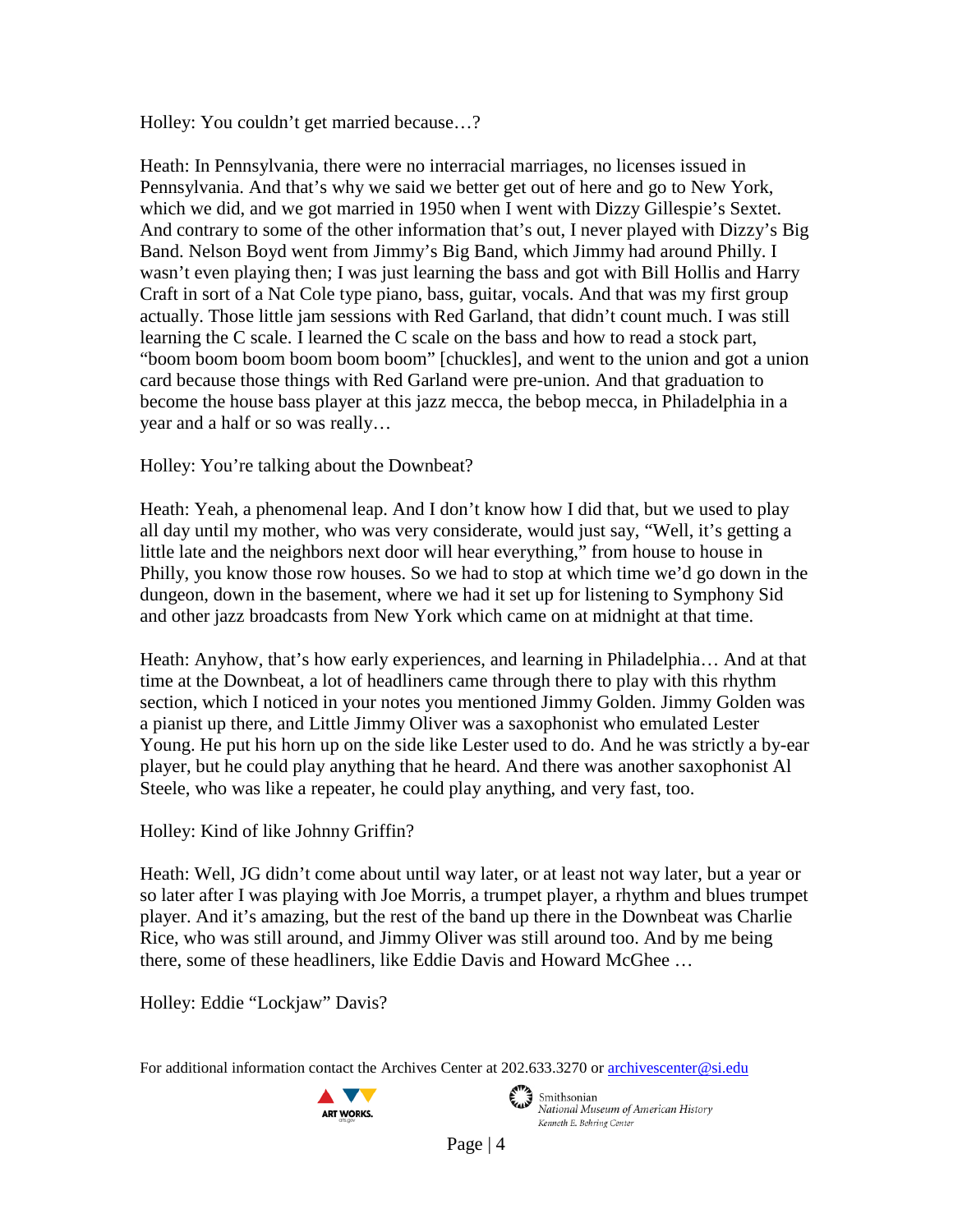Heath: Eddie "Lockjaw" Davis, oh he was from Philadelphia too, incidentally. These people came through and played with this house rhythm section, and that's when Howard McGhee had said, well he had known of Jimmy's Big Band around town because Jimmy had a lot of people in his Big Band that were, they fed into Dizzy's Big Band later. Jimmy himself, and Coltrane, John Coltrane, Benny Golson. Nelson Boyd went from Jimmy's band to play the bass in Dizzy's band and Hen Gates, Jimmy's piano player, went with Dizzy. So, Jimmy's band was like a stepping-stone into Dizzy's Big Band at that time while I was going through this small, trio type learning process. And they weren't learning enough bebop, it was still too Nat Cole-ish, so I graduated from that group, but I went to your hometown. Is it Wilmington?

Holley: Wilmington, Delaware?

Heath: Yeah, we used to play in a Ritz bar down there.

Holley: Do you remember a place where musicians stayed called the Lawson Hotel? Near the train station?

Heath: Uh, I don't know if that was there then. We used to commute from Philly, but I'm not sure if we used to stay down there. It was a little segregated down there at that time even.

Holley: Right, yes. Reason I asked, my grandmother had a place called the Lawson Restaurant and Hotel on Front Street right under the train station where a lot of musicians from Philadelphia could stay there. And she worked also with the Baby, you know the Famous Baby Grand in Wilmington, Delaware.

Heath: Oh yeah.

Holley: Yes.

Heath: Well anyhow, at that time that's when I met Clifford Brown when I was with the Hollis Hoppers down there at a matinee at the Ritz Bar. And Clifford and Bobby Burton, a little bass player from there, they used to stop by and stand outside with their books, and Brownie, he had his horn with him, they had a little band practice and what not, and he's a very shy kid, you know, Clifford. And he said [softly], "I'm gonna play jazz, too."

Holley: He was a teenager at this point, right?

Heath: He was in school, coming home from school. [Chuckles]

Holley: Yes.

For additional information contact the Archives Center at 202.633.3270 o[r archivescenter@si.edu](mailto:archivescenter@si.edu)





 $\epsilon$   $\rightarrow$  Smithsonian National Museum of American History Kenneth E. Behring Center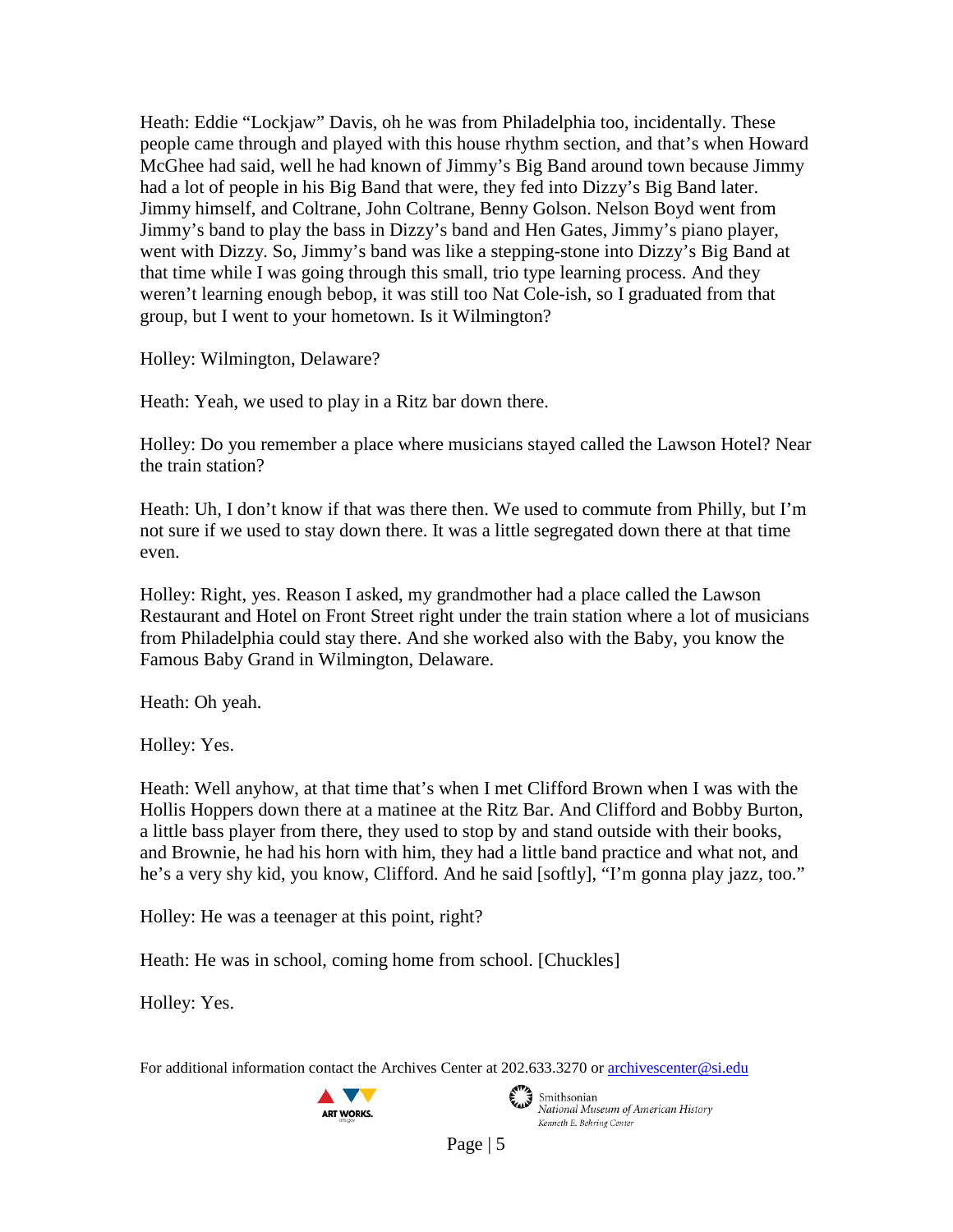Heath: And sure enough, man, three years later, Clifford Brown was the phenomenon of Philadelphia. But, that was just a sidetrack into your hometown. Anyhow, we used to go a few places, and you asked earlier about bass lessons, which I took in Philadelphia. Actually, I didn't go to school up there, I just went there for lessons on the bass.

Holley: To Granoff.

Heath: Granoff, yes, Granoff School of Music, I think it was. But this teacher, Mr. [Quintelli], he showed me the basic principle of fingering and gave me exercises to study. But during the time I was really beginning to learn, that's when Lt. Heath decided to be a jazz bass player, and I started growing a beard and bought this bass with the pay I had mustered out with. Jimmy had this band around town where we'd go up and listen to Dizzy's band and invite the guys down to the house, Mama would cook a meal, a homecooked meal for them 'cause she enjoyed that too, because she knew we were gonna be on the road and we would appreciate going into a home instead of a restaurant to have a family meal. So that's the time I met Milt Jackson, John Lewis, and I think it was either Kenny Clarke or Joe Harris at that time.

Holley: With Dizzy Gillespie?

Heath: With Dizzy's band. They were in town, and Jimmy and I went to hear the band and invited some members down to the house for this home-cooked meal.

Holley: This is around 1947?

Heath: '46.

Holley: '46?

Heath: I had just started, and that's where your question later on about… I was reading your synopsis here and there was a question about Ray Brown showing me something, a technique or something. But at that time, Ray Brown was really phenomenal with Dizzy's band. He had done the "One Bass Hit" and the "Two Bass Hit" on record and what not on the next year at least. But he had left Pennsylvania, he was from Pittsburgh, and he and Milt and John and Klook were the rhythm section of Dizzy's Big Band. But anyhow, they came down to the house and that's my first meeting of them personally.

Holley: I wanna go back and touch on a couple things 'cause you zipped right through some points that I want to bring up. But I want to talk about your father's musical ability. Your father was very musical, right?

Heath: My father was a clarinet player, a weekend clarinet player with the Elks . . . with the independent, Benevolent Protective Order of Elks, which is a segregated Elks. It's a black organization.

For additional information contact the Archives Center at 202.633.3270 o[r archivescenter@si.edu](mailto:archivescenter@si.edu)





 $\epsilon$   $\rightarrow$  Smithsonian National Museum of American History Kenneth E. Behring Center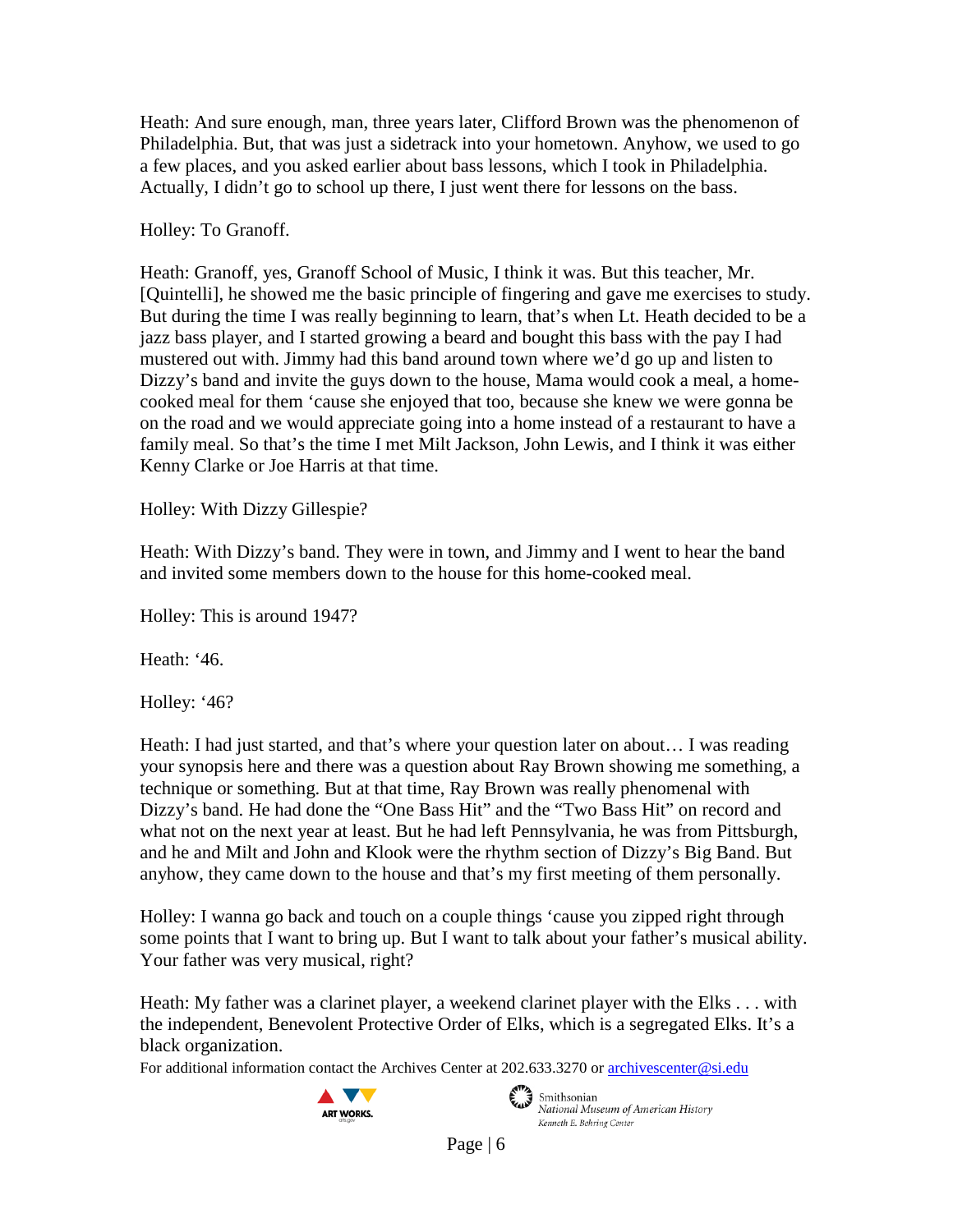Holley: A black fraternal organization.

Heath: It's the fraternal organization connected to the Elks period. These were the independent high B.P.O. And Pop used to… he was a tremendous mechanic, he was a great mechanic, and to give you a history of my father, when we were very young, it was just my sister, myself and Jimmy was just born when we were living in West Philadelphia, we had first moved from the South, Jimmy was born in Philadelphia. But Lizzy and I were brought up from Wilmington. And at that time, my father had a business as a mechanic. He had his own shop working on trucks and cars of that time. And he rented a space in the Bechtel garage, and it was his tools and his shop, and he made a lot of money and we didn't want for anything in the late '20s. Anything we wanted, we had, little cars, little peddle-pushing cars and everything.

Heath: We were really well off until the NRA, the National Recovery Act, during the Depression came, and it drove my father out of business. The little guy got squeezed out somehow under that recovery act. And it was a couple of years when my father had to be on WPA with Works Project [Progress] Administration, and he'd go stand around with a shovel to get a handout, more or less, and we were like welfare recipients. I had to go through the prejudiced, Irish neighborhood, with this little wagon to get this rhubarb and a bunch of horsemeat and canned meat and stuff. My father was really devastated.

Heath: And a couple years of that, and finally he went back to work at the garage on a salary using his tools and working on the same people that he had built up this trade. Anyhow, he got back up there on his working for somebody else, and he stayed at that garage through, well Bechtel sold the garage to a family of Wolfson's. There were three generations of Wolfson's that took over that business while my father worked up there. He was a loyal guy, he wouldn't leave during the war to get a wartime job. Anyhow, that was Percy Sr., he was a loyal guy. We only saw him in the evening about an hour before we went to bed, or half hour before it was bedtime, for years and years while we were growing up.

For additional information contact the Archives Center at 202.633.3270 o[r archivescenter@si.edu](mailto:archivescenter@si.edu) Heath: And he used to put his clarinet in the pawnshop down the street from us, Pete's Pawnshop. Papa could wrap up a brick and take in there, and say, "Hey Pete, give me two dollars," and Pete would say, "Alright," and give him the [money] 'cause he knew Papa would come back and claim that brick Saturday when he got paid. So that was, he would get that horn out of the pawnshop on Saturday evening, make his rehearsal with the Elks band. He was very proud of the fact that sometimes Louis Jordan would come by and rehearse with the band. Johnny Cole's would come by and rehearse with the band, some other jazz musicians and pop musicians, like Louis Jordan was very popular at that time. He played his military marches, in fact there's a picture in my studio of my father and my mother in their uniform from the Elks. Pop was in the band and Mama was in the marching club, and they won this award in 1937 in Atlantic City when all these Sepia (?) organizations had their parade. But anyhow, that was background on my father musically.



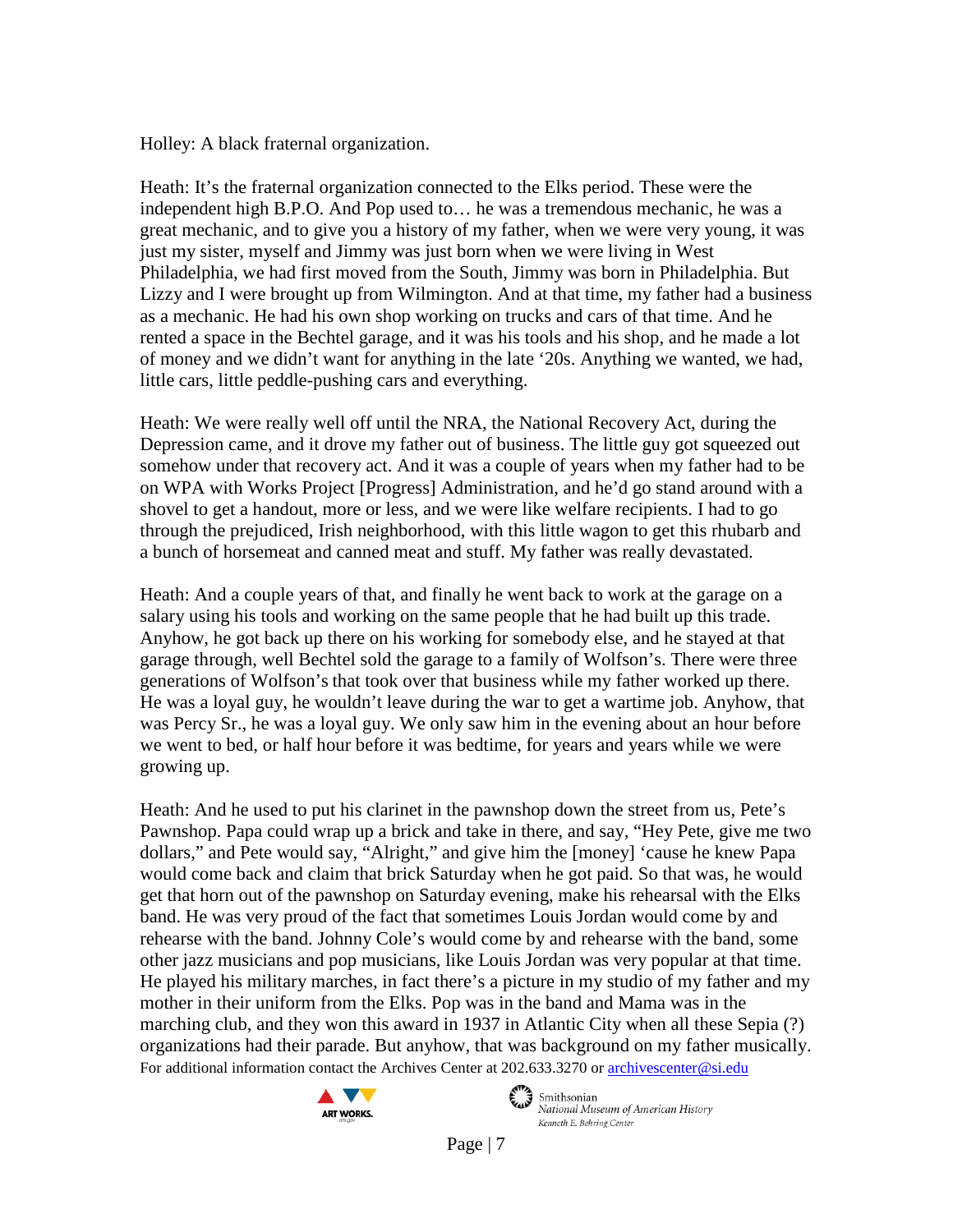#### Holley: What about your mother?

Heath: Mama was a choir singer in the  $19<sup>th</sup>$  Street Baptist Church and her mother, my grandmother, who we used to call "Fat Mama," it was Mama and Fat Mama, and it finally ended up being "Fatsie," what a beautiful woman she was. She was part Choctaw.

## Holley: Choctaw, Native American Indian?

Heath: Choctaw Indian, yeah. Very high cheekbones, beautiful complexion, copper. Boy, she was very religious. When I was about eleven or twelve, I guess, we were singing in a gospel quartet called "The Family Four," my mother, grandmother and a female cousin, and myself. And we used to make these jubilees singing these gospel tunes. And I grew up with that background, plus Pop bought a violin for me when I was seven years old, and I used to play at these little church jubilees teas, (sings) "I come to the garden alone," with a guitar player. Boy, we had little fundraisers for the church.

Heath: But my father, on the other hand, wouldn't go near a church. Mama, we went every Sunday, we went Sunday school, morning service, BYPU, Baptist Youth Union, and we'd be in church all day Sunday. Pop wouldn't go near a church even when we were doing our little Easter pieces and stuff, Pop wouldn't go near. He'd say, "Boy, them preachers, they come over and eat, they sit around and eat" and he's say they full of hokum. Anyhow, my father was not very religious, but he was beautiful.

Holley: Before we get to you going to New York with Howard McGhee, I wanna just briefly, you touched on your experience in this Air Force. Briefly synopsize for us what your period as Lt. Heath was like. Where did you go to train? And there's a story about you being trained as a fighter pilot with nobody to fight at that point, so can you just talk about that and what you endured during that time?

For additional information contact the Archives Center at 202.633.3270 o[r archivescenter@si.edu](mailto:archivescenter@si.edu) Heath: Well, one of the questions I read in your synopsis was about... Before I was drafted, I didn't volunteer for the Air Force. A year and a half before I was drafted, I was a very naïve person, and I had worked as a mechanic with my father, and I was disillusioned by having to be a car washer and greaser and running for parts instead of being the apprentice mechanic that I was supposed to be working with my father for the Woflson's. I left there 'cause of the treatment we got… about a half hour before the time to leave, they'd find a job for you to do which you had to stay overtime, and the next morning they'd expect you to be there right on the minute. And Pop would do this religiously and he didn't jeeb, "Oh I gotta get up there, I gotta pay these bills," 'cause Monday morning, he would take his horn and put it back in the pawnshop so he could pay these little insurances, 15 cents for this, 20 cents for this guy. I wouldn't go for it, so I quit and I went to work for the railroad, Pennsylvania Railroad down the Round House, down South Philadelphia. I was called a laborer for 55 cents an hour, but I was doing machinist's work, which was 75 cents an hour. I was paying, getting that 75 cents an hour



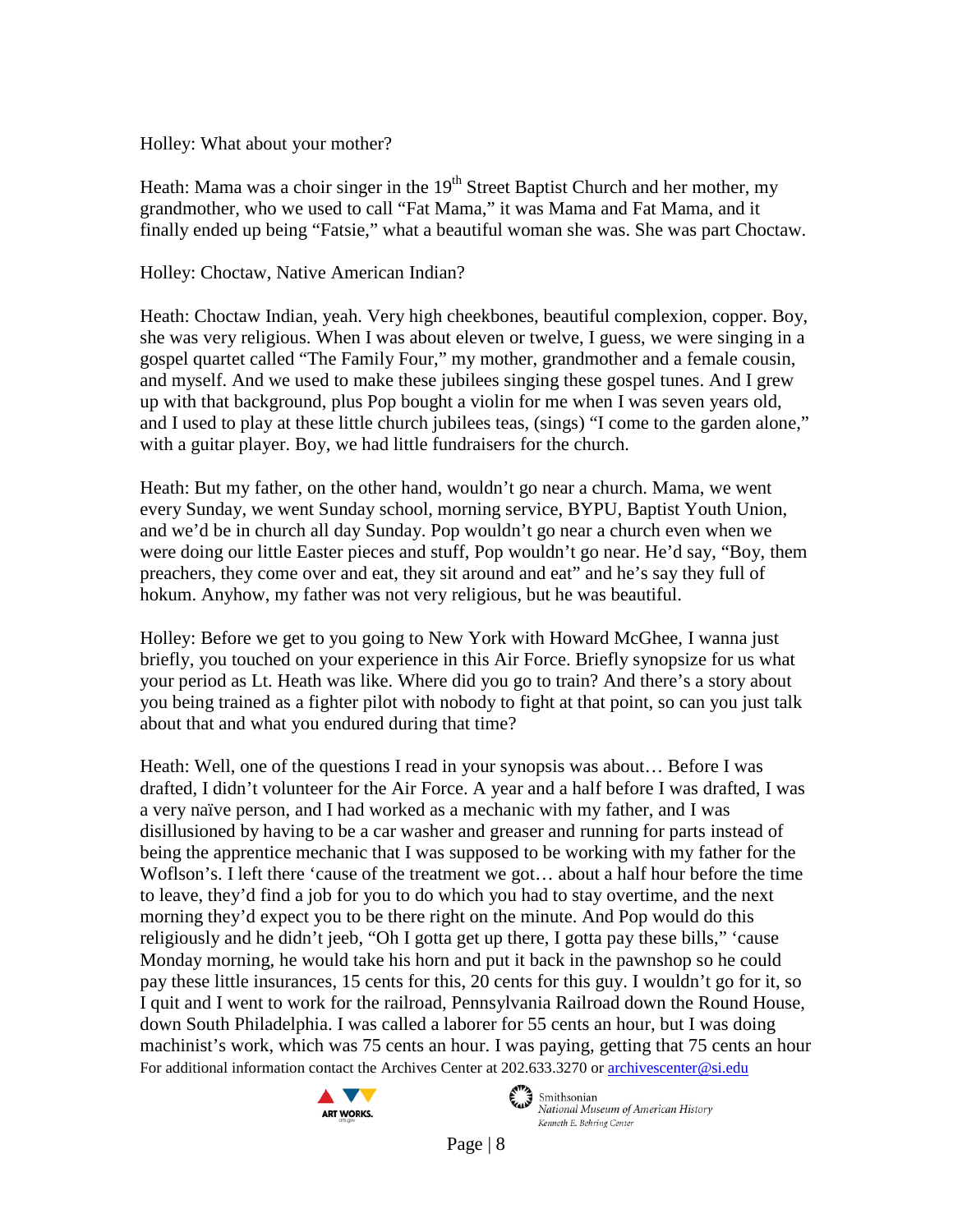pay and driving a rec truck for overtime, I was making pretty good money considering at that time. But you couldn't be designated, black couldn't be designated as a machinist helper, you had to be a laborer, Pennsylvania rail.

Heath: Well, this is "Filthy-delphia," this is my… growing up in a city where you could live next door to an Italian family but from grade school, from kindergarten you go to a segregated schools, it was like institutional segregation in Philadelphia. And we used to play on the street with little Italian kids, we grew up learning the first foul words in Italian with the kids we played on the street. And we teased them, say, "Ah ha, you got to go through all this snow, three blocks away go to school, ah-nah, and we go across the street." We were living across the street from a black grade school [clears throat].

Heath: Anyhow, this background, I'm a little naïve, 18 year old, and the war started in '41, and I said, "Oh let me go down here and volunteer to be an aircraft mechanic with my mechanical knowledge." I went to the courthouse there in Philadelphia, went through the whole process, signing up, taking the physical and examinations and what not, at the end of this where I stated my preference, aircraft mechanic. I got to the end of this process and a guy stamped my 4F, boom, that means you don't have to go, not accepted, 4F. And I said, "Why? What's the - "," and he said, "Oh you don't weigh enough." So I was a little skinny guy playing the violin in junior high school named Percy, I had to really be tough coming home from school, everybody wanted to jump on us. So I went back home and told Mom, and I said, "Gee Mom, I don't have to worry about going to the army, I'm 4F." I stayed here, and that's when I got this job at the railroad. I got me a wartime job and I don't have to go nowhere. About a year and a half later, I registered for the draft being in that age bracket, went down and went through the same process, "Oh don't worry Mama, I'll be right back. I don't weigh no more than I did before," because I had gone home for a couple of weeks and ate bananas and tried to get a few pounds on. And went back and the guy said, "Ah no, you [are] still 4F."

Heath: So when the draft came, I was just sure I wasn't going anywhere, I'm 4F. And I went though all this physical and what not, and at the end of the line the dude stamped "1A." I said, "Wait a minute, man! I don't weigh no more than I did two years ago!" And he said, "That's alright. We'll fatten you up." And at the interrogation, in the meantime, this school had been opened at Tuskegee for blacks to become pilots or navigators or bombardiers. And at the end this guy questioned me, I had made enough on this intelligence test to be qualified to be an aviation cadet. So at the end of this process, he said, "How would you like to be a pilot, bombardier, navigatior  $-$ ." I said, "Oh wow, that'll beat being a mechanic, yeah, let me do that."

Holley: This is around 1943?

Heath: '43, yes. That's when I got drafted and accepted. And that's how I became an aviation cadet. But at that time, they had opened up… see, I was just a high school

For additional information contact the Archives Center at 202.633.3270 o[r archivescenter@si.edu](mailto:archivescenter@si.edu)



 $\epsilon$   $\rightarrow$  Smithsonian National Museum of American History Kenneth E. Behring Center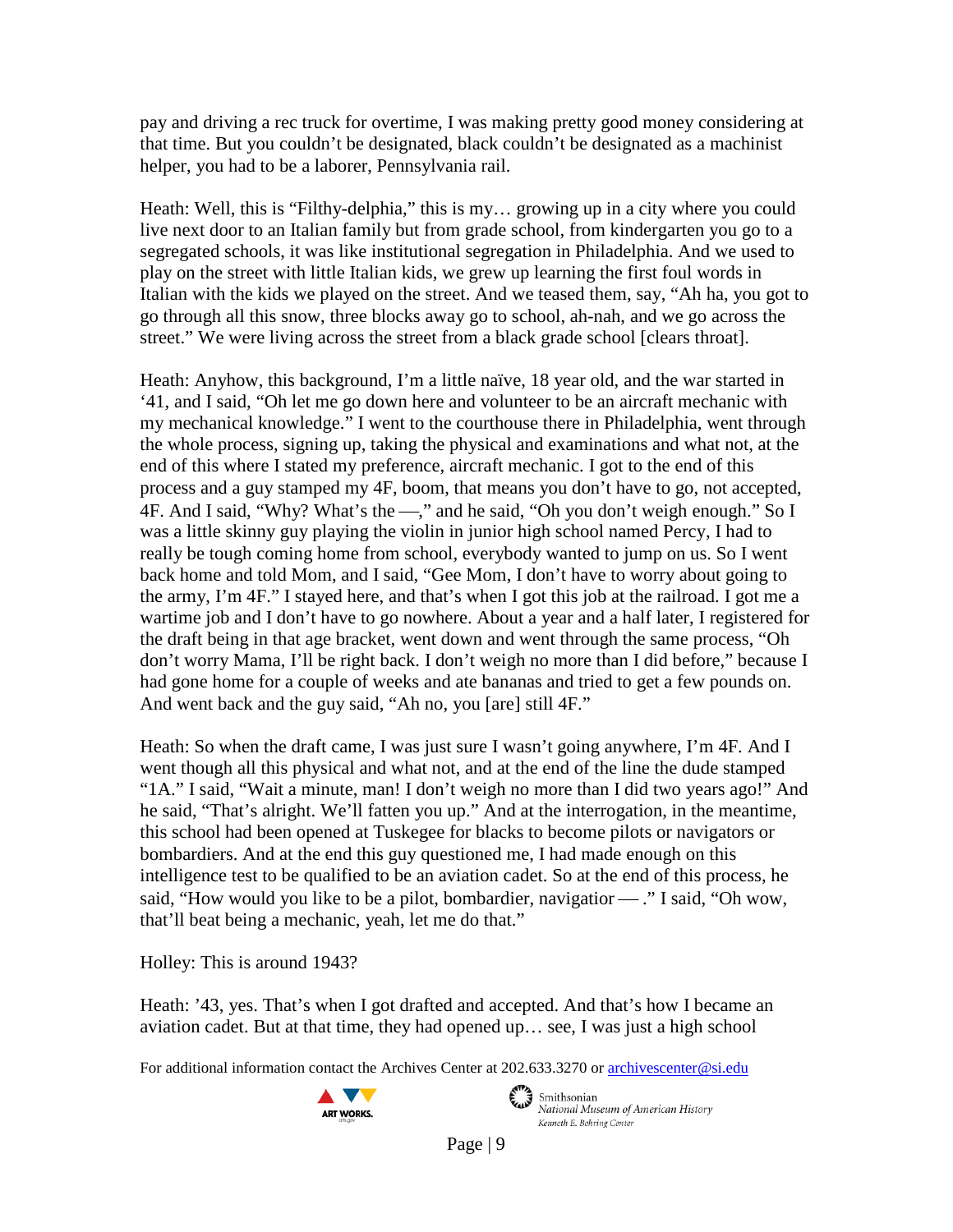graduate. Most of the cadets were college graduates or people who had been flying before, some kind of aviation background. And they let us in there, but they let so many in and they didn't have anywhere for us to go…

## Holley: This is when they sent you to Biloxi, Mississippi?

Heath: Straight to Keesler Field where the closest we got to an airplane was standing in line in formation on Saturday before you get weekend leave. And standing at attention, a B24 would fly by. We'd say, "There goes a B24," under your breath at attention. We slept in between barracks in tents on cots and the rain would run right through there. You had to tie your duffel bag up on the cot if it rained or your stuff would get wet. And that's the way we were treated while we were taking all these examinations and dental appointments and psychomotive tests and this and that, written tests. It was very grueling to even get into being a cadet. And they were kind of disrespectful down there in Biloxi of, "Who were these black guys? They gonna fly? Are you kidding? They can't handle..." You know, that attitude. Anyhow, there were about 700 of us in squadron 707 and I was like a… I was always outspoken and I had been a president of the High Y organization in Wilmington where I finished high school.

Holley: The High Y Organization?

Heath: It's a youth health organization and I was a state president because I was a public speaker of a sort. And I had gone down to Wilmington...

Holley: For school?

Heath: Where we used to go to visit my grandmother in the summertime, and my father's mother bribed me with a bicycle to stay down there. And Jimmy stayed down there with me in the last two years of high school. That's when he started playing saxophone in a school band.

Holley: What was the name of the high school that you…

Heath: Williston Industrial High School. And I use this mechanical knowledge to get the right marks on this test to even be considered. Anyhow, down there I was calling the cadence for the marching and formations to these different tests and what not. Myself and a guy named Marcus S.W. McBroom I don't know whatever happened to McBroom. He washed out a little later. Anyhow, it was six months of that down at Keesler Field and we were so happy to leave there. We were given a weekend pass to go into Biloxi, and this one bar where all the soldiers went, and one hooker who was in and out of there every five minutes [laughs]. And we stand around drinking that two-point-whatever beer by the case almost. I went to town once and Dorothea was the only female in there with a whole bar full of guys.

For additional information contact the Archives Center at 202.633.3270 o[r archivescenter@si.edu](mailto:archivescenter@si.edu)



Smithsonian<br>National Museum of American History Kenneth E. Behring Center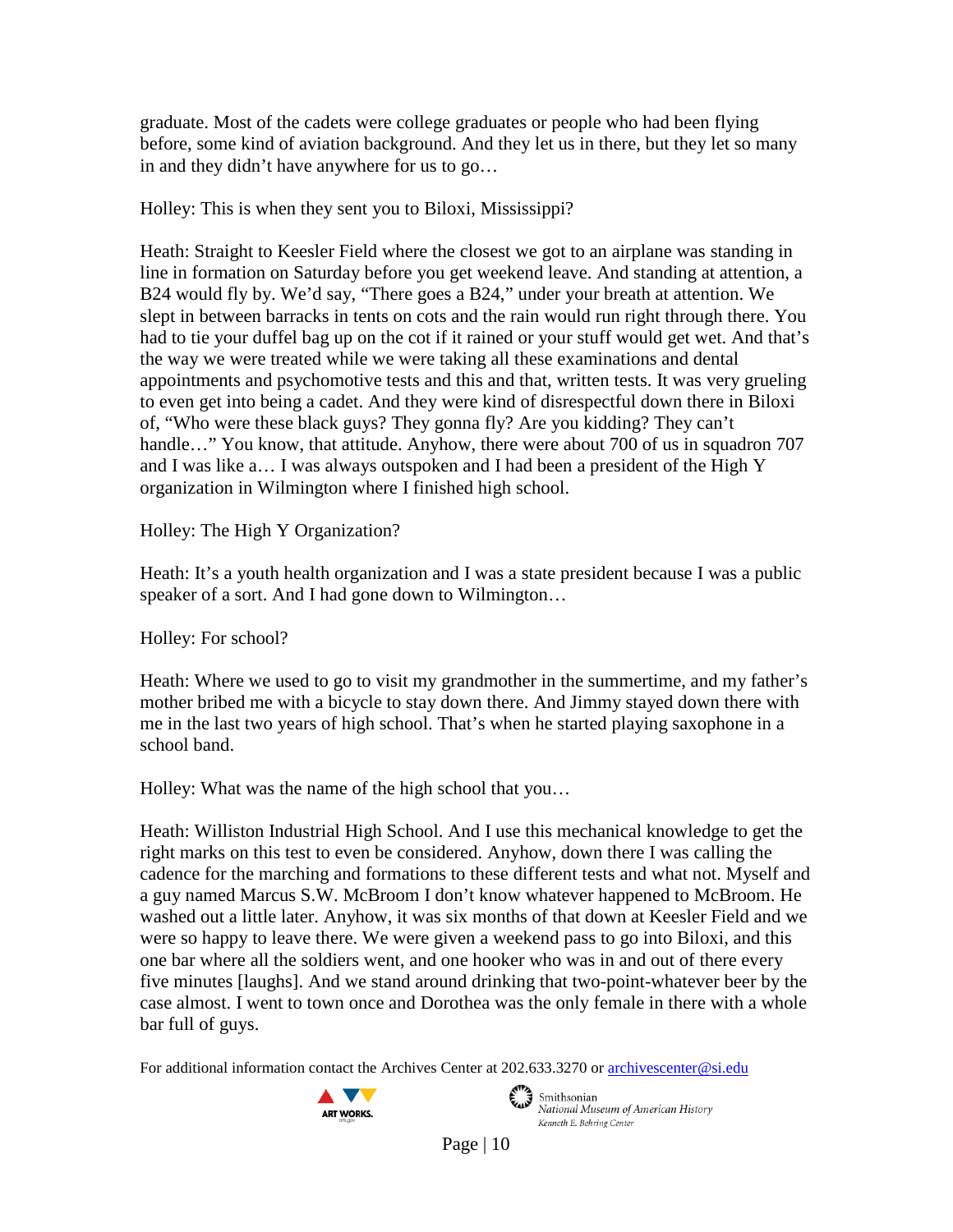Holley: So we're talking about your experiences…

Heath: Early!

Holley: Early experiences. Now you get into the Air Force in 1943. In 1945, you graduate, you're ready to fly planes, but what happened at that point?

Heath: Well there is one thing I must tell you before that. When we did go to Tuskegee, the institute, I was sent to what they called "college training detachment," for about four or five months to learn some geometry, little advanced about wind vectors and things like that, that I didn't know about. In order to fly a single engine, you had to know how to plot your course and what not. That was on the campus at Tuskegee. Beautiful, all the young ladies and students. We also had primary training and early pre-flight training where we fly Aeroncas, little cubs and small models, very light single engine with duel controls for instructors. We flew around, you'll see if you're gonna get air sick or if you're gonna be able to fly at all, if you had the coordination, all this pre-flight business. Then we also had primary training where we flew a bi-wing plane called a Stearman, open cockpit. It's quite an experience when you first roll over and hang upside-down by the seatbelt and the shoulder harness. Of course, you're sitting on your parachute. But all that early training was really experience while I was nineteen, twenty years old.

Heath: Went through those two stages and then you go to the Air Force base, Tuskegee Army Air Force, TAAF, which unlike the other trainees, [where] you'd be in different air fields for different phases of training, but the blacks were all in one, all at one base. And that's where B.O. Davis was…

Holley: General B.O. Davis?

Heath: B.O., Jr. was a commanding officer through that air base and they had gone overseas by the time I got there. That movie about the airmen…

Holley: "The Tuskegee Airmen."

Heath: Yeah, that was pretty accurate, except I didn't know anybody who took a plane and committed suicide. That was a little poetic liberty…

Holley: Poetic license.

For additional information contact the Archives Center at 202.633.3270 o[r archivescenter@si.edu](mailto:archivescenter@si.edu) Heath: Yeah, license or whatever they call that. But it was a rigorous training. And the fact that upperclassmen could brace you, they used to call it, all this jumping up and down and reciting stupid verses and doing push-ups any time of night, making up the other over-classes' beds and things in the morning. Later on you realize they didn't really have time to do that. So all the underclassmen were subjected to basic, lower basic, upper basic, advanced, lower advanced and upper advanced. And upper advanced were the guys





 $\epsilon$   $\rightarrow$  Smithsonian National Museum of American History Kenneth E. Behring Center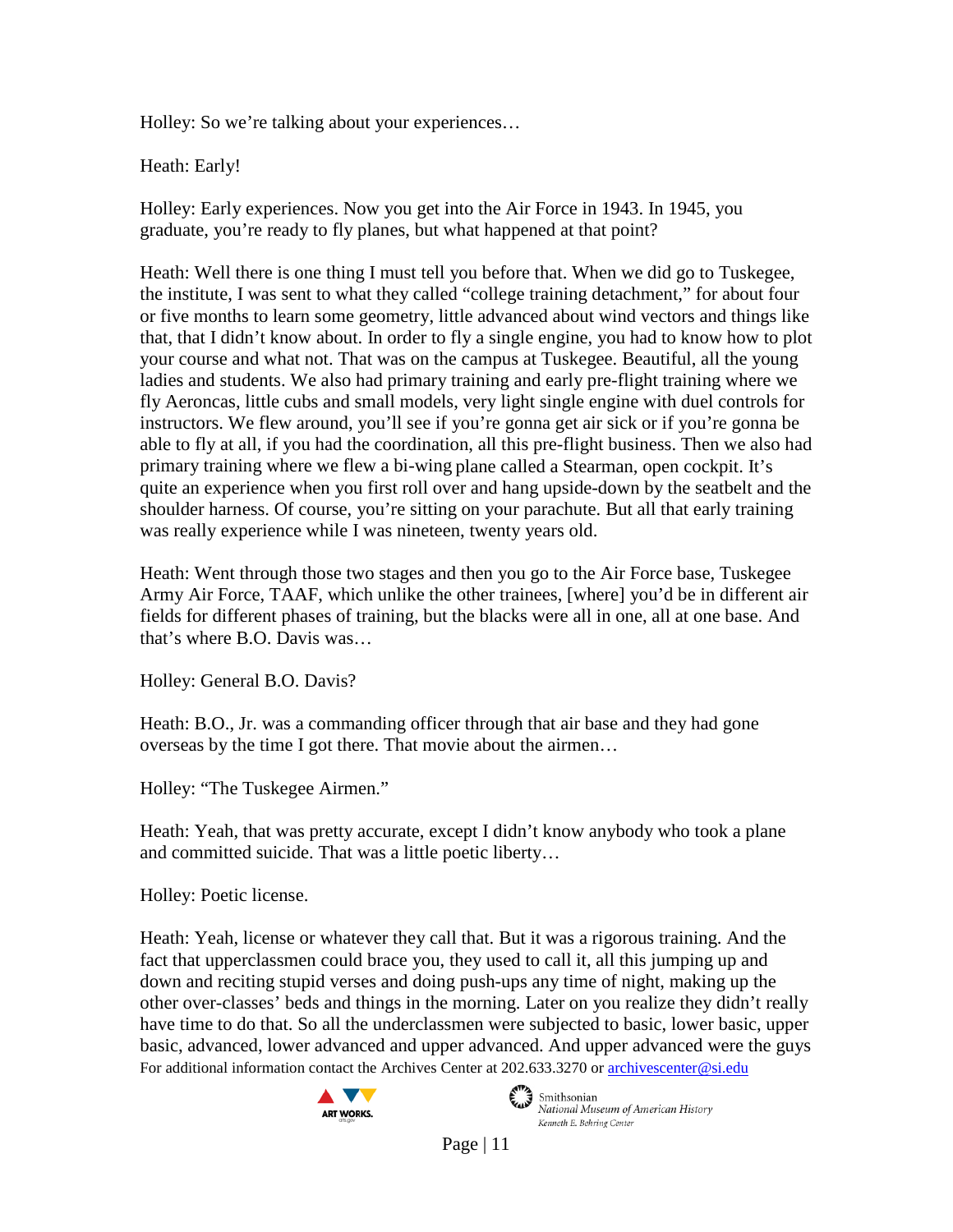who had gone through this whole thing and moved upwards [to] different aircrafts, more powerful. But that experience at Tuskegee was… I was just determined despite what those Southern senators had said about the Negro being inferior and unable to operate those high powered machines and [mockingly], "Booga, booga, they can't do it." Me being a stubborn Taurus, I said, "I bet I could do it," which I was the right size and had the proper coordination to really excel. By the time I got to advanced, I made the mistake of soloing the AT6 was a Texan, which was the "advanced trainer," I made the mistake of soloing that in about two hours and a half of instruction. The major wanted to know who was this mister that just soloed, and he jumped on my instructor, and my instructor said, "He's been flying it for an hour already. He's been landing it." And so, by me being tested like that, whenever they wanted to show off the squadron I had to… "Ah Mr. Heath get your chute, you're gonna ride Coronel So-And-So ..." "Aww God!" On my low altitude course country where I had my chance to get down in the trees, here's this guy sitting there making sure I didn't get below 500 feet.

Heath: Anyhow, like you said, in January of '45, I got my commission and my wings. And Mama was really, they were proud of me because I was one of like three or four Philadelphia flyers that had gone through successfully. And we ended up with sixteen single engine men out of those 700 guys that started two years before.

Holley: But you didn't get a chance to fly, though? The war was coming to an end; you didn't get a chance to fly. You didn't get a chance to…

Heath: Combat.

Holley: Yes!

Heath: No, I didn't have to go kill anybody. I was pretty fortunate. But in May of '45, we had gone through the transition into P40, which is War Hawk, like the Flying Tigers are famed for. And we used to say that we got some of the planes backward, the teeth painted out on them. They gave us inferior equipment. We used to joke about who was going to get off in the morning and whose engine would quit on takeoff. Anyhow, they canceled my unit going to Europe. The European war had just about ended and there were strafing trains and those guys were gonna come back pretty soon. They switched us over to P47, which was air-cooled, to go to the Pacific. And at Walterboro where we were stationed at that time, there was a group of B25 pilots who never saw any combat at all because they didn't know where to send them, medium bombers, little light bombers.

Holley: You were stationed where?

For additional information contact the Archives Center at 202.633.3270 o[r archivescenter@si.edu](mailto:archivescenter@si.edu) Heath: Walterboro, South Carolina. That's where we left Tuskegee to go to Walterboro. And we had gotten 100 hours or so in of P40, and we were ready to go overseas in May, and they canceled it and took all P40's and brought in these P47's. Big ol' sloppy thing. We didn't like it at first 'cause we had mastered the P40. We used to get jumped on by



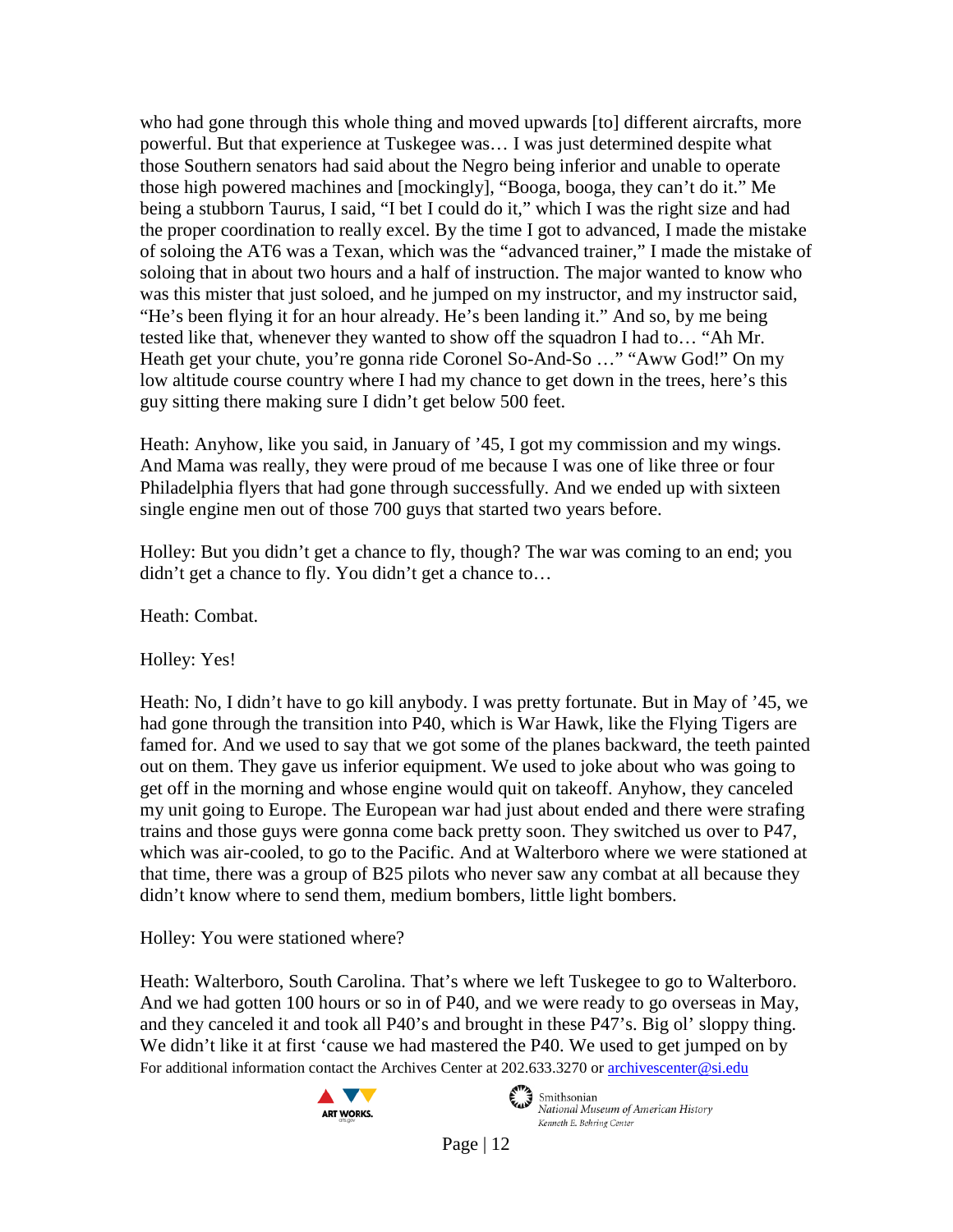these Marine pilots from Paris Island. We'd have to go past their field practically to get to the ocean to practice gunnery. And they'd jump on us everyday man, out of the sun, here come these F6's and these other Corsairs. And they'd come diving on us. We'd have these mock dog fights and the P40 was such a marvelous aircraft, you could slow it down much slower than they could slow those F6's and F4's, those Navy and Marine planes. They had a higher stall velocity. So we could slow the P40 down and turn inside them and get on them, which is another combat maneuver because the P40 could slow it down to 90 miles an hour and stand on the top rudder, stand really on the wing and drop a few degrees of flaps and you could turn inside these… They'd be out there stalling, trying to get in. 'Cause the purpose of a dogfight is to get on somebody's tail. Anyhow, we used to beat them daily. We didn't like the P47, it was a big, sloppy thing, but if you ever got past 10,000 feet, it had a super-charger so you were superior to other airplanes we were gonna face in the Eastern theater. I could fly that one, too. I had about 200 hours in training and 200 in fighters, single engine.

Holley: From that period, you talked about coming home and making the transition from being Lt. Heath to Percy Heath the bass player. And we talked about you playing with the great Howard McGhee, who really, in my opinion, is a very underrated musician. Was he responsible for bringing you to New York as a musician and can you contrast what it was like, what New York was to jazz and how your experiences there as a bass player were different than you being in Philly? Compare the jazz scene in New York and Philly.

Heath: Well, Philadelphia was like a proving ground. Many later to become famous musicians got their act together in Philadelphia.

Holley: And I wanted to say, did you also, you mentioned John Coltrane, did you play with John Coltrane when he was young, or did you see him develop when he was young?

Heath: He was an alto player in Jimmy's band. Jimmy was playing alto. There's somewhere a record of me with Coltrane when he first played soprano, I don't know what date that was. Sure, I knew John. I used to call him "Country John." We were together with Dizzy's small group in the '50's, in '51. Sure, I played with John, and he had switched to tenor then. But early John Coltrane on that alto had a concept of… He was a different player all along. He and Jimmy used to get together and they were learning this so called bebop, new harmonies, at the same time. Maggie [Howard McGhee], he was recognized at that time of being one of the so-called bebop trumpet players. True to his word, he got me and Jimmy to go to Chicago with him, [our] first big time on the road. We played a club in Chicago, we played five weeks, I think we got paid for two [laughs]. My experience on the road, Chicago, we got stranded out there. The club owner was the gangster type and he gave Maggie bouncing checks and threatened him with his pistol on the desk when Maggie said, "Mister So-And-So, the check didn't clear." "Put it back in, it's good!" And he had his '45 on the desk, you didn't argue with him. So finally, the union had to send us back from Chicago, but I was big time. We had on the "Chittlin"

For additional information contact the Archives Center at 202.633.3270 o[r archivescenter@si.edu](mailto:archivescenter@si.edu)





 $\epsilon$   $\rightarrow$  Smithsonian National Museum of American History Kenneth E. Behring Center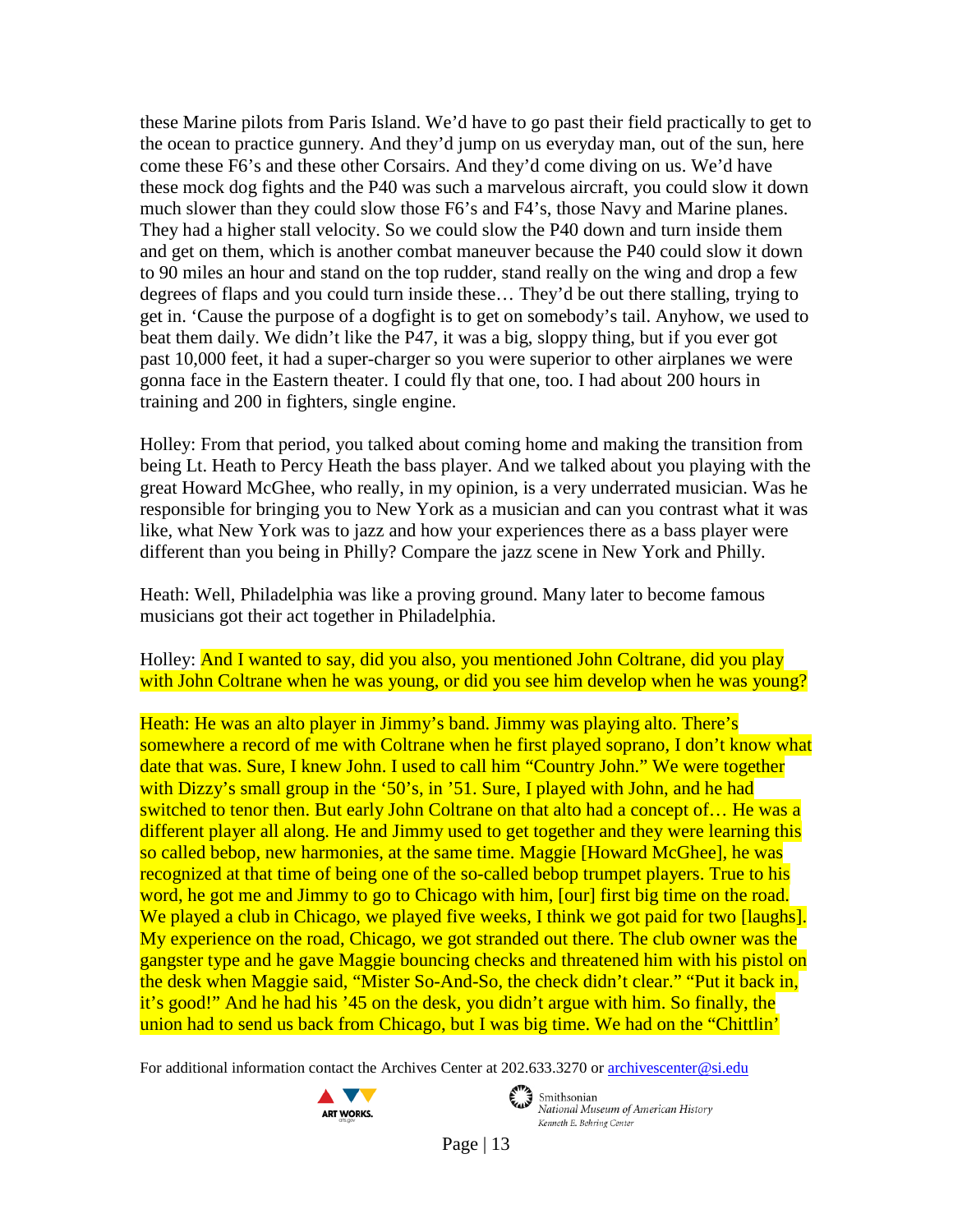Circuit", you know what the "Chittlin' Circuit" is? All those black theatres, there must have been about fifteen black bands that made the rounds of those circuits.

Holley: They also call them TOBA [laughs].

Heath: Well, yeah, right. Well anyhow, we were in a show with Maggie's Big Band, we played the Apollo, we played Chicago, the Regal and we played the other one in Detroit.

Holley: The Bluebird?

Heath: Paradise.

Holley: Was the Bluebird Club opening? …

Heath: No, this was theaters.

Holley: Theaters, I see.

Heath: That show had Sarah Vaughan with strings. She was married to George Treadwell at that time. The Howard McGhee Big Band, who had several big players and good players in there too, some of Dizzy's players, or later to become Dizzy's players. Illinois Jacquet, he had Shadow Wilson, Al Lucas, John Lewis on piano. And that show had people wrapped around the block from ten o'clock in the morning all day. What a bill it was! And we were with Maggie's Big Band, we played the show stuff that big bands play. In those theatres, they had curtains that you could see through from behind, but the audience couldn't see you because of the spotlight.

Holley: So it was a silhouette kind of effect?

Heath: Right, and we could see the band from behind that silhouette curtain. And we were back there man, trying to get John Lewis to play one more chorus. At that time, Jacquet's, they had Russell with him, his brother, on trumpet… and man, by the time John Lewis set up "Robbin's Nest," which was his hit at that time, that thing was so tight, we'd go, "One more, John!"

Holley: Did John sound like John Lewis on piano?

Heath: John Lewis always sounded like John.

Holley: Meaning what?

Heath: From Dizzy Gillespie's band, he was economical and still he fed the soloist.

For additional information contact the Archives Center at 202.633.3270 o[r archivescenter@si.edu](mailto:archivescenter@si.edu) Holley: So he was a great accompanist?



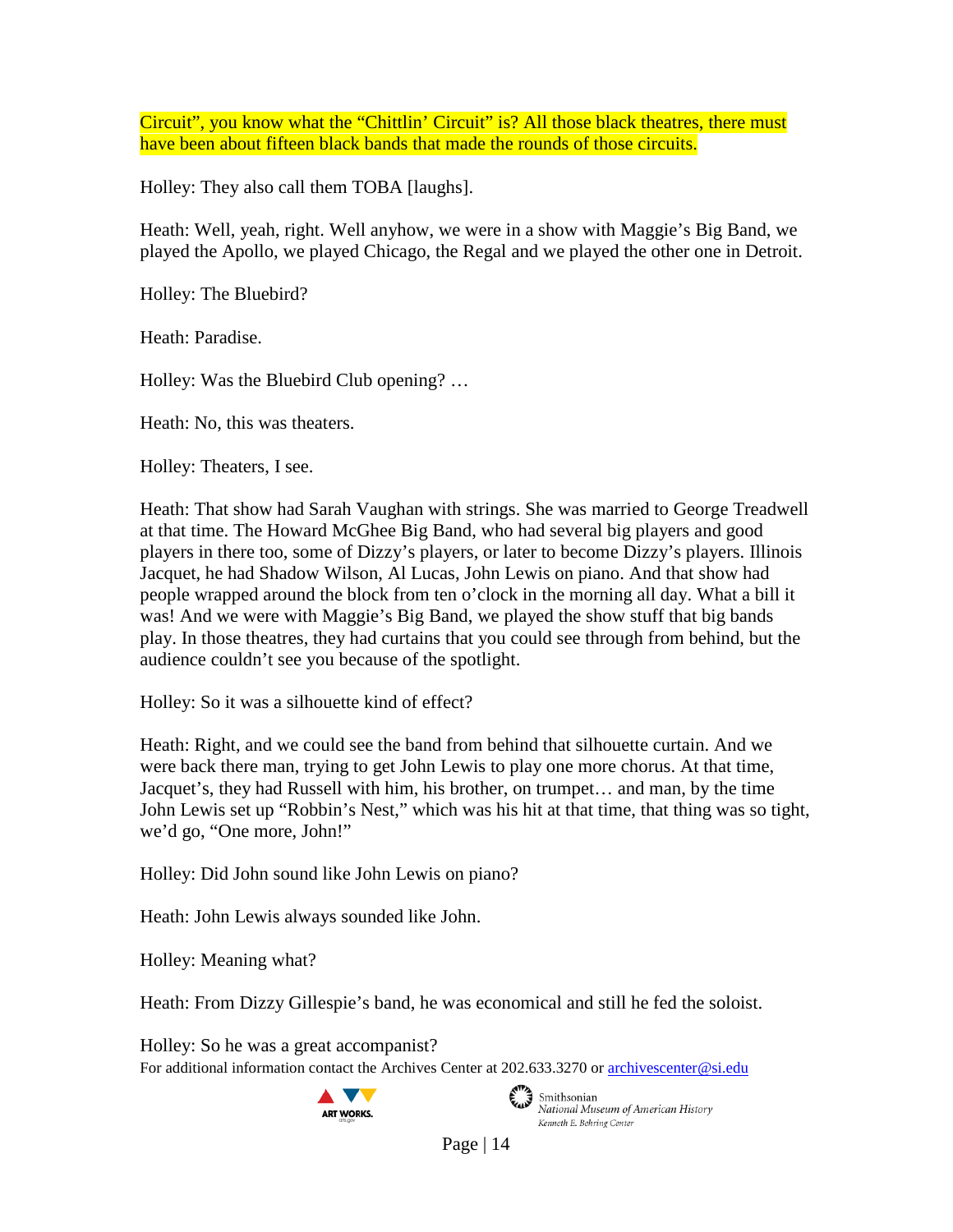Heath: He was a great accompanist from the moment we heard him. He did something on "Two Bass Hit" behind Ray Brown that everybody was saying, "Listen to John Lewis behind that!" [sings] Some kind of rhythmic thing he set up when the band came in after Brown's solo. John Lewis has always been a phenomenal pianist! He went with Ella, too. At the early stages of the quartet, we weren't doing anything. No jobs. We were Milt Jackson's quartet actually at that time. But I'm jumping ahead a little bit because…

Holley: You were talking about Howard McGhee…

Heath: That show, Maggie... we were in Three Deuces on  $52^{nd}$  Street...

Holley: In New York?

Heath: In New York. In January of '48 after we came back from Chicago. Erroneously, I hadn't moved. It's been reported that I moved to New York. I didn't move to New York. I came over here to do a gig. We were living in Maggie's apartment, a five story walk-up over on  $115^{th}$  Street.

Holley: Up in Harlem?

Heath: Up in Harlem,  $115<sup>th</sup>$  in East Harlem. We were sleeping around up there, me and Jimmy. Jimmy was in that sextet, too. But the big band made those few appearances in the theatre with that show, it was fantastic.

Holley: So you played in the sextet and in the big band? Howard McGhee's Big Band?

Heath: Right, yeah.

Holley: How did you playing in New York affect your style as a bassist? And you talked about John Simmons being influential on you playing bass, but there are people like Oscar Pettiford back in the day. Of course you talked about Ray Brown. Were there other bass players that you were digesting in this period?

For additional information contact the Archives Center at 202.633.3270 o[r archivescenter@si.edu](mailto:archivescenter@si.edu) Heath: Anybody that pulled a string. It was just first hearing John Simmons do his identifiable [sings] "DOOM doom doom," he dropped a beat, skipped a beat like. And I said, "Oh wow!" and it drew my attention to the bass with this Coleman Hawkins recording with John Simmons when he did that set. And it brought back a thought that I had when I was in junior high school playing in the school orchestra with the little violin, which I gave up after that completely. Little squeaky sucker, I couldn't play it anyhow. I was always drawn to this big instrument, the bass. But at that time I wasn't big enough to be playing it, anyhow. In the military, I had grown a couple of inches. At least I got bigger in the service. So I had grown up to play the bass, and when I heard this recording, that was influential. It influenced me to say, "Ah, that's what I'm gonna do. I'm gonna



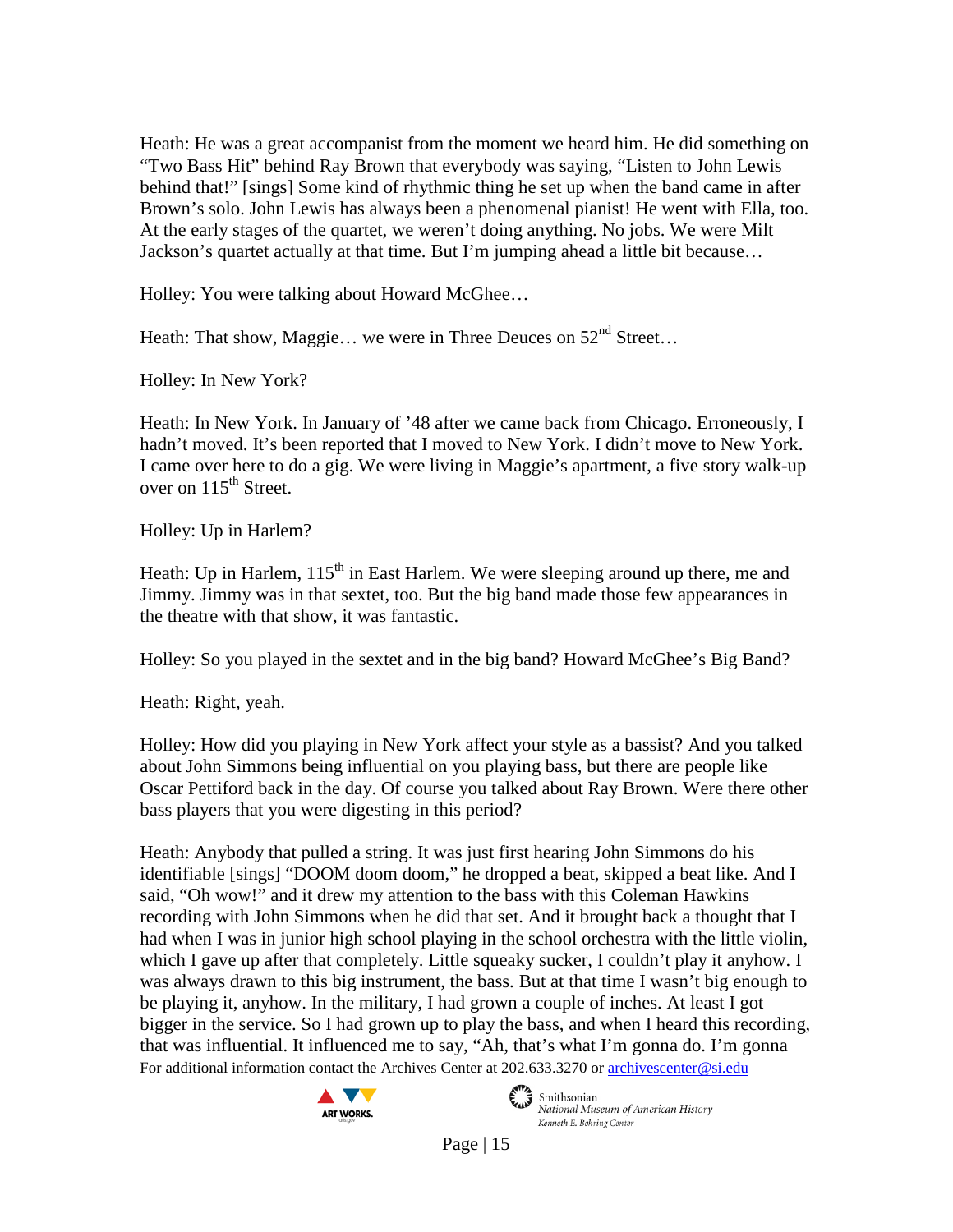play the bass." And Jimmy heard about that, and he had heard Charlie Parker, so that's how we got together. I don't know how, in year and a half, I was playing with Howard McGhee in the first international jazz festival in Paris. And at that time, John Lewis was living in Paris then, and Kenny Clarke. And I had a matinee with John Lewis, it was a beautiful club there called the Ambassadors, they were all down the foot of the Champs-Élysées near the Théâtre Marigny where this first festival was. We played on the festival, but we had other engagements at that time. Like a matinee with Coleman Hawkins, John Lewis, Kenny Clarke and John Collins…

Holley: Guitarist, played with Nat King Cole.

Heath: He had been with Nat Cole. He was on the festival over there. But while I was at the Downbeat, Kenny Clarke came through there with Jazz At The Philharmonic and came up there and sat in, and I was scared to death. I didn't know where to put my finger or where the beat was playing with Kenny Clarke. But in that period of time between then and when we played in Paris that afternoon, somebody told me, they said, "Just listen to the cymbal," [sings] "ting, tinky, ting, tinky, ting," that was what you listen to, not the accents. Ignore those bombs.

Holley: Because at that time… Right. Cause he was using the bass drum, that's when he started dropping…

Heath: He was doing a lot of accents and what not, but that cymbal…

Holley: That's where the time was.

Heath: That's where the time was. And so we started out with the thrill of my life at that time. We started out playing "Stuffy," Coleman Hawkins [sings the theme], and we got through with the figure, the theme and we went into the chorus. And Klook and I got together and Bean turned around and said, "Yeah!" And boy, (that's when) my experience of playing with Kenny Clarke went. This was in '48.

Holley: I just wanna ask you, now when you talked about John Lewis in Illinois Jacquet's band, do you remember the exact first time that you actually met John Lewis?

Heath: At my house, at my mother's house.

Holley: In Philadelphia?

Heath: He was one of those who came to the house in '46 when I had just bought the bass. Ray Brown, John Lewis, Milt Jackson and I'm not sure if it was Kenny, [but] I think it was Kenny too at that time.

For additional information contact the Archives Center at 202.633.3270 o[r archivescenter@si.edu](mailto:archivescenter@si.edu) Holley: So you met the future members of MJQ in your house in Philly?





 $\epsilon$   $\rightarrow$  Smithsonian National Museum of American History Kenneth E. Behring Center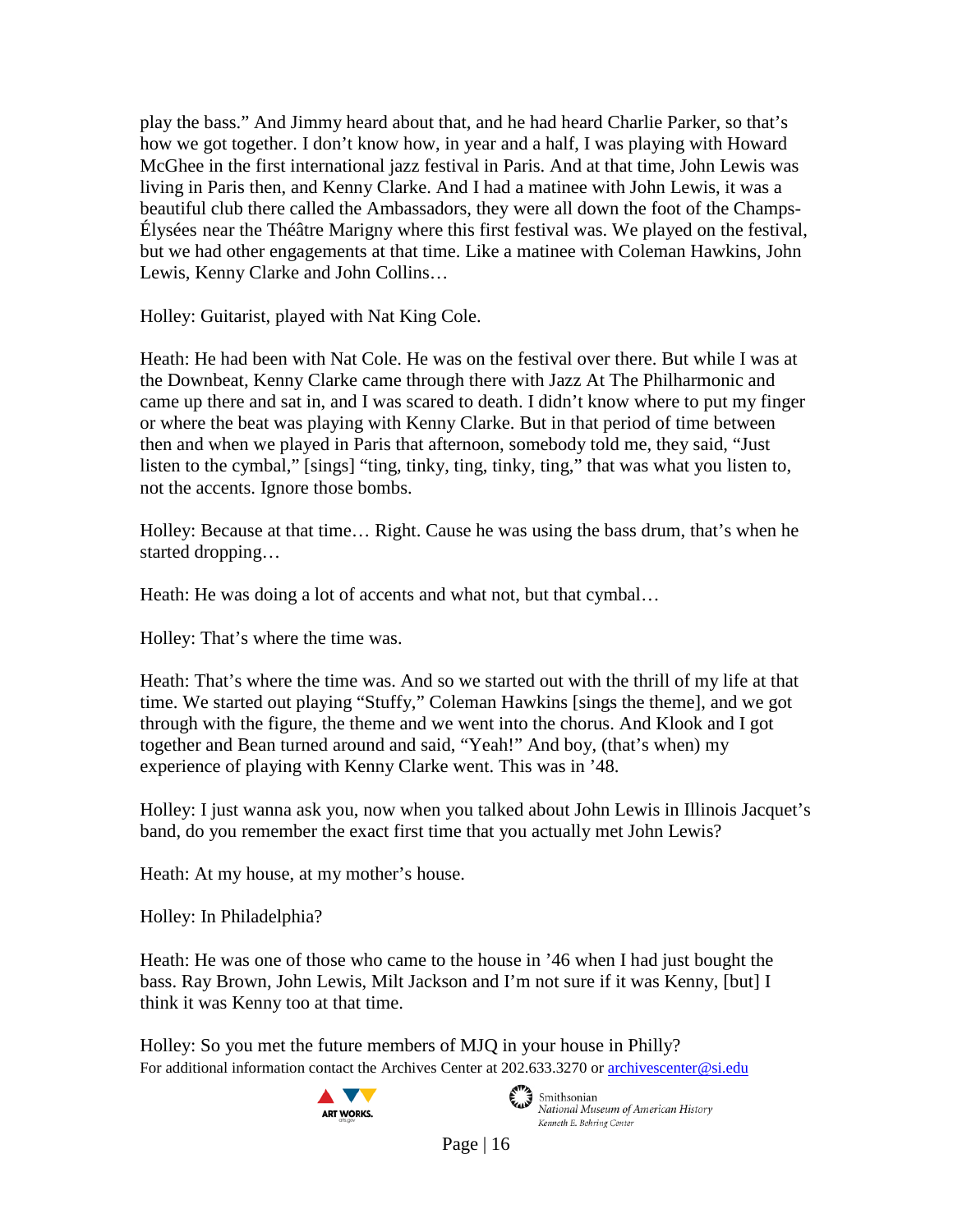Heath: 1946.

Holley: Wow! And they were playing with?

Heath: With Dizzy Gillespie's Big Band.

Holley: Mm-hmm. Is it true that John Lewis wouldn't eat chicken?

Heath: Oh yeah, it's true. My mama had chicken that night on the menu, fried chicken, collard greens, candied yams, all that good Southern home cooking. And John sat there, he had a fur coat on at that time, and he sat there. He didn't know how to say, "I don't eat chicken." He didn't wanna insult my mother. So he sat there for about a half hour or so, and my sister Lizzy is crazy, boy she's wild. You think the Heath brothers are crazy when they get together, but Lizzy was pretty outgoing. And she later called John Lewis "Fur Coat" forever, "Hahaha, Fur Coat," because he didn't take off his coat. And then finally he made some excuse to leave, but he was embarrassed to say, which I learned some years later, that he didn't eat chicken. Anyhow, that was my meeting with them, and I had no idea, I had just bought a bass, I had no idea that we'd spend the next fifty years together at that time.

Holley: Now you talked about your time in Paris playing with Kenny Clarke. You also played with James Moody at that time, right?

Heath: I don't remember that.

Holley: Yeah, okay.

Heath: I don't remember Moody being there.

Holley: Mm hmm. You also recorded, this was around 1948, '47, with Johnny Griffin's album "Fly Mister, Fly." Do you remember that?

Heath: No, I don't remember that specific album, but in 1948, after we came back and didn't have much to work with Maggie, I was with Joe Morris's band, who was a rhythm and blues trumpet player. And you wanna know who was in that band? Philly Joe Jones was the drummer, Johnny Griffin was on tenor, and another fast playing tenor player, his name was Wally Something, I can't think of his last name.

Holley: And this was a rhythm and blues band?

For additional information contact the Archives Center at 202.633.3270 o[r archivescenter@si.edu](mailto:archivescenter@si.edu) Heath: This was a rhythm and blues band with Elmo Hope, Matthew Gee on trombone, Elmo on piano, Silly Joe I called him, Philly Joe on drums, myself on bass and Mack LeMar was baritone. That was Joe Morris' brother-in-law, or something. And Eddie Hart,





 $\epsilon$   $\rightarrow$  Smithsonian National Museum of American History Kenneth E. Behring Center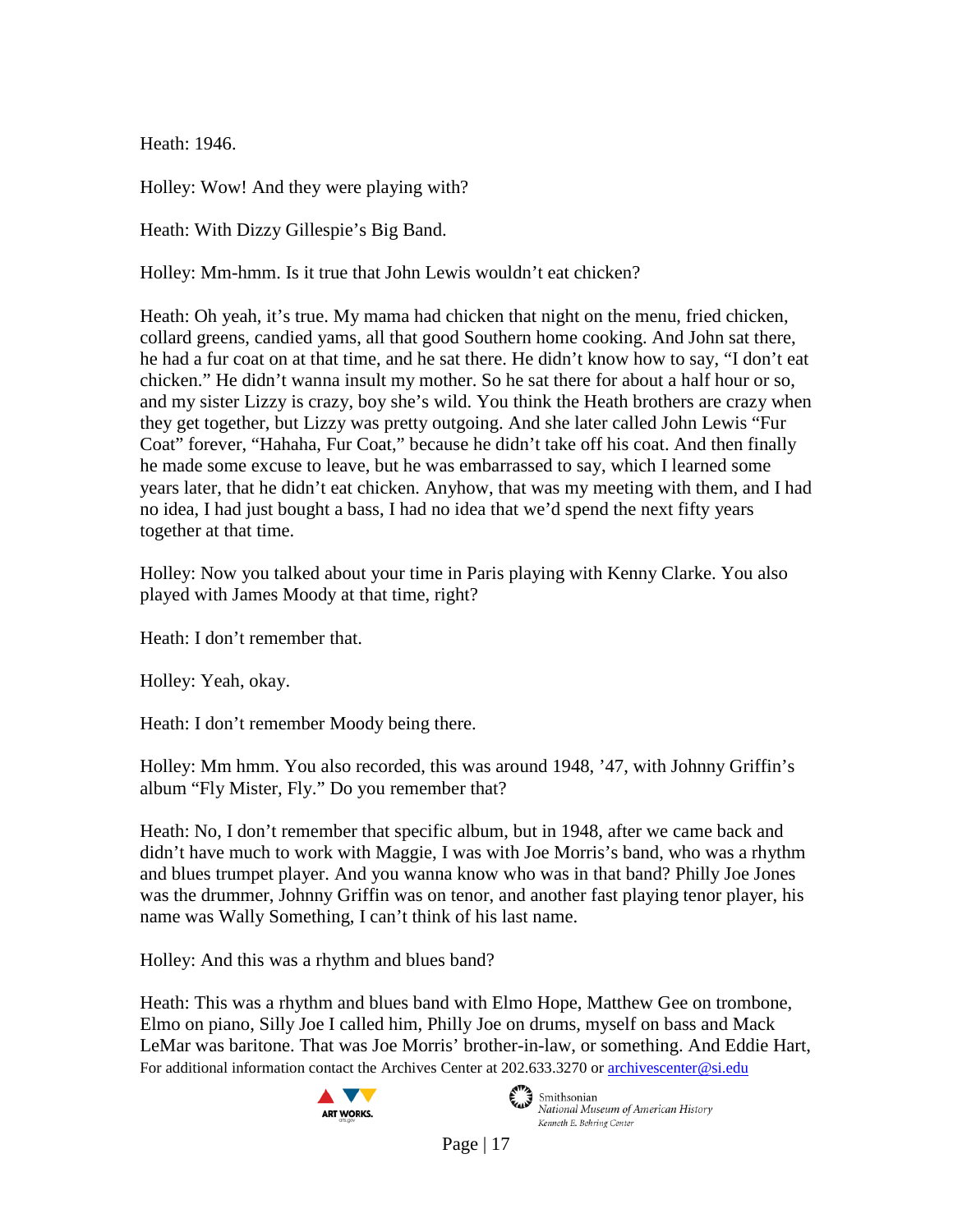"Fast Talking" Eddie Hart, was the road manager. And we played, I must have played about six months or so with Joe Morris with that band. We were on the road, we went to your adopted hometown, Wilmington, Delaware. We played on Pennsylvania Avenue at a dance hall. And we had just gotten into town, setting up, [and] between the set up, we said, "Oh, there's a fast food restaurant across the street on the other side of Pennsylvania Boulevard." And we went over there to get sandwiches or something and we ordered this milk shake and something else, and the woman put it in a bag, and we said, "Oh no, we were…" and she said, "Oh, you can't eat it here." It's 1948 man, after I had got out of the Air Force. My roommate got killed messing with those airplanes, the guy that went through the whole thing with me, E from Earl Totley (?) from Philly. I had [to] confront his mother and his sister and all when he got killed. And here they going to tell me we can't have a hamburger at this counter in Wilmington, and I said, "What's up with this country? Why was I into that [the Air Force] and what for?" But that's the way it was in Wilmington, Delaware at that time, '48. It might have changed now but boy, it was really rough. I was shocked to find out that, that close to Philadelphia there was a place you couldn't sit down and have a sandwich.

Holley: Now the experience, it was the first annual Paris Jazz Festival, I believe you were there when Miles Davis was over there.

Heath: Miles was there; they went over in '49.

Holley: Oh, okay.

Heath: Charlie Parker went in '49.

Holley: Now you being in Paris being a black musician from America, was it true that the reception there was much different than it was in the states? They really liked jazz over in Paris?

Heath: If you're trying to trace the history of the music, Europeans were receptive, they were more or less color-blind, where in America, it was some kind of race music, degenerate, degradation of the population, degrading of the morals… They put that tag on it, "jazz," which was only allowed in savory places, unsavory places, like in brothels and smoky nightclubs, "don't give me all that jazz," which meant it was insincere. That label, "we don't play that kind of music here," and all that [was] America's reluctance to accept the art form that was developing in America. Whereas, when Jim Europe…

Holley: James Reese Europe.

Heath: James Europe. He went to Europe, went to Paris with this military band, like a concert band, and they'd sit down and played good swinging [music]. They gave it that Afro feeling, which it later was identified with. And the Parisians and everybody else

For additional information contact the Archives Center at 202.633.3270 o[r archivescenter@si.edu](mailto:archivescenter@si.edu)



Smithsonian<br>National Museum of American History Kenneth E. Behring Center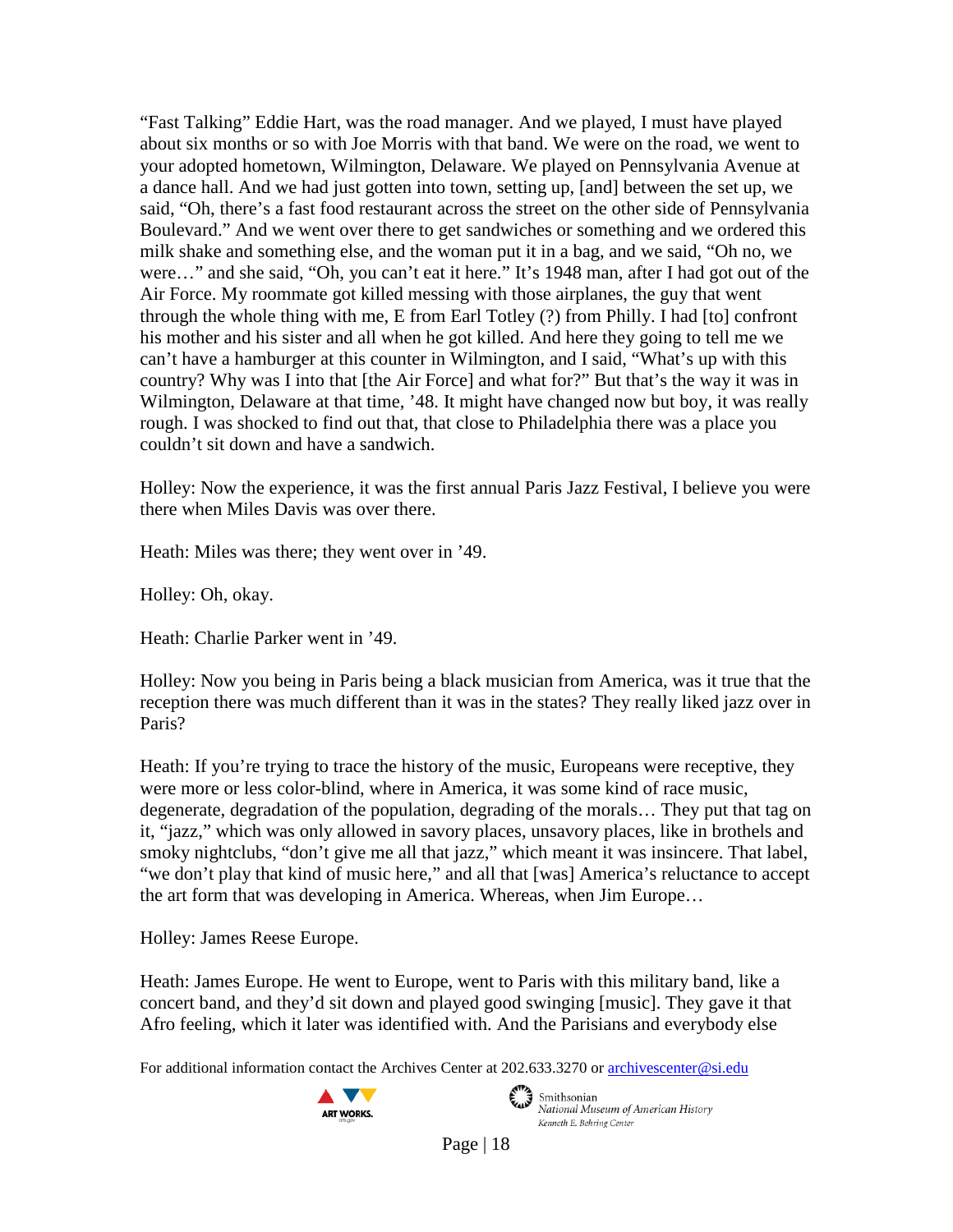said, "Oh wow! That's different," and they took to it. Therefore, the Hot Club of France, and in England, there were people emulating that music and embracing it, not…

Holley: Denigrating it.

Heath: Yes, and not looking at its origin as being, "Oh that's from slaves." They heard the music and they heard the Afro influence in the music. That music developed, there was a professor, Willis James, when we had the School of Jazz up at Lenox, the Modern Jazz Quartet had a school for a few years…

Holley: In Lenox, Massachusetts.

Heath: Lenox, Massachusetts had the music barn. And Professor Willis James came up there from Spelman, and he gave a lecture on the origin of that music, which was so enlightening to me. I had never thought of it as being a development from salve hollers in the field. And he demonstrated how expressive so-and-so would be when his day was done, and this field holler that he would emit meant that he was through with that long day in the fields and was going home. And he was identified through his holler that he gave at the end. And in the neighboring fields, someone would say, "Oh there goes John. He's going on off…" This translated into an expressive thing. At that time, slavery, drums were outlawed because they assumed that these people were getting together with these messages, there was gonna be some uprising. So you couldn't play drums. But any music that they heard and instruments they were allowed to try to play had this different feeling, this six-eight feeling of the [sings] "dit dit dit dit dit dit, dit dit dit dit," this Afro thing. And that's what they transferred to the minuets or anything else they played was the feeling. And through that initial feeling and into the gospel through the church with that handclap, that second beat [sings and claps out rhythm], all that was transferred into the music in its early developmental stages. Of course later on, they learned more harmony and European classical music was absorbed into it and given that feeling.

Holley: And the Latin thing too, right? From Cuba?

Heath: Well, you see, the Latin thing, they had their own thing as far as I'm concerned. The rhythm was there, but to me, contrary to what Dizzy said, he said all the music of the world is going to be the same. I disagree with that, 'cause jazz will always be jazz as far as I'm concerned. If you put Latino rhythms or whatever, it's hyphenated. Free jazz, funk jazz, if you gotta hyphenate it, it's sort of diluted, for me, 'cause I believe that [sings jazz drum beat], that rhythm must always be a part of jazz, to me, not that Latin thing, which is great to dance by. It's great. And African music itself, it's not jazz either. But that's my own narrow-minded concept of what the music should be.

Holley: We'll say that in quotation marks.

For additional information contact the Archives Center at 202.633.3270 o[r archivescenter@si.edu](mailto:archivescenter@si.edu)



 $\epsilon$   $\rightarrow$  Smithsonian National Museum of American History Kenneth E. Behring Center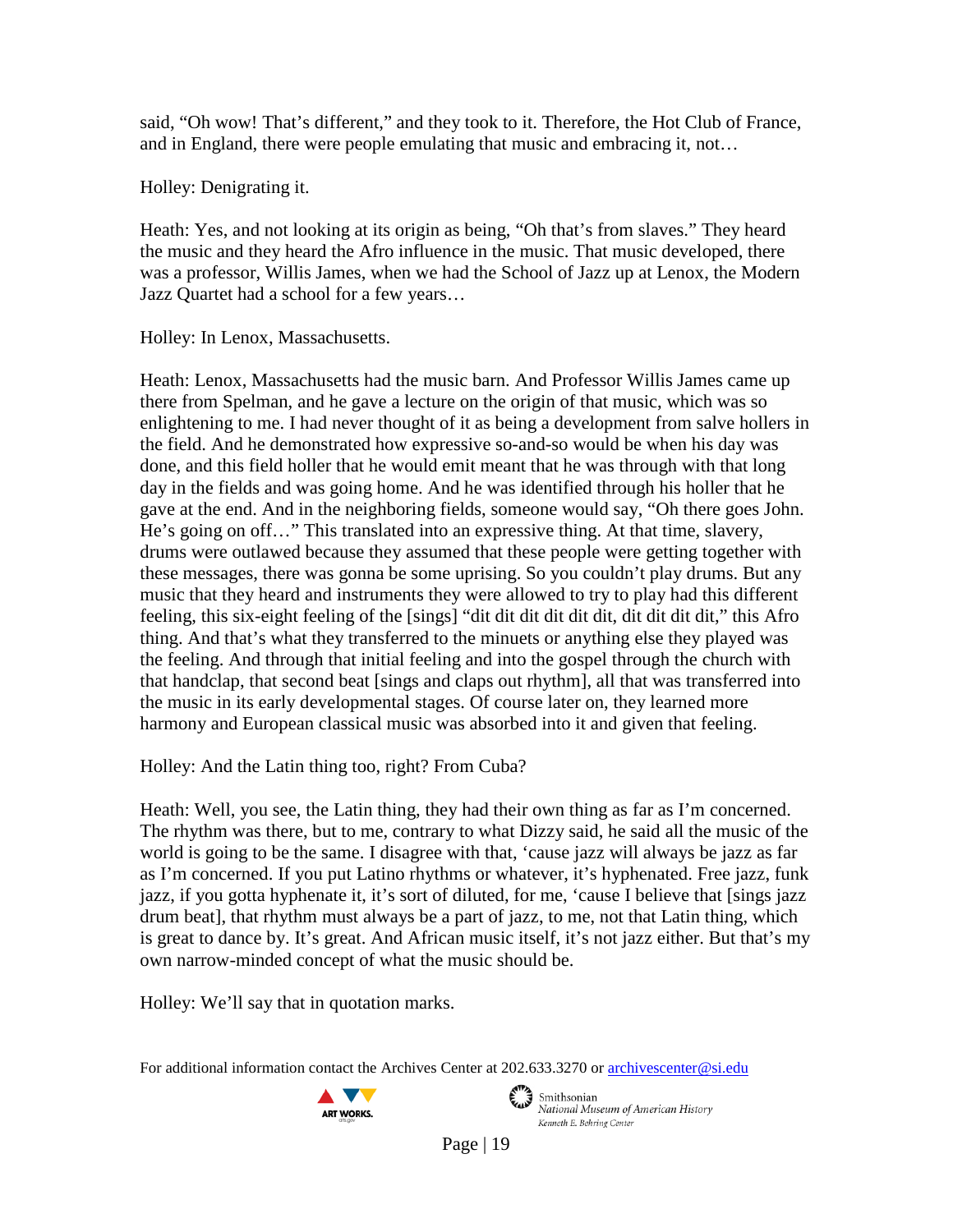Heath: No, I'm opinionated, I really believe… You know like when you asked me what I grew up listening to, I remember cranking a Victrola when I was barely able to turn it four or five turns and somebody else had to finish cranking the Victrola in order to finish a record at the time, "Haunted House Blues" or something else that we had in the house back there when we had [a] Victrola. This was before we had electronic things. And this category that America put anything black in a category of race music, when phonograph records came out in the 30's and the vinyl in '78, you go to a record shop, they'd have classical music [phone rings, interrupts statement]…

Heath: About categories and recorded music, everything by a black person was under "race music," and in that designation, there was gospel, pop, jazz and another one. I'm gonna think of it. It was uh, oh yeah, blues. Gospel, blues, pop and jazz, four different categories. There was no crossover, this and that. If you wanted to hear blues records, you asked for blues. If you wanted to hear jazz, you got a category of jazz. And they were recorded under those separate…

# Holley: Headings.

Heath: Headings. Under the general heading of race music. So this business about making this jazz to please this audience, I never did, because Duke Ellington was our role model in the early 30's, Duke Ellington and those bands that were on that Chittlin' Circuit. When they came through, they were immaculately dressed, uniforms, it was a presentation on stage that was impressive, like an organization or a unit. And of course, the quartet was credited with doing certain things, which were not really original with the quartet. It was some holdover from really previous developments of the music and presentation. When the bebop era, which was sort of revolutionary, sometimes all the all stars came in dressed differently, not in uniform, but they were clean, they were sharp and everybody had his own taste. When the quartet was formed and John Lewis said, "This is not a bandleader and so-and-so's band. This is a nondescript name, non-personal name for the group," and therefore we were equal in dress. There was no bandleader in a different outfit. Like in Dizzy's band, the guys in the band had on Fox Brothers from Chicago uniform type, but Dizzy had his own thing, and any other bandleader. Cab Calloway used to change tails two or three times. Lucky Millinder would change two or three times during the show. But this presentation and the music itself was not bebop even though Milt Jackson was the baddest soloist other than Charlie Parker. Milt Jackson was the improviser on his instrument of all time, not disrespecting Lionel Hampton and his pioneering contributions to the instrument. Milt Jackson was special. With that instrument, there was no equal.

[End of disc one]

For additional information contact the Archives Center at 202.633.3270 o[r archivescenter@si.edu](mailto:archivescenter@si.edu) Holley: We're gonna come to the quartet in just a second, but I wanna clarify something. When did you permanently move to New York and when you get to New York, you get into the thick of things by playing on many dates from Prestige and Blue Note, and talk





Smithsonian National Museum of American History Kenneth E. Behring Center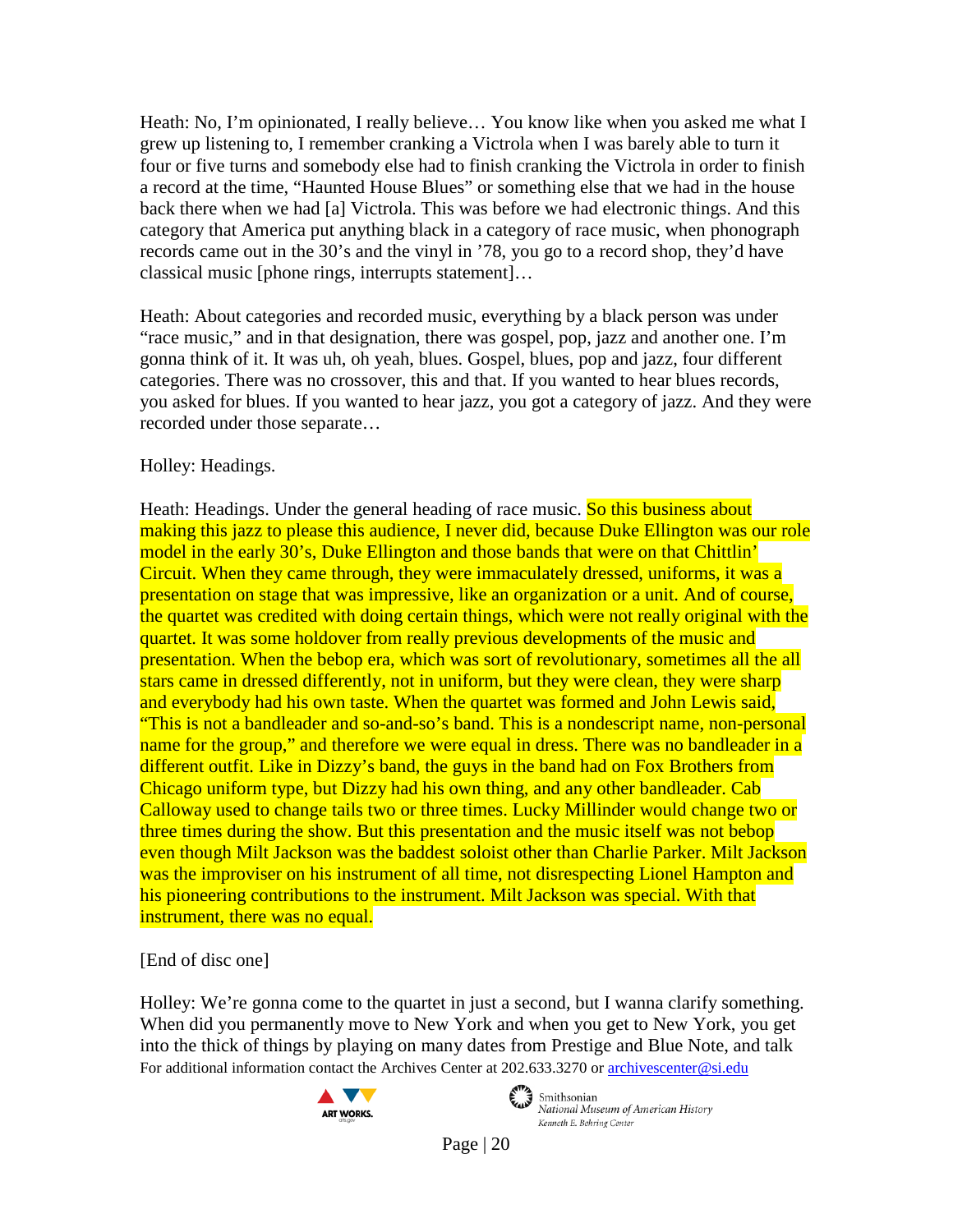about the many people you worked [with]. So, I want to know when did you permanently move to New York and how you got to work with all these great people?

Heath: I had met them when they came to New York, and we had jam sessions. Miles would come to the jam sessions and Clifford Brown was there.

Holley: When did you move to New York permanently?

Heath: This was all before we moved to New York.

Holley: Ah, I see.

Heath: This was in Philadelphia, when I was still working around Philly. These people would come to Philly. They'd come to the jam sessions, and Bill Barron, Kenny's brother, was in Jimmy's band. All these people would go to these jam sessions. When these headliners would be in town, they'd have matinees and jam sessions. I met all of these people that way, Miles especially, who was influential in me even being recognized in New York. June and I decided, after a policeman leaned out of the car, June and I were coming home from a local movie down in my neighborhood in South Philly, a nice summer night, we're coming home talking about the movie we had just seen, and this guy in a squad car leans out and says, "Are you alright, Miss?" She was shocked, and so was I because the precinct was right around the corner, and they had seen me in my uniform and everything else, and they had the nerve to… So at that moment, we said I think we better get out of Philadelphia before I get killed with one of these police officers asking me something. I am an officer and a gentleman, and I did my part in the service, and they're gonna question who I'm with. And that's when we moved to New York.

Holley: In nineteen? …

Heath: Forty-nine.

Holley: 1949.

Heath: And in '49, it was late '49, I was working with Joe Jones, Philly Joe, at a bar up in North Philadelphia. We used to go to an all night movie, air conditioned movie, after we get off, sweatin' and what not, and I got pneumonia. First time I've been to the hospital in all my life. And June had already moved to New York to find employment in a record shop in New York, what she'd been doing in Philadelphia, she had managed this record [shop]. Impossible! Have to be bonded, [an] un-bonded female couldn't get a job like that. So she went to work in the hospital as a nurse's aid to pave the way for me to come over and transfer my union. When you move from one jurisdiction to another, you have to put in a transfer card.

Holley: It takes about six months?

For additional information contact the Archives Center at 202.633.3270 o[r archivescenter@si.edu](mailto:archivescenter@si.edu)





 $\epsilon$   $\rightarrow$  Smithsonian National Museum of American History Kenneth E. Behring Center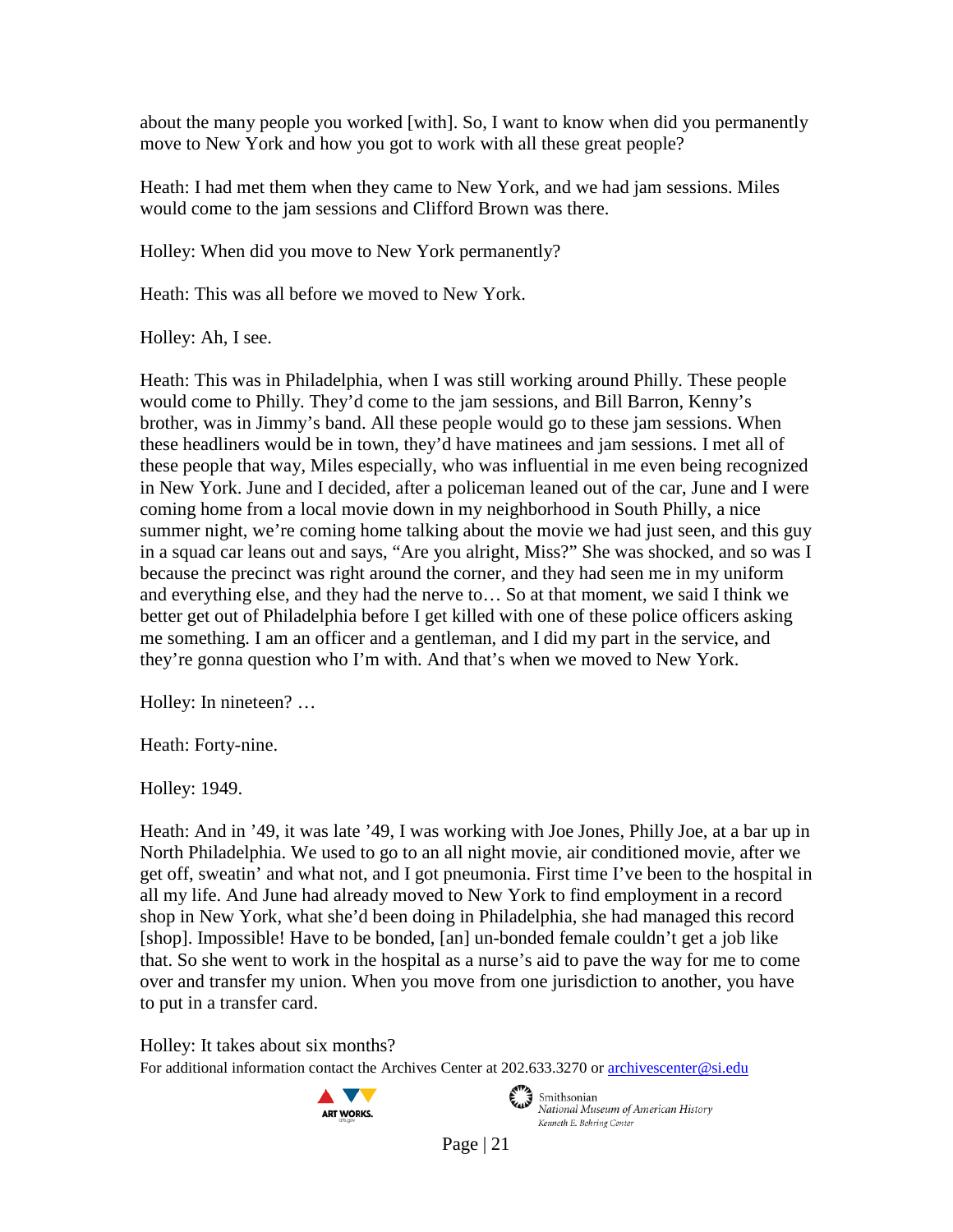Heath: Yeah, and you can't travel and you can't do this. You can only take occasional jobs. It's a mess of restrictions going from one local to another. So June had to take care of us. We were paying fifteen dollars a week in a room in somebody's apartment up on Sugar Hill, up on  $148<sup>th</sup>$  and St. Nicholas.

Holley: Okay, I live on Convent Avenue and Sugar Hill.

Heath: Yeah? Well this was  $148<sup>th</sup>$  right near the subway stop. There used to be a luncheonette there named Al's. I don't know if it's there now, but this was 1949. That's when we decided, right after I got out of the hospital with this pneumonia, I was getting ready to go to a matinee, got up and coughed and there was blood in my… And I went back to bed to try and sleep it off to get up to go to this matinee, and my fever jumped up and this doctor said, "You're not going to a matinee. You're going to the hospital." Then June came over and I didn't even know she was there, I was out of it that night. Soon as I recovered from that, I moved over to New York, and Miles Davis, let's see, that was in September, I could take little jobs, one nighters. That's where I would play dances, those ten dollar gigs, with Sonny Rollins and Kenny Drew. He lived up on the Hill there and Jackie Mack, Jackie McLean, would come over in the daytime and a young tenor player, Andy Kirk Jr., a tremendous tenor player. He used to carry his tenor in a pillowcase.

Holley: The son of Mary Lou Williams and Andy Kirk . . .

Heath: Andy Kirk's son, A.K. Junior.

Holley: Yes, wow. What about Art Taylor? Was he around?

For additional information contact the Archives Center at 202.633.3270 o[r archivescenter@si.edu](mailto:archivescenter@si.edu) Heath: A.T. was there. And when his mother would go to work, we'd go to his house and practice for these gigs. We had these twelve dollar, ten dollar dance gigs around up in Harlem and a place down in Midtown, the name will come to me. Where they used to have, City Center, they used to have some dances in there. Those were the gigs I could take, and Miles gave me a gig and Birdland, I think it was January 1950, with Miles, Fats, Navarro, Bud Powell, Buhaina, Art Blakey and myself, sometimes we were in there a few weeks with that band. And one time, a few days was with Mad Lad, Leo Parker on baritone, and another couple of days we were with Sonny Rollins and J.J. [Johnson]. And from that group, Symphony Sid used to broadcast from there, and we became the Symphony Sid All-Stars after that. But that gave us Fats' last gig. Fats had lost so much weight, he was really/rarely going out, and he couldn't play very long, and he was spitting up blood. But he played some of the most beautiful lyrical phrases that you'd ever wanna hear. And Fats was getting so weak he could only play a chorus or so, but what beautiful music. And I understand that was recorded too. I saw some people, a guy in London last year or the year before who said that they had put out everything that Fats Navarro had recorded including the broadcasts from Birdland, which I never heard. And they were supposed to send it to me, I haven't heard from them yet. But anyhow, that gig,



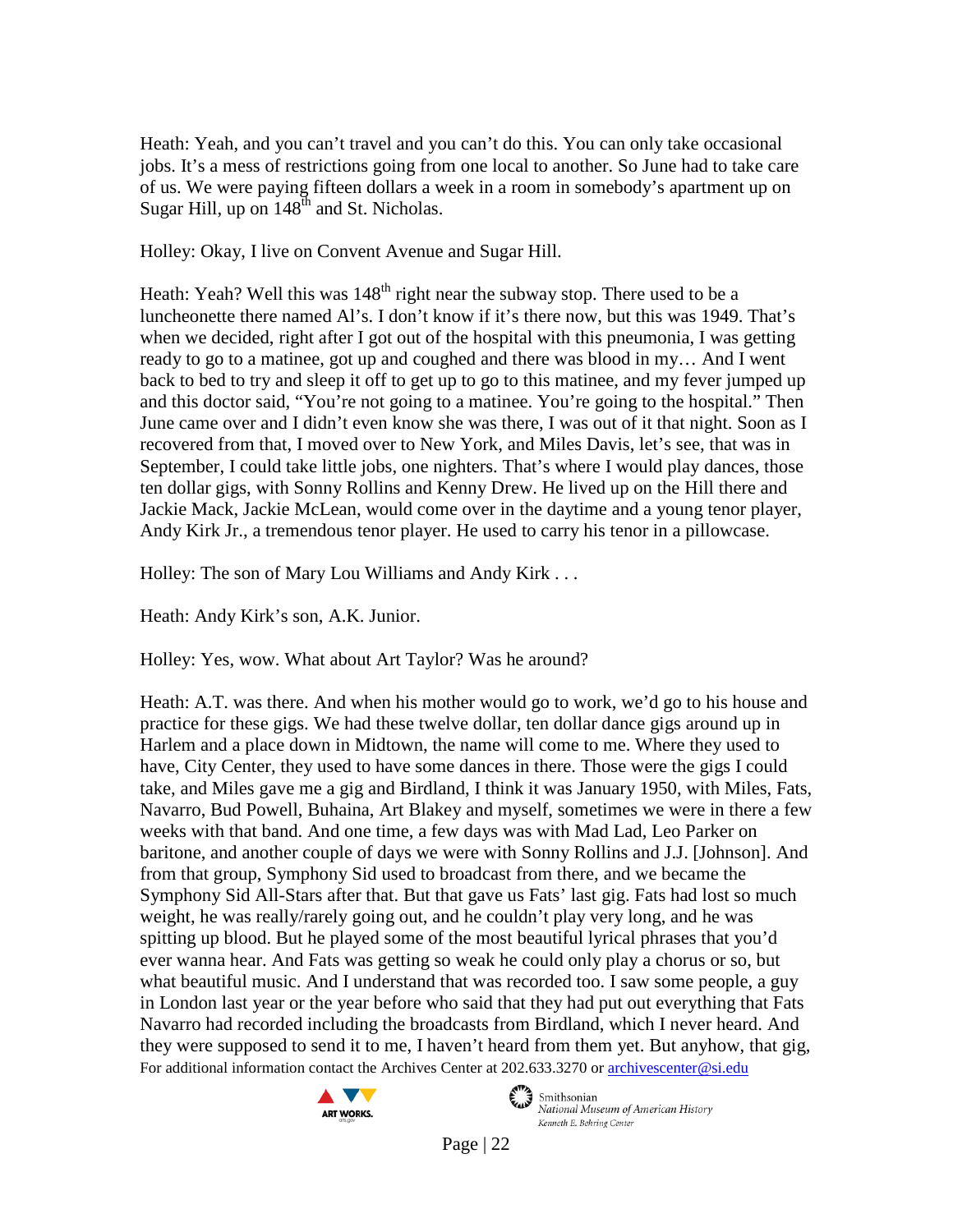I was like I was in heaven, every night I was there way ahead of time practicing, and these guys were big time stars, they'd come lolly-gagging, they'd come in, relax about two minutes before time they'd hit and I'd say, "Where are they, what's wrong with…?" Boy, I was in heaven. Anyhow, that was some of the early gigs, and then I made some gigs with Mary Lou Williams, who you just mentioned. Used to rehearse with her with Julius Watkins.

Holley: The French horn player?

Heath: The French horn player. "The Jug," we used to call him. I had forgotten I'd made a record with Mary Lou until one day a few years ago, I was out in California and it was her birthday, and they were playing a bunch of Mary Lou's stuff.

Holley: You remember the name of the record?

Heath: No. When he got through with the trio record, he said, "Percy Heath on bass," and I said, "Aww man! I forgot that one." With Mary Lou and Tim… I think Tim Owens was his name, the drummer. And Donald, can't think of his last name, was the trombone player. We used to rehearse and do a few little gigs around. This is in the early 50's.

Holley: You also worked with Charlie Parker at this time.

Heath: Yeah, but not at that time. This was much later after I was with Dizzy. I was with Dizzy in 1950, that's when June and I officially got married, when I got the gig with Dizzy and I told her to quit that hospital job 'cause it was tearing her up.

[Garbage truck interrupts conversation. Tape paused.]

Holley: Let's back up for a minute. You were talking about, you went on a review at this time of the Smart Affairs. Now, talk about that.

Heath: Larry Stills . . . Smart Affairs, there were some chorus girls, shake dancer and a jazz band, and that's how I got involved with Milt Buckner.

Holley: The organist?

Heath: Milt Buckner, the pianist. And a vibist. He had a contract with Lionel Hampton not to play the vibes. You didn't know that. Milt Buckner couldn't play the vibes in Hampton's band, that's why he had to sit down and play two fingers on the piano. Milt's Boogie-Woogie and those things, he was as proficient on the vibraharp as Gates. So, he couldn't play the vibes with [Hampton]. Anyhow, Milt Buckner had this group on him, and that's how I met this guy Tim Owens and got involved with Mary Lou after that. And Poopsie was in the band.

For additional information contact the Archives Center at 202.633.3270 o[r archivescenter@si.edu](mailto:archivescenter@si.edu)





 $\epsilon$   $\rightarrow$  Smithsonian National Museum of American History Kenneth E. Behring Center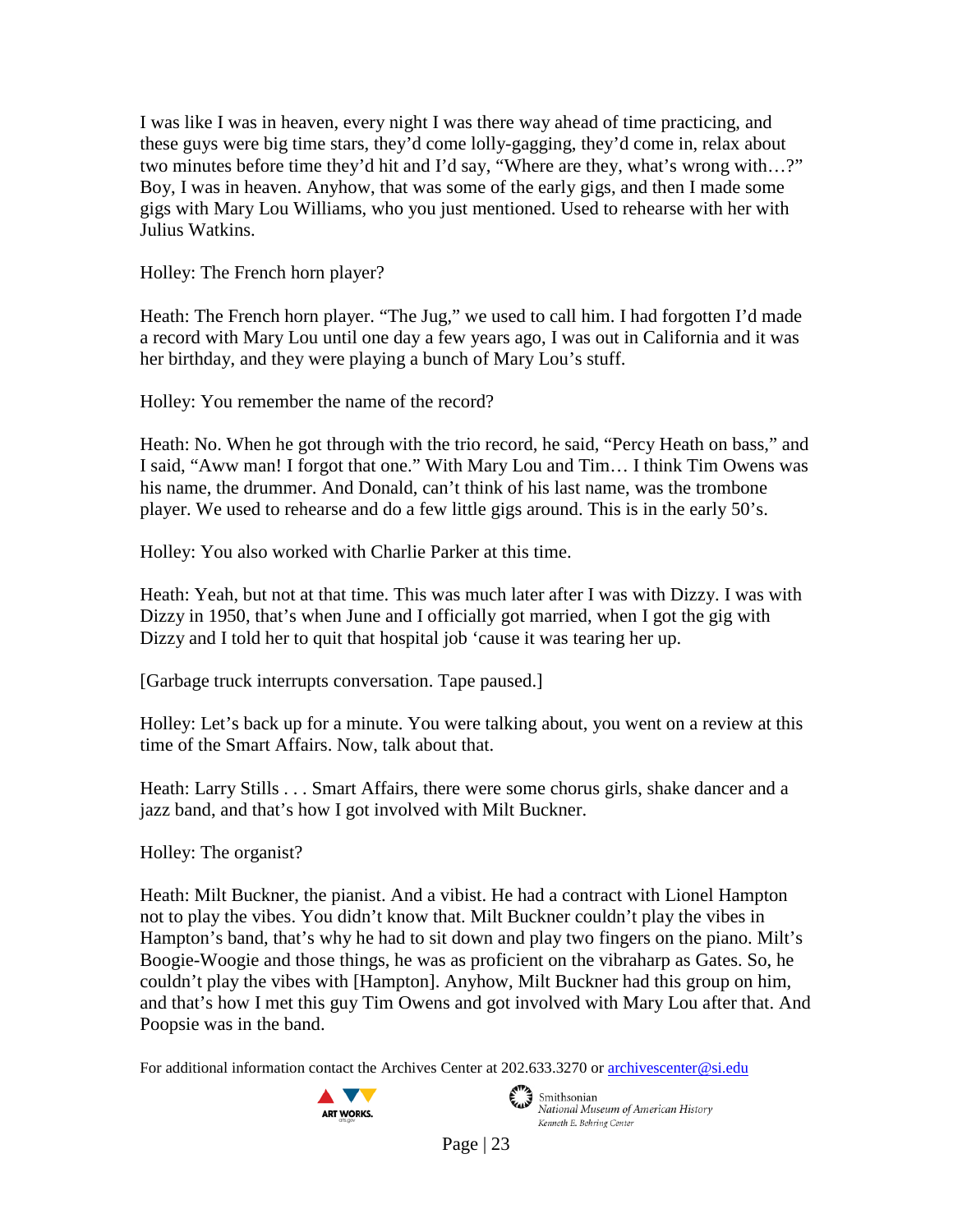Holley: Poopsie is…?

Heath: The baritone player with Basie. [Struggles to remember Poopsie's full name]

Holley: I can find… yeah.

Heath: Poopsie was… Charlie Fowlkes! [laughs]

Holley: Charlie Fowlkes, yes.

Heath: He was in the band too. I forget who else was in it. Maybe J.G., Johnny Griffin. We went on the road a couple of weeks with that band. I snuck out and made a few bucks when I wasn't supposed to leave New York under this stupid regulation.

Holley: Before we get into the MJQ stuff and the Dizzy stuff, I wanna talk about… there are so many records you made on the Prestige and Blue Note labels with people like Art Farmer, Miles Davis. Talk about recording, because you were kind of like the house bass player for those early sessions. Talk about what it was like playing, and also I want to ask you specifically about this one session, Miles Davis Jazz Giants were supposedly Monk and Miles were fighting and you were on that gig. I wanna set the record straight on that.

Heath: Okay, before we can get to that though, I went on the road with Dizzy, with John Coltrane, Jimmy Heath, Milt Jackson. See, I had been playing with Milt Jackson almost my whole professional career 'cause he was in that band with Maggie also. And the price wasn't right for him to go to Paris, but we were all together in that band because Maggie used to, in fact Maggie and Dizzy used to not hire piano players at certain periods and Jackson would play piano behind so-and-so, and Jimmy would play, and Dizzy would play behind different horns. There was no piano player actually in the band at some points. But that sextet with Coltrane, you asked me if I had played with, yeah I played with Coltrane with Dizzy.

Holley: This was around nineteen-fifty…?

Heath: 1950 and '51 when Trane left. Now Trane was trying to recover from his addiction at the time.

Holley: It was that early?

Heath: Yeah, and he was just trying to drink and come off his addiction. And Dizzy didn't want anyone in the band to have anything to do with drugs like that, with heroin, 'cause his experience with Charlie Parker and what not, he just didn't want it around him. So that's when Bill Graham came, Bill Graham was a baritone player that came with Dizzy. It was a quintet at that time with Al Jones…

For additional information contact the Archives Center at 202.633.3270 o[r archivescenter@si.edu](mailto:archivescenter@si.edu)



 $\epsilon$   $\rightarrow$  Smithsonian National Museum of American History Kenneth E. Behring Center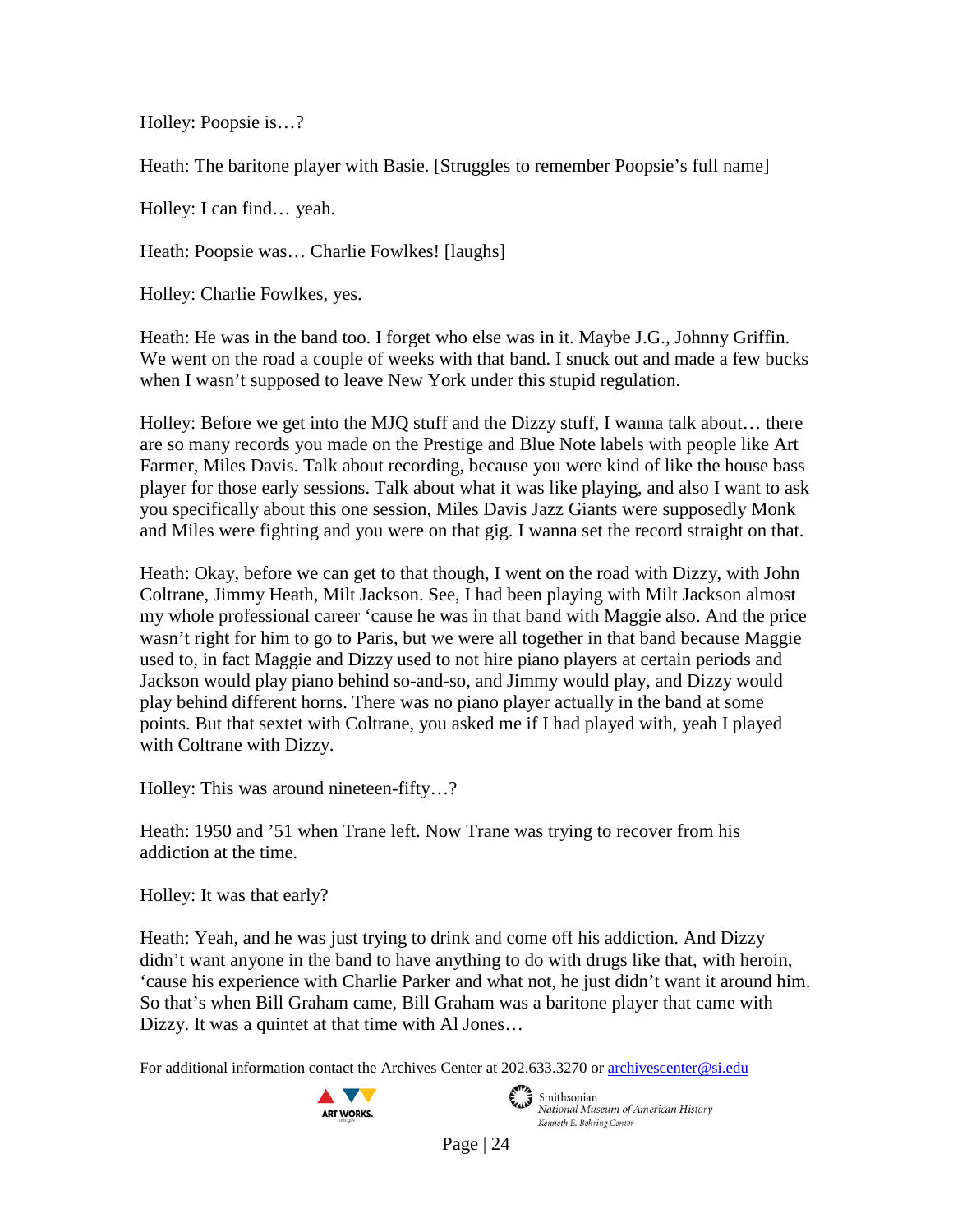#### Holley: Drummer, Al Jones?

Heath: Yeah, and Specs Wright from Philly. He went through all these drummers, man it was unbelievable. Every two weeks it was a different drummer. And J.C. Heard's brother, David, Kansas Fields. I'm talking about five different drummers while I was there a year and a half. But Jackson was there, Milt was there with me. And then when Percy was born, and June brought Percy to Chicago 'cause I came home from Chicago, we used to come home, it was like \$25 airfare at that time round trip, and I had two days off in Chicago, and Percy was supposed to be born, and we were living up in Benny Harris's mother's house in the Bronx at that time, and Bud was living there too. June was scared to death with Bud in the house.

#### Holley: Why?

Heath: Well, I don't know. Bud, he would look at you, and he would give you that grimace. You wouldn't know if he was smiling or what. Bud was very strange at that time. Anyhow, he lived there, and at the time I was working in Birdland with him, Oscar Goodstein said, "Percy, see that Bud gets home," 'cause we're living in the same house. We get in a cab to go from Birdland to the Bronx, and Bud would tell the cab driver, "Hey man, go through  $115<sup>th</sup>$  Street. Percy, I'll be right back." He'd get out [of] the cab, I don't know what building he went in, I'd sit there for a while, and I'd just tell the cab driver to take me home. And I told Oscar Goodstein, I cannot keep up with Bud Powell for you, so don't assign me to be his keeper. It's impossible. We lived in the same place, but you can't get Bud Powell to go home when he wants to go out and do whatever he's looking for.

For additional information contact the Archives Center at 202.633.3270 o[r archivescenter@si.edu](mailto:archivescenter@si.edu) Heath: Anyhow, that was one experience we had up there with Benny Harris. We were in a room up in his family's house in the Bronx at that time. And Percy was supposed to be born a certain week, and being the first child, naturally he was late. So I flew from Chicago, waited, I had to leave back and go back and play with Dizzy, and on Wednesday, Percy didn't show [until] the next Monday. If I had just waited one week, he showed. So June had Percy there without me, and it was really… yeah, I couldn't be there, I was in Chicago. So, five weeks later, I think, we were still in Chicago, and she brought Percy out. Maybe that was the next year, no he was still in a high chair. And Dizzy, he was cutting teeth, and we had those mixing spoons, those plastic mixing spoons, and he was cutting teeth on them, and Dizzy called him "Spoons," and Dizzy called Percy "Spoons" for the rest of his life. Every time he'd see him, he'd say, "Hey Spoons!" Percy was forty years old [chuckles], thirty-five years old, and Dizzy still called him "Spoons". And that's when we stayed at Johnny Griffin's grandmother's house with Percy on a pillow in a drawer on two chairs because the hotel, when June arrived with Percy, they wouldn't let her [in], they wouldn't let integrated couples stay there. Even married with [a] child. The guy at the hotel, South Central Hotel, said, "Aww man, they'll come and close our hotel," so we couldn't stay there. And Johnny Griffin, who I had met and had played with in Joe Morris's band, said, "Oh man, call up my



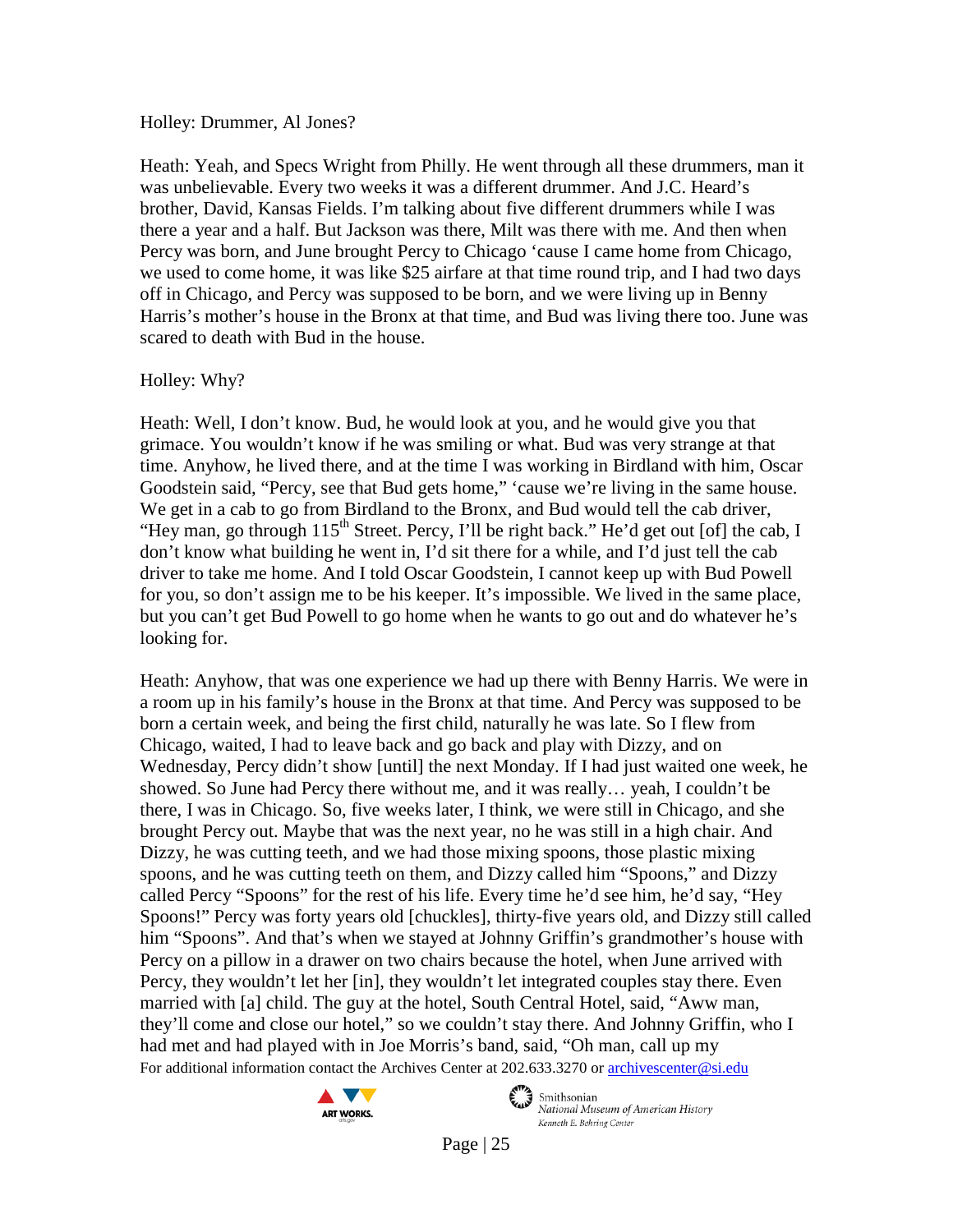grandmother," and we stayed at Johnny Griffin's grandmother's house with Percy in a drawer from the dresser.

Holley: This is in the Bronx?

Heath: In Chicago. She brought him back out there when he was able to travel and whatnot. But I was still there. We were engaged in Chicago for quite a few weeks.

Holley: Now I just wanna get to Prestige and Blue Note…

Heath: I know you're trying to get there and I'm still in 1950...

Holley: Which is cool…

Heath: [laughs] I'm still in '51.

Holley: Because you're on so many great dates.

Heath: Well, that was after though, you gotta remember. I made a terrible record in Paris with Maggie in '48. I didn't know doo-doo man, I didn't really know anything. I had only been playing a year and a half, close to two years, so I should never have been recording. We made a record in Philly, Al Steele's Allstars, on some obscure label, and then this one in Paris. And at that time, I played a trio record with Sardaby?

Holley: Michel Sardaby, yeah. A great French pianist.

Heath: Right, and I made an album with him and Kenny, and we tried to make an album with Bud Powell, who was over there by that time. And Norman Granz said, "Aww you'll never heard this!" 'cause Bud would skip places and it was [a] really mumbojumbo record. So those are my early, recorded experiences, which should have never been. And I made an early record with Dizzy on his DG label with Joe Carroll and Dizzy. Joe was in the band, singing most of these bebop and scat singing…

Holley: Like "School Days?"

Heath: Yeah. I made that record with him, and incidentally, what's his name, was his first record date too, guitar player… [Struggles to remember name]

Holley: Collins?

Heath: No, no.

Holley: Wes?

For additional information contact the Archives Center at 202.633.3270 o[r archivescenter@si.edu](mailto:archivescenter@si.edu)





Smithsonian National Museum of American History Kenneth E. Behring Center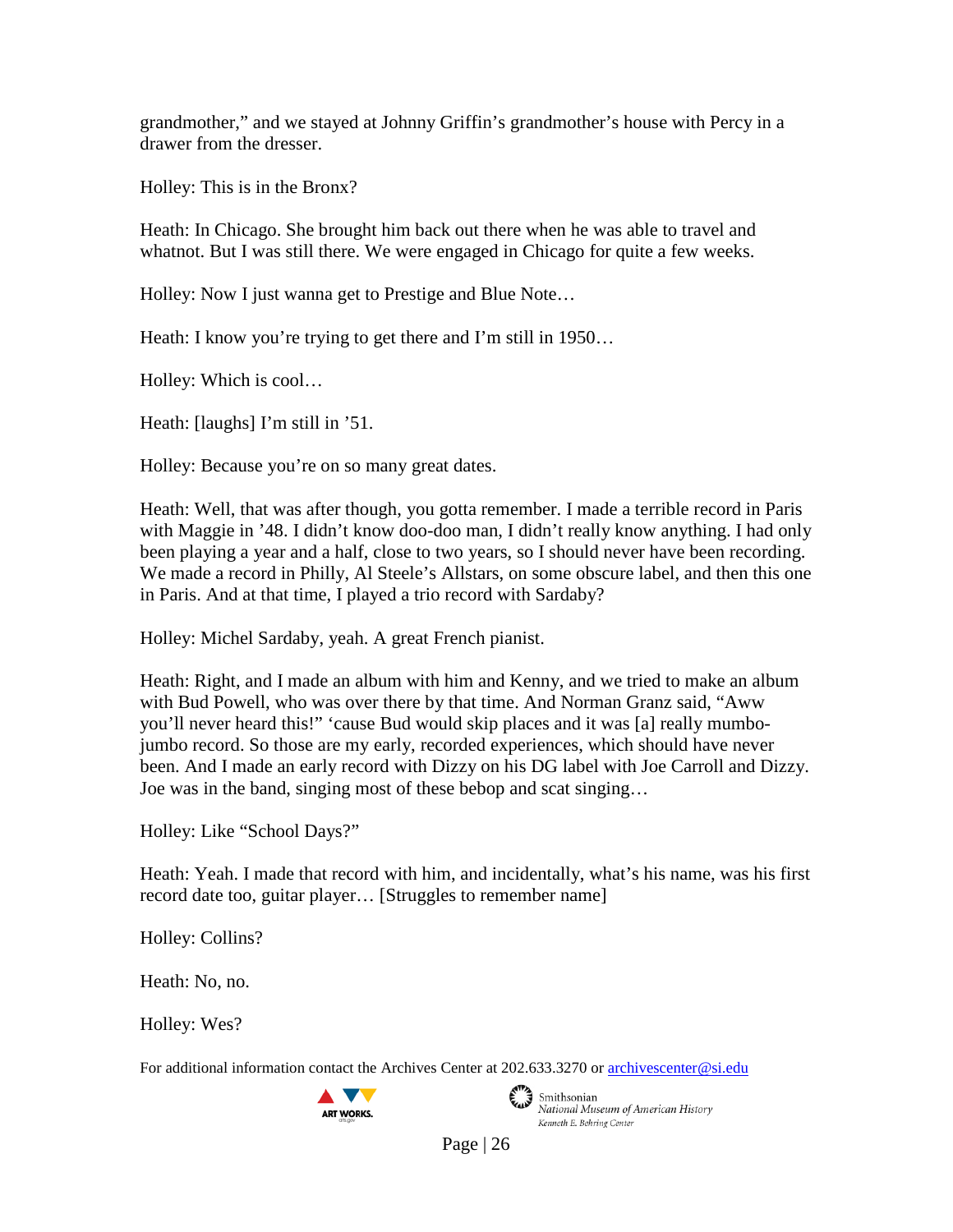Heath: No, this was before that. This was in fifty… [Exasperated] Urg, can't think of the name, light skinned boy lived in Japan for a while…

Holley: Kenny Burrell?

Heath: Kenny Burrell! It was his first record date too on DG. We played "Swing Low, Sweet Cadillac," some silly thing…

Holley: "The Champ."

Heath: Yeah, right! That's the date with Dizzy. I was so disillusioned playing with Dizzy, and he would spend ten to fifteen minutes fooling around with that, we used to call it "the barrel," that conga drum he used to play that Chano had given him. And comedy and what not, and all this scat singing, and we wanted to hear Dizzy play his trumpet, and [we'd] say, "Aww, why he's fooling around the whole set, he played two songs on the trumpet!" Anyhow, when Percy was born, I was driving one car, me and Dizzy and some of the equipment, Jackson was driving the other car with the rest of the guys in the band, he wasn't paying anything for driving from New York to Chicago, 19 hours to get there, it was all part of the gig, and I was making \$115 a week on the road, \$8 a day, hotel expenses and what not, and I'm paying the rent back there for June, and I said, "Birks man, I need a little more bread. I got a family now, man." And that's when Dizzy said, "You ain't worth what you gettin'!" [I ] said, "Oh?" That's when I left. And Milt had gone, Milt was gone and he was playing with Woody Herman at the time 'cause Dizzy wasn't paying any money, so we had to get out of there. So that's how I left Dizzy and came back to New York in '51, and that's when I was living on Monday nights in Birdland 'cause Monte Kay was booking Monday nights and I was \$25 a night in Birdland. At one time, I got so far ahead, I had borrowed \$100 so I owed Monte four nights in Birdland to keep up 'cause I had to pay my rent and some other expenses at the time.

Holley: So, you first met Monte Kay in 1951?

Heath: In '52.

Holley: That early?

Heath: Oh yeah!

Holley: And he was the principal owner of Birdland?

For additional information contact the Archives Center at 202.633.3270 o[r archivescenter@si.edu](mailto:archivescenter@si.edu) Heath: He was involved with Birdland and he pulled out from Birdland, Morris Levy and his brother, Irving, and some other, hooked up, connected Jewish owners. All those clubs in New York at that time were run by the so-called mob, and Morris Levy was connected, otherwise they wouldn't be in business. But anyhow, all that politics aside, those people





Smithsonian National Museum of American History Kenneth E. Behring Center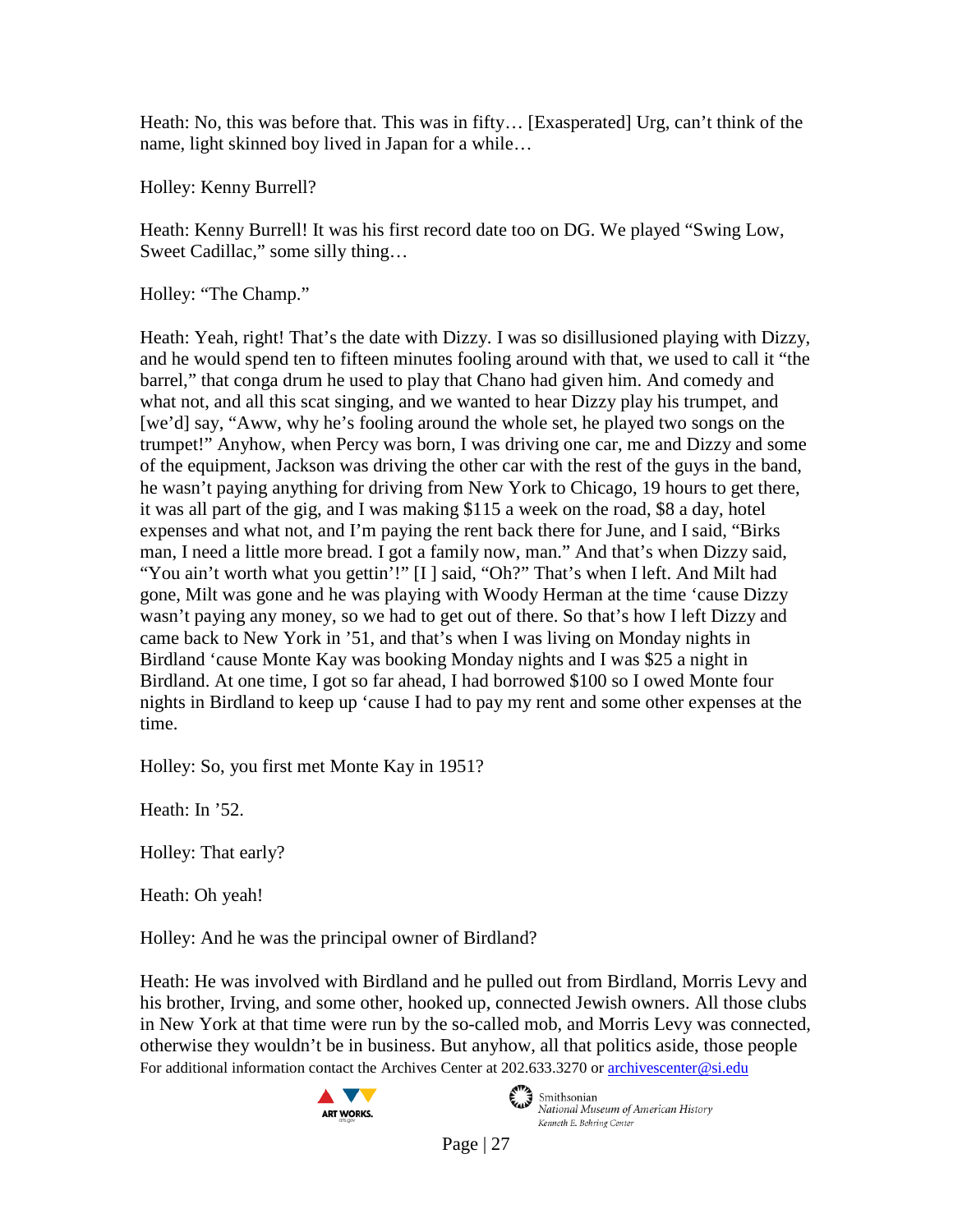were running the clubs, yet Monk couldn't get a cabaret card 'cause he had been busted for… It was sort of a double standard there. Musicians were restricted from appearing in nightclubs, and the owners were all gangster-involved type people. But anyhow, Monte was booking Birdland, and he pulled out from there and opened up a club around  $54<sup>th</sup>$ Street called the Downbeat, which he started on his own. He broke away from there, and I think Irving left there too because it got too sticky for them. And Irving Levy was a family man, real nice guy. He gave me a crib for Percy [that] one of his kids had outgrown. And Monte lent me \$100 to pay my rent and stuff.

[Phone rings; tape paused]

Holley: We were talking about Monte Kay who was the future manager of the Modern Jazz Quartet. We were in 1952, and Monte Kay is opening the Downbeat, a new club that he opened after his association with Birdland.

Heath: Right, he and Irving Levy opened the club on  $54<sup>th</sup>$  Street near  $8<sup>th</sup>$  Avenue, between  $8<sup>th</sup>$  and Broadway. And that's where Billy Taylor's Trio was playing at, and it's the first time I saw Earl May standing on the wrong side of the bass playing [chuckles]. He and Charlie Smith were left-handed players, and Charlie Smith had the cymbals on the wrong side, and it was kind of weird. When I first walked in, I had walked around the block with Buhaina, we were working in Birdland, I walked around there and went in and saw these people, and I immediately backed out of there 'cause I thought we had smoked the wrong thing [chuckles], see these guys playing. Anyhow, that was the Downbeat around the corner, couple of blocks from Birdland. But Monte was there, and at that time, we had formed the Symphony Sid All-Stars, too. It originally was with Zoot, and Miles, and who was the drummer? … Kenny, and myself…

Holley: Kenny Clarke?

Heath: Kenny Clarke. And who was playing piano? I don't remember who was playing piano at that time. Jimmy made some of the gigs up in Boston with the Symphony Sid All-Stars. It might have been Kenny Drew, not sure about the piano player. But that's some more association with Miles that I had, and Kenny, Kenny Clarke. Maybe it was Gilly Coggins…

Holley: Gil Coggins on piano?

Heath: Yeah, maybe it was Gilly. But the Symphony Sid All-Stars, and oh yeah, JJ Johnson was in that too. We played around there in the Downbeat with that group. The two clubs were interrelated anyhow. Being in New York then working sometimes with Miles, made these record dates with Miles and everybody else who recorded for Prestige at that time, Thad Jones, you mentioned Art Farmer, who had left the Jazztet, he and Benny had when Tootie was playing with them incidentally. You remember the Jazztet?

For additional information contact the Archives Center at 202.633.3270 o[r archivescenter@si.edu](mailto:archivescenter@si.edu)



 $\epsilon$   $\rightarrow$  Smithsonian National Museum of American History Kenneth E. Behring Center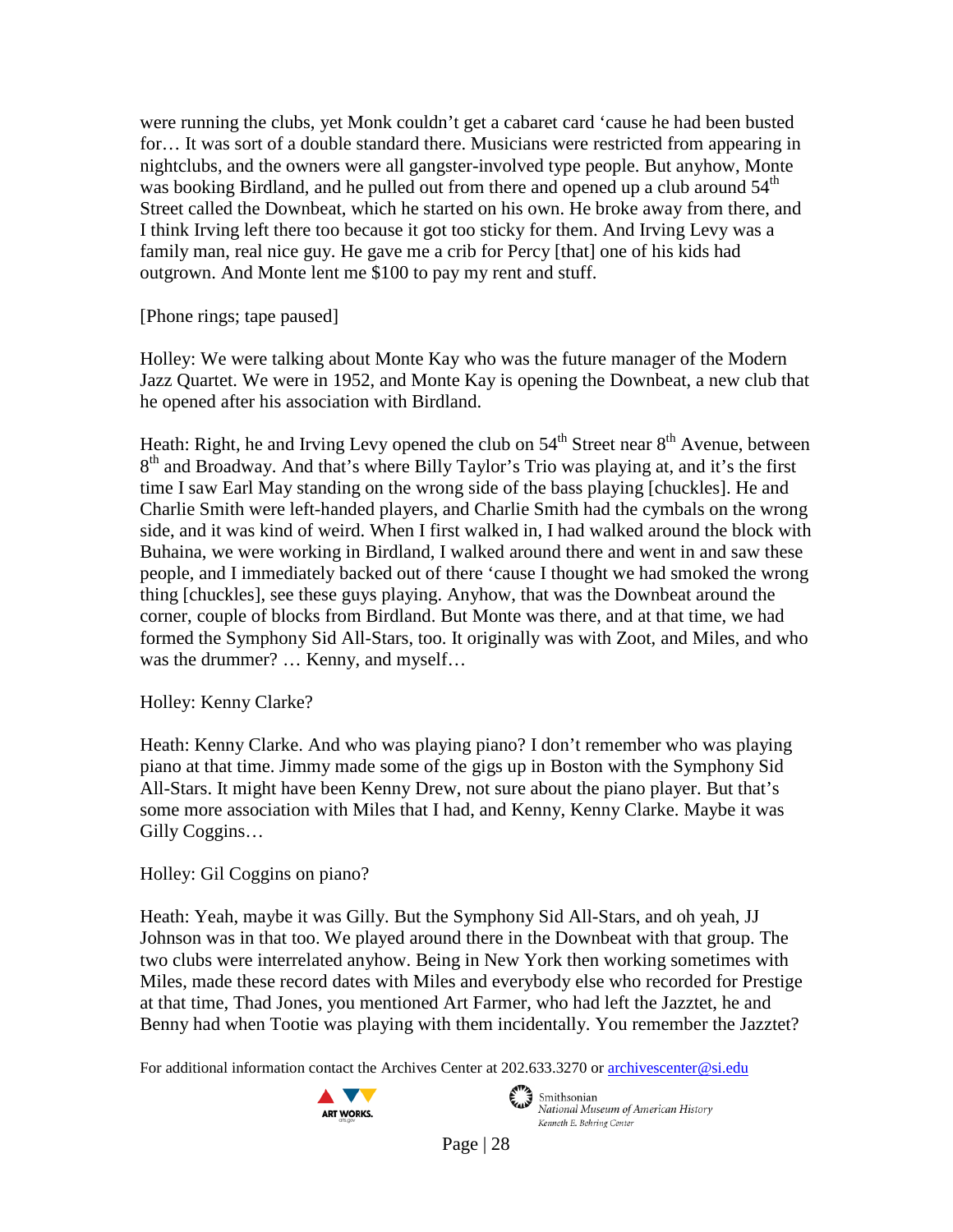Holley: Wasn't the Jazztet later? I thought the Jazztet was formed like in 1959. But there was a Jazztet…

Heath: But then it was before Art Farmer…

Holley: He was with Lionel Hampton with…

Heath: He left Hampton and made a record for Prestige on a sextet or something...

Holley: Quincy Jones was on those records?

Heath: Yeah, I made those records. But anyhow, I made records with almost everybody back there who was recording for Prestige, and that's how I made my rent actually. 'Cause by then we had moved up in Harlem River Drive in those new apartments up above the Polo Grounds. It was a middle-income deal up there, and that was the bracket I was in at that time. And during that time, I worked with Ben Webster up at a place called Bowman's, up 155<sup>th</sup> Street, right near Coogan's Bluff, between 8<sup>th</sup> Avenue and Coogan's Bluff right on the hill there. Ben Webster, Duke Jordan and a drummer, Arthur Edgehill, we were playing up there behind Phil Black, who was a female impersonator and a shake dancer, it was a real wild gig, but that's when Ben Webster, we fell in love with each other, up at Bowman's. He incidentally had once gave me a gig with the Duke Ellington cats…

Holley: Harry Carney and those people?

Heath: No, it was with Johnny Hodges and Sonny Greer. Boy, we had a good time on that gig. That was the only time I played with the Duke Ellington guys. But during that period, like becoming a house bass player, so to speak, for Blue Note and Prestige, the jazz labels, I recorded with an awful lot of people, including Monk and Miles and this discography, I can't even recall who I recorded with. It was Horace Silver's first date…

Holley: Kenny Dorham too?

Heath: And some of Milt Jackson's dates, and that was how I paid my rent making record dates. I think it was about \$55 a sessions, or something like that, for a three-hour session.

Holley: There's a famous session that you were a part of, Miles Davis and the Modern Jazz Giants, and in jazz lore, there's been some kind of controversy that Monk and Miles almost got into a fistfight because Miles didn't want Monk to comp for him. Now you were on that date, can you set the record straight? Was there any kind of beef between Monk and Miles?

For additional information contact the Archives Center at 202.633.3270 o[r archivescenter@si.edu](mailto:archivescenter@si.edu) Heath: A beef, fistfights, no. Listen, I've been asked about that on many occasions. At the time, Miles, who was [a] really, very innovative person, he used to say, "Stroll," to a





Smithsonian National Museum of American History Kenneth E. Behring Center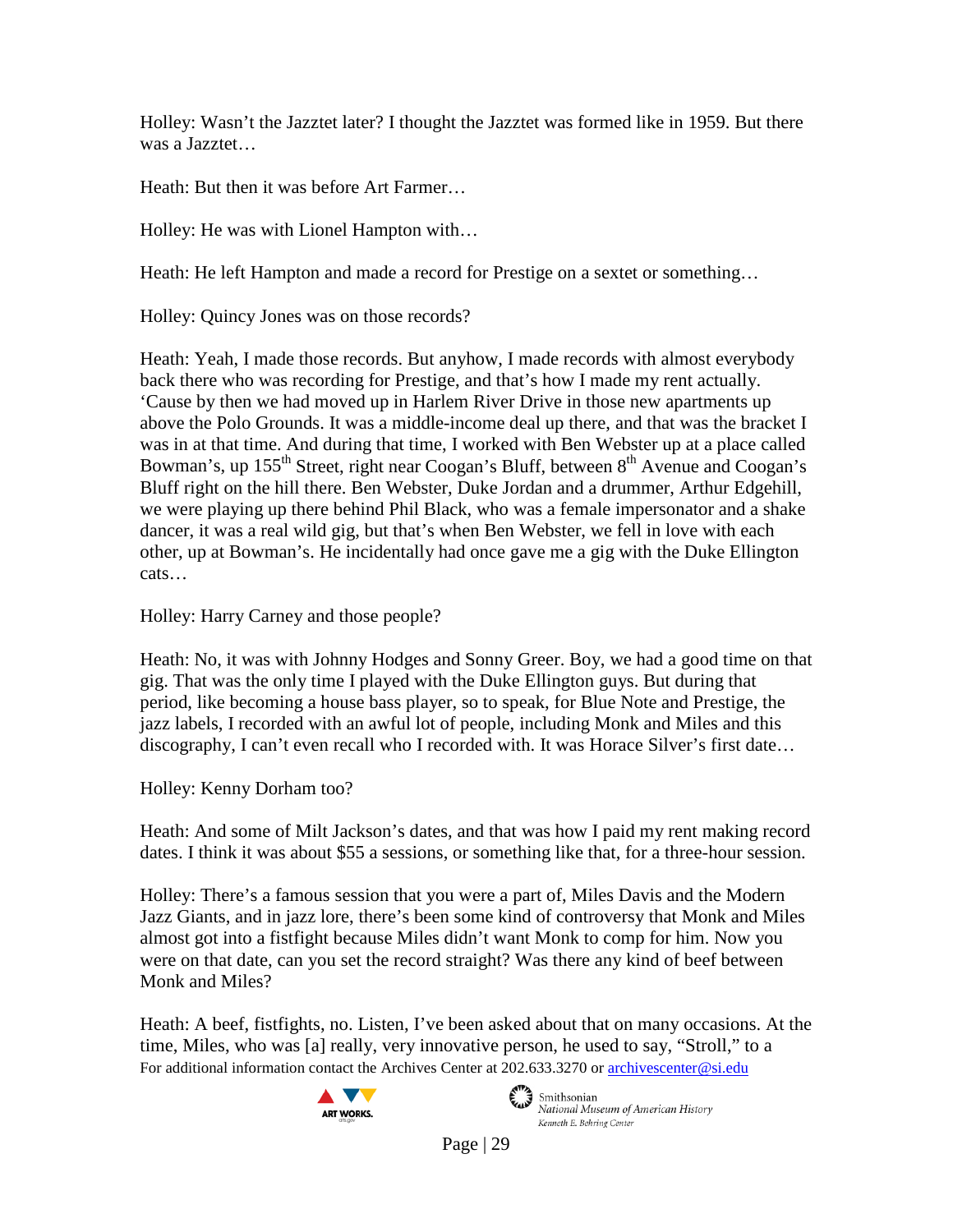piano player, which meant the piano player would lay out for a certain number of choruses and then come back in, which was really quite effective. The absence of the piano for a period and then to bring the piano player back in to accompany, it was really a very dynamic difference. When Miles told Monk to "stroll," Monk said, "Well, you don't like the way I play, anyhow." That was it. That was the big fight. You know Monk, "You don't want me to play 'cause you don't like the way I play." And he laid out and was sitting there listening, and he failed to come in when Miles turned around for him to come in, and Miles turned to him and played the melody to the bridge [singing melody]. And he came back in. End of story. That was the great fight between Miles and Monk. It was ridiculous how they grab hold of something and print it, and it becomes lore, doctrine. But that was the extent of the rumble between Miles Davis and Thelonious Monk.

Holley: 1951 is a pivotal year because you're playing in the Milt Jackson Quartet and I wanna kind of get from how does the Milt Jackson become the Modern Jazz Quartet because again, there's so much that's been written about when you guys were actually formed, but talk about the Milt Jackson Quartet. You were in it. How did it become the Milt Jackson Quartet?

Heath: Well, we had been playing with Milt, John, Kenny, myself. It must have been in late '51, Ray Brown came to town and they had this record date on Dizzy's label, I guess it was DG, and it was old reunion time for them having been that rhythm section with Dizzy's Big Band, which spelled the trumpet players while they got their chops rested...

Holley: Meaning they played while the horn players were resting?

Heath: Yeah, right. The trumpet players were playing some really difficult music and needed a rest of their chops, their lips. And at that time, Dizzy would allow the rhythm section, which was Brown, John Lewis and Kenny and later Joe Harris 'cause Kenny left. Anyhow, that was the rhythm section that played during this lull between these brass compositions, brassy compositions. And Brown came into town, I think he was with Ella at the time, Ella Fitzgerald. He had married Ella and he was playing behind her. They made this record, "Milt Meets Sid," and something else, "D and E."

Holley: "True Blues?"

Heath: Yeah, well "True Blues" was just a name of a lick that Jackson played. They made that record. It was the record of the year, jazz record of the year or something in Downbeat or one of those magazines. But that was just passing 'cause as the Milt Jackson Quartet, we had been playing in Philly and other places in small clubs all around and a few gigs, and John Lewis was studying, getting his masters degree…

Holley: At Manhattan School of Music.

For additional information contact the Archives Center at 202.633.3270 o[r archivescenter@si.edu](mailto:archivescenter@si.edu)



 $\epsilon$   $\rightarrow$  Smithsonian National Museum of American History Kenneth E. Behring Center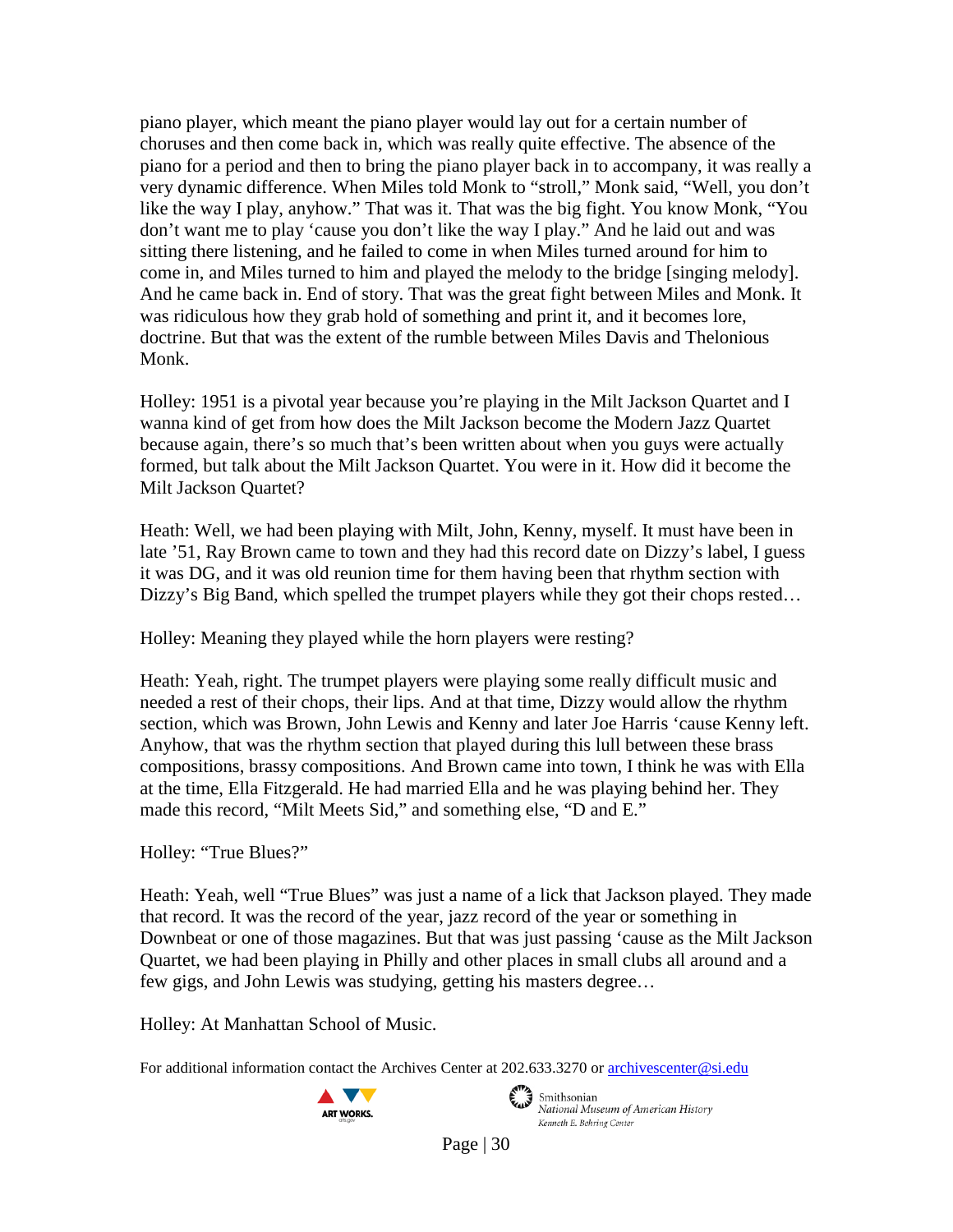Heath: Manhattan School, all this was going on at that time. John had this idea of forming a group with the same formation, and he wasn't interested in writing music, this concept that he had, which was different from a rhythm section behind Milt Jackson. He wasn't interested in doing that, which he expressed. He said, "I wanna write some different music, and Percy, you don't know enough to do what I wanna do. You better get some lessons." So that's when I went to Charles Mingus, and I told Ming, I said, "Hey Charles, I gotta get some lessons from you." And he said, "Percy Heath, you're putting me on. If I could play the blues like you, I wouldn't want no lessons!" or something like that. I said, "No man, I'm serious. 'Cause John said I needed to improve my technique," 'cause I'm self-taught 'cause I had quit those lessons with Quintelli years before I had become professional, and one the road, I missed those lessons. So, anyhow, during that period, John decided that he wasn't gonna write music for Milt Jackson's Quartet, but he was gonna write this music in which I had to progress to learn to play because I was with the quartet, and that's when he brought in a list of names that didn't say anything about a bandleader, so-and-so in this quartet. And one of the names submitted was the Modern Jazz Quartet, and we said oh yeah, that's cool, that's what we can be, the Modern Jazz Quartet. That's where the name came from, and in 1952 when we decided that to become a partnership, instead of a bandleader and his quartet, we incorporated.

Holley: One thing I want to clarify, I read that you're officially incorporated on January 14, 1952, and then I read it was January  $15<sup>th</sup>$ .

Heath: I have no idea. I had the seal around somewhere. That's really insignificant whether it's the  $14<sup>th</sup>$  or the  $15<sup>th</sup>$  but the corporation, you could check with the state records, I guess. I had the seal for a long time. I could probably try to check on banking records because it became the Modern Jazz Society, Inc. That was the name of the corporation.

Holley: Not Modern Jazz Quartet?

Heath: No, the quartet was just one entity 'cause the society was formed to present concerts and other records, and produce records and a lot of other things other than performing as a quartet.

Holley: Which the society did a couple years later because, matter of fact, you have one record with Gunther Schuller. That's interesting.

For additional information contact the Archives Center at 202.633.3270 o[r archivescenter@si.edu](mailto:archivescenter@si.edu) Heath: Yeah, right. So those other prospective entities were part of the Modern Jazz Society, Inc. The Modern Jazz Quartet was just one facet of the proposal under the corporate papers, which Harold Lovett set up. At that time, Harold Lovett was Miles Davis's lawyer. That set up was in '52, I don't know if it was the  $15<sup>th</sup>$  or the  $14<sup>th</sup>$ . That's when we became a partnership, more or less, a corporation. And on the first album, you will notice, the first Prestige album, said "Milt Jackson and the Modern Jazz Quartet." The first performance in Birdland they insisted on "Milt Jackson and the Modern Jazz



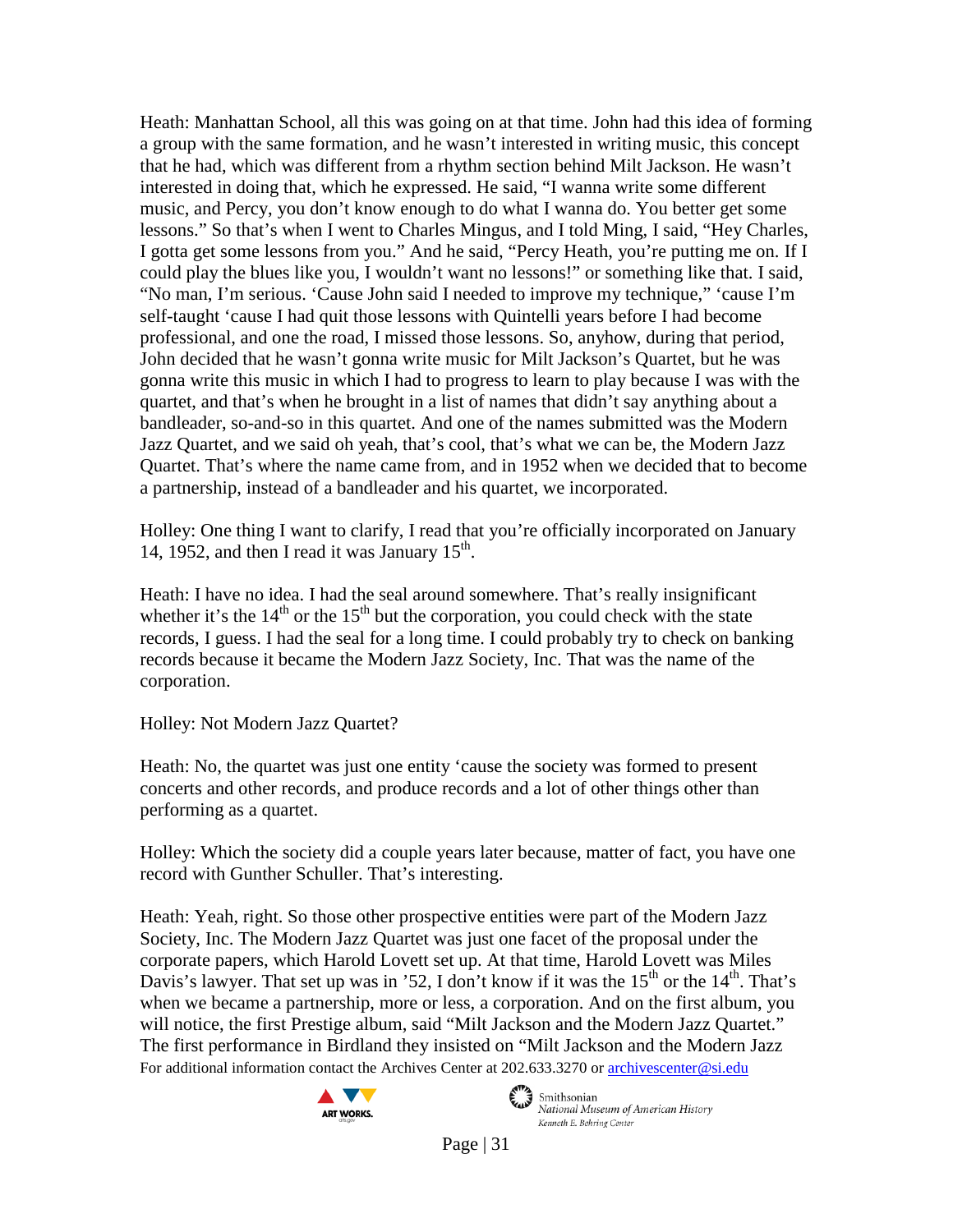Quartet" because it had been Milt Jackson's quartet in the beginning, and he was the name. So when Kenny decided to stay in America for a while, and we formed this group, he hadn't realized that it was gonna be the drum parts written by John Lewis, and you hit this here and that there, and Kenny, being the innovator who had taken John Lewis by the hand and introduced him to Dizzy Gillespie when they got out of the service together, he didn't want nobody to write no drum parts for him. That was the concept that John had, it was four different lines going along together in counterpoint, which made the sound of the Modern Jazz Quartet.

Holley: Which was different from the way you played under Milt Jackson with kind of a freer blowing…

Heath: It was not freer flowing. It was just, in the fashion of a rhythm section and soloists, which was the concept that John wanted to get away from, because he didn't want to present this music in nightclubs. This is a master plan of John Lewis, the whole thing, the whole concept of the Modern Jazz Quartet including four people in Brook Brother's suits, on concert stage tuxedos. This was to elevate the presentation of the music not only visually, but the sound, to get out of those Birdland's and wherever, those smokey glasses, drinking and tinkling and conversation. This was music designed to listen as a chamber group, we were dubbed. But I hate all these labels and what not 'cause even though "Vendome" was completely written out for me, "Concorde" except for a few… some of those early compositions, I had to learn how to play that stuff. I listened to *The Comedy* there the other day, I don't believe I played some of the music. It's ridiculous!

Holley: It's hard.

Heath: How complex that music was and how simple it sounded ensemble.

Holley: And swing in the jazz context…

Heath: Oh, that had to be there. It had to be there. Even a transcription of...

Holley: Bach.

For additional information contact the Archives Center at 202.633.3270 o[r archivescenter@si.edu](mailto:archivescenter@si.edu) Heath: Any Bach fugue, Milt Jackson couldn't un-swing it if you hung him up by his neck. So, encompassing those classical forms and using that as a springboard for improvisation 'cause every piece had some improvisation in it, even though it would… like we played *Bachianas Brasileiras*, Milt Jackson would dress up that melody, it's a lot of grace notes and things that Villa-Lobos didn't write. And in *Concierto de Aranjuez*, there was always jazz swinging it. That was one of the ingredients that was demanded so that we could be called jazz. It had to swing. And that's one of the elements, along with the most important element in jazz for us, was improvisation. There had to be space in there, even in those written parts for me, there was a section in there where there were





 $\epsilon$   $\rightarrow$  Smithsonian National Museum of American History Kenneth E. Behring Center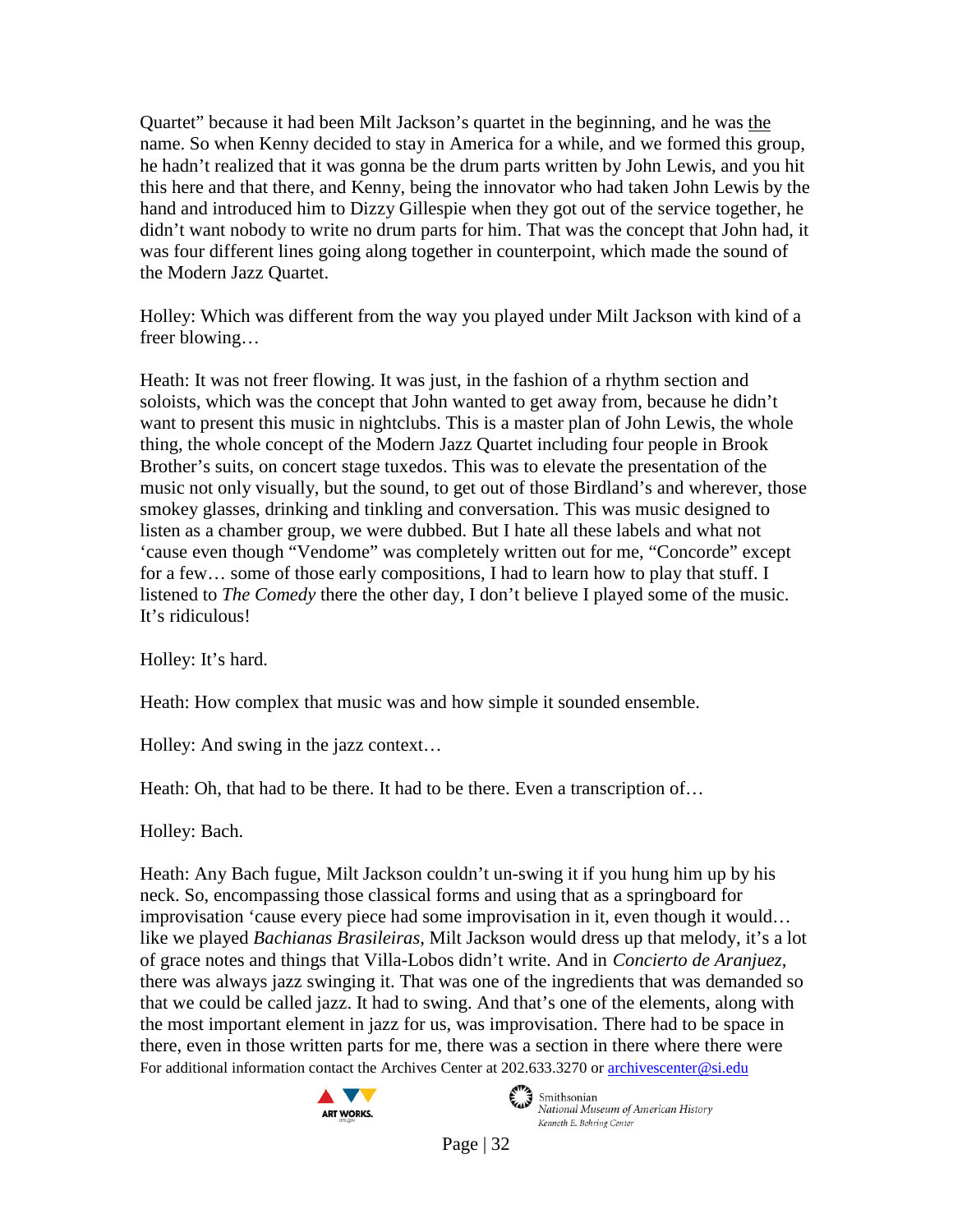chords for me to improvise a line. And that was the concept of four lines going along there together making the one, the sound of the Modern Jazz [Quartet], which was identifiable right from the start of the first four bars of anything. But John Lewis, when Jackson played the blues… when you listen to any Modern Jazz Quartet record, if you listen to one instrument per listening, listen through the drums, listen through the bass or through the vibes or the piano, you're gonna hear different music every time.

Holley: Like counter-solos.

Heath: Let me tell you, John Lewis set up… he knew, if he did a certain thing, what Jackson would do. They were unbelievable. I played with those people for forty years and I never heard them play the same thing twice. They may have the same vocabulary, but never the same thing in the same place in thousands of concerts. Thousands. They never repeated. Like the solo of "Flying Home," if you didn't play that solo of Illinois Jacquet, you didn't play the tune. I don't care what tenor player it was. If you didn't play that Illinois Jacquet solo, you didn't play "Flying Home." But there was never a repeat after the theme, which even that changed occasionally, they would embellish that somehow, but they never played the same. Improvise was improvise for the Modern Jazz Quartet, not [a] rehearsed solo, like Lester Young's "D.V. Blues" and all that, and Count Basie, some of those solos, they played the same, like Ben Webster's "Cotton Tail," he played that, which became "Cotton Tail," the song.

Holley: Where the solo becomes like an arrangement.

Heath: Where the solo became the song actually. But that never happened with the Modern Jazz Quartet. After the theme, it was never the same.

Holley: You mentioned that you took lessons with Charles Mingus. What exactly did he teach you? And also what did Ray Brown teach you during this period?

Heath: Ray Brown showed me how, when I just bought the bass, there was a certain way of grabbing the neck, it can't be spoken how, but grabbing the neck like… Oscar Pettiford never stood up on the thumb and played like that, Oscar Pettiford had perfect pitch. And you asked me about my idols, that was my man, O.P., after the influence of early Dizzy Gillespie bebop and Ray Brown. I still call him "Ding," "Ding Dong," he's the "Ding Dong Daddy" of us all 'cause that [sings] "ding ding ding," that walk. "Ding Dong" is Ray Brown. But O.P. had a way of grabbing the neck with his whole hand around it as opposed to fingers, and Ray Brown says to me, I had just bought the bass, and I'm showing him [that] I'm going to play the bass, he said, "Oh yeah P., you gotta get your spider together," which that's what they refer to as putting your thumb on the back of the neck and fingering as a spider, as opposed to grabbing the neck within the whole hand. And that's what Ray Brown showed me. I never tried to play like Ray Brown 'cause Ray Brown was so far advanced from what I was doing that I heard him

For additional information contact the Archives Center at 202.633.3270 o[r archivescenter@si.edu](mailto:archivescenter@si.edu)



 $\epsilon$   $\rightarrow$  Smithsonian National Museum of American History

Kenneth E. Behring Center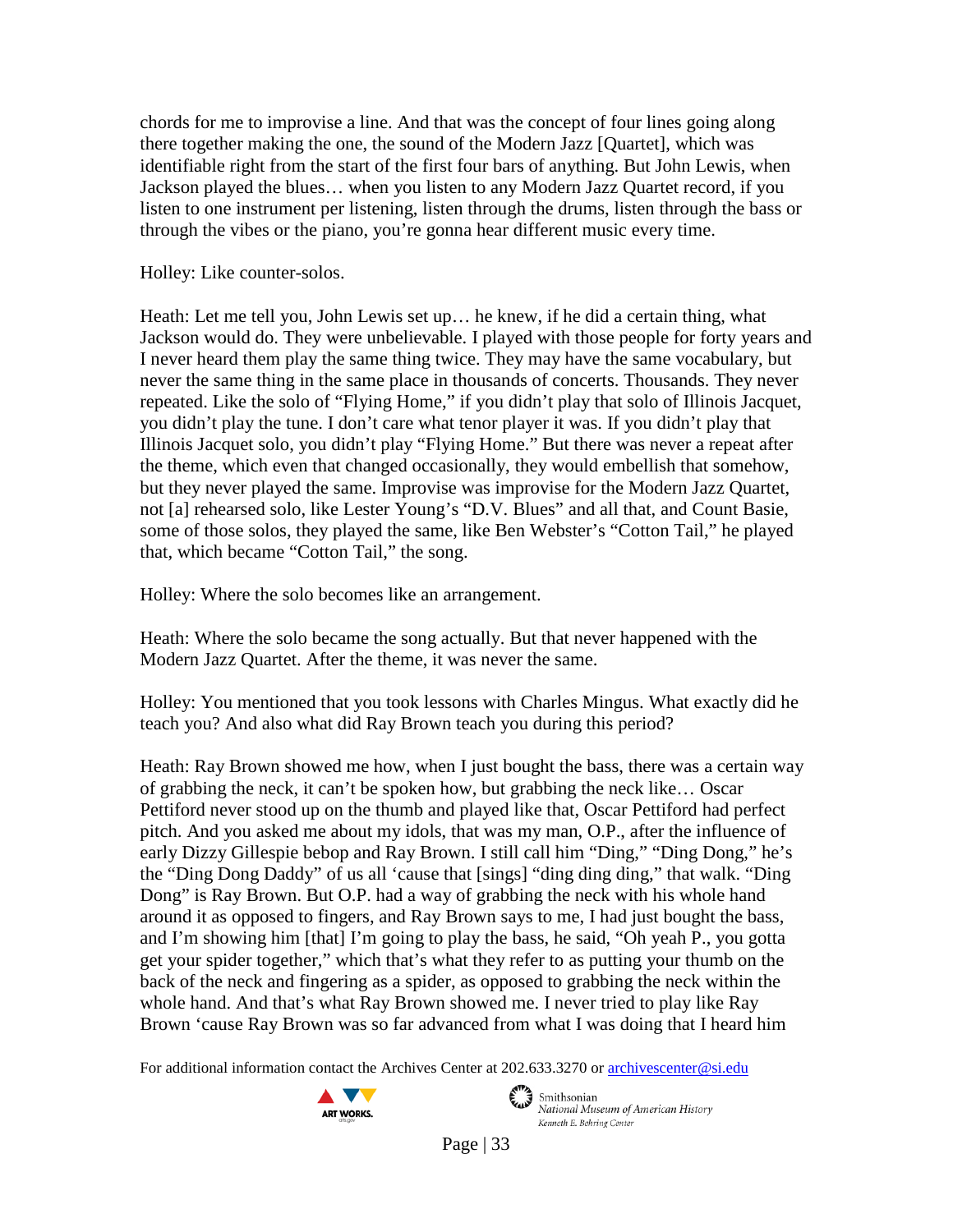and I heard what he did on "One Bass Hit." Incidentally, that "One Bass Hit" was Oscar Pettiford's composition.

Holley: Ah, I see.

Heath: He called it something else.

Holley: Was it credited to him 'cause…?

Heath: No, it was credited to Dizzy. That's O.P.'s composition.

Holley: Okay, now Charles Mingus… He's gonna change the tape.

Heath: Alright.

[End of disc two]

Holley: This is tape two of a Smithsonian Jazz Oral History Project interview with the great Percy Heath. My name is Eugene Holley. The engineer is Sven Abow, and we are here at the home of Percy Heath, July 23, 2001.

Heath: [laughs] Yeah, you gotta get that year in there, Eugene.

Holley: Yes. So I was asking you, sir, about, you mentioned what Ray Brown showed you, the spidering technique of fingering certain things on the bass. Charles Mingus showed you what kind of things?

For additional information contact the Archives Center at 202.633.3270 o[r archivescenter@si.edu](mailto:archivescenter@si.edu) Heath: Well, at that time, being self-taught, more or less, having discontinued my lessons, original bass lessons with Mr. Quintelli, I wish I could think of his first name. But he put his hand on the bass, and it was so gentle, the movement was so effortless. It was really impressive when I first started playing my \$300 Epiphone plywood bass, which I had originally. When I went to Charles for these lessons, he gave me fingering exercises, which I think his teacher out in California, Zimmerman, I don't remember his first name either. I think Mr. Zimmerman had given Charles certain fingering exercises to improve intonation and the spacing between fingers on this instrument with no frets to guide. It's all positions, the semantle (?) system of certain fingers in certain positions across the four strings. And these exercises, I gave them when I was so-called instructor up at the School of Jazz at Lenox that we mentioned. Ray was up there too, but I had some students that I gave these very same exercises to, and every time I'm asked to instruct somebody, "Hey Mr. Heath, do you give bass lessons?" "No, I don't give lessons, but here, take this with you." They're the same exercises that Charles taught me because later on in my career, I was noted for intonation, so I credit Charles Mingus's exercises with that part of my playing, which people hired me for on those records dates. Intonation was one thing, but then the pulse. I knew where one was. That's what Miles used to say, "Where's one? I



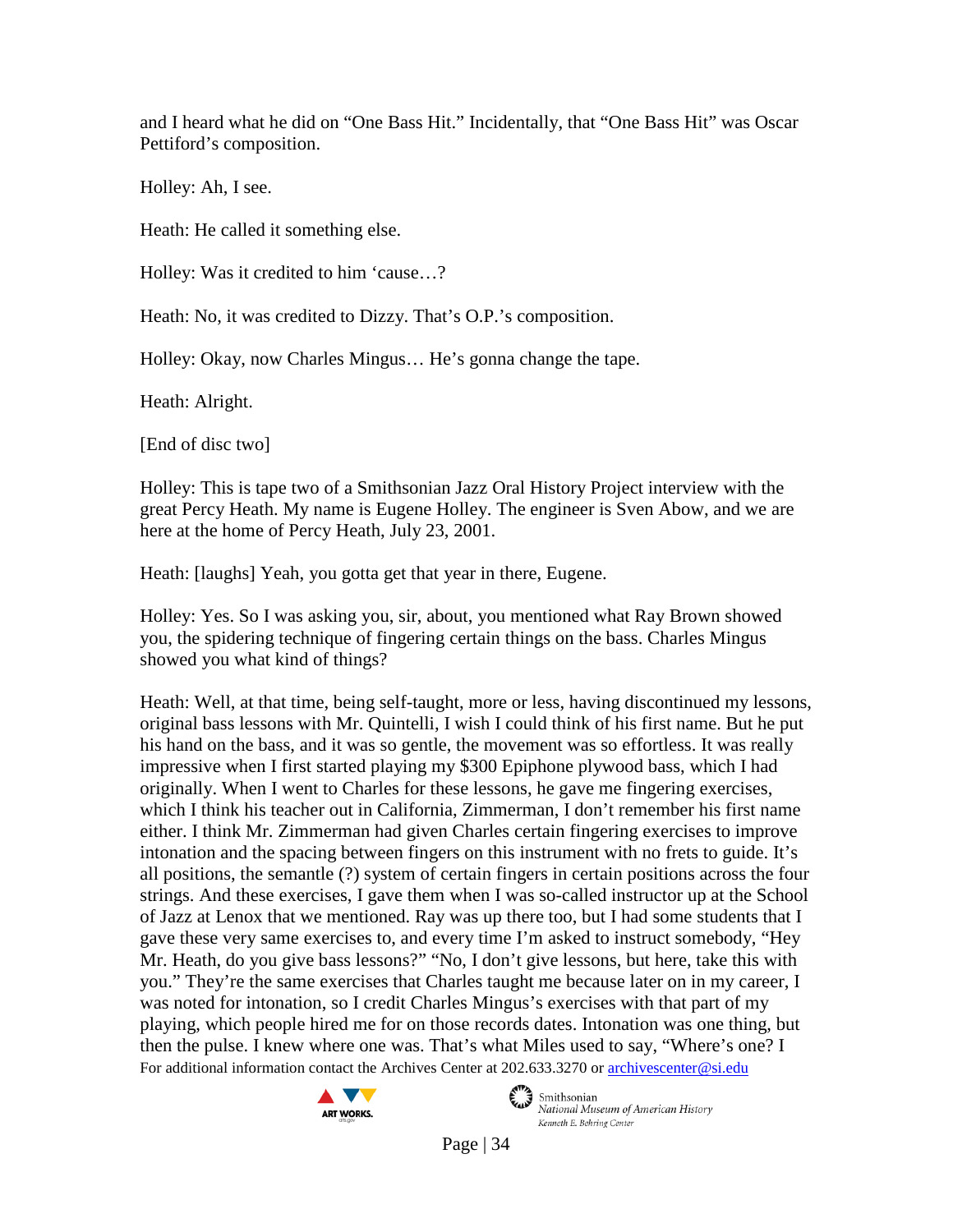couldn't find one." 'Cause you have to find one to know where two, three, four is [are]. So, old Perce had a good beat from that Baptist [claps] that I grew up with, I knew where one was. And then later on earlier, I didn't know much harmony when I was making those records with Monk. I told him, I said, "Monk, I've only been playing a little while. I don't know nothing but the basic." He said, "That's what I want you to do. Just what you do." And the same thing Ornette Coleman told me later, "What you do is what I want you to do on these records, don't try anything else, I'll do that. You just play the basic line." 'Cause earlier in the Downbeat magazine, somebody wrote out a bass line that I played on a blues, and I had played two choruses of a walking line, which to me, I was just embellishing the line from Count Basie's bass player, I've got to recall his name...

Holley: Walter Page?

Heath: Walter Page had played a bass line, and I took that bass line, which is basic blues bass line, and I put some notes in between notes, which is a concept that I have. If I was a bass teacher to teach young people to play the bass--jazz, there's certain beats in jazz that are strong and the weaker beat should have the stronger note.

Holley: Like the one and three.

Heath: Yeah. The weaker beat could have the stronger note, but two and four [are] accented in jazz. So you could put a weaker note on the two and four because the accent is on the after-beat [sings] "dun dah, dun dah." So, the initial one has got to be a strong note, which is one of the three basic notes of the triad. This is in my concept of constructing a line so that harmonically, I'm establishing the chord change and at the same time, I'm putting notes in between to lead into those other notes. You can use leading tones into stronger beats, which are not necessarily the basic notes in the chord. Anyhow, I don't know if I explained that, but that's my whole concept of constructing a line so that I'm implying harmonic changes of the composition. At the same time, I'm at liberty to create a melody of my own.

Holley: So you can create a counter-melody by staying true to the harmonic progression of the tune?

For additional information contact the Archives Center at 202.633.3270 o[r archivescenter@si.edu](mailto:archivescenter@si.edu) Heath: But I'm still the bass. I'm not playing the harmony that the horns are gonna play 'cause there's no foundation. To me, the bass is the base, the bottom. The b-a-s-e is the ba-s-s is the b-a-s-e. The ground bass (base) of the harmonic progression. This concept came from the way John Lewis wrote for me to learn where and when in his writing to be a line going along polyphonically, but yet independent. And that's what I was trying to say about Mingus' teaching me those exercises, improve[d] my intonation. So that accompanied with my teacher, John Lewis, who wrote ahead of me for forty years and made me learn to do more than what I was doing the whole time. He was my teacher and my mentor, I love him and I'm really sorry he got away, and me being the last member of that really revolutionary organization, I'm fortunate to be still here. But those years of



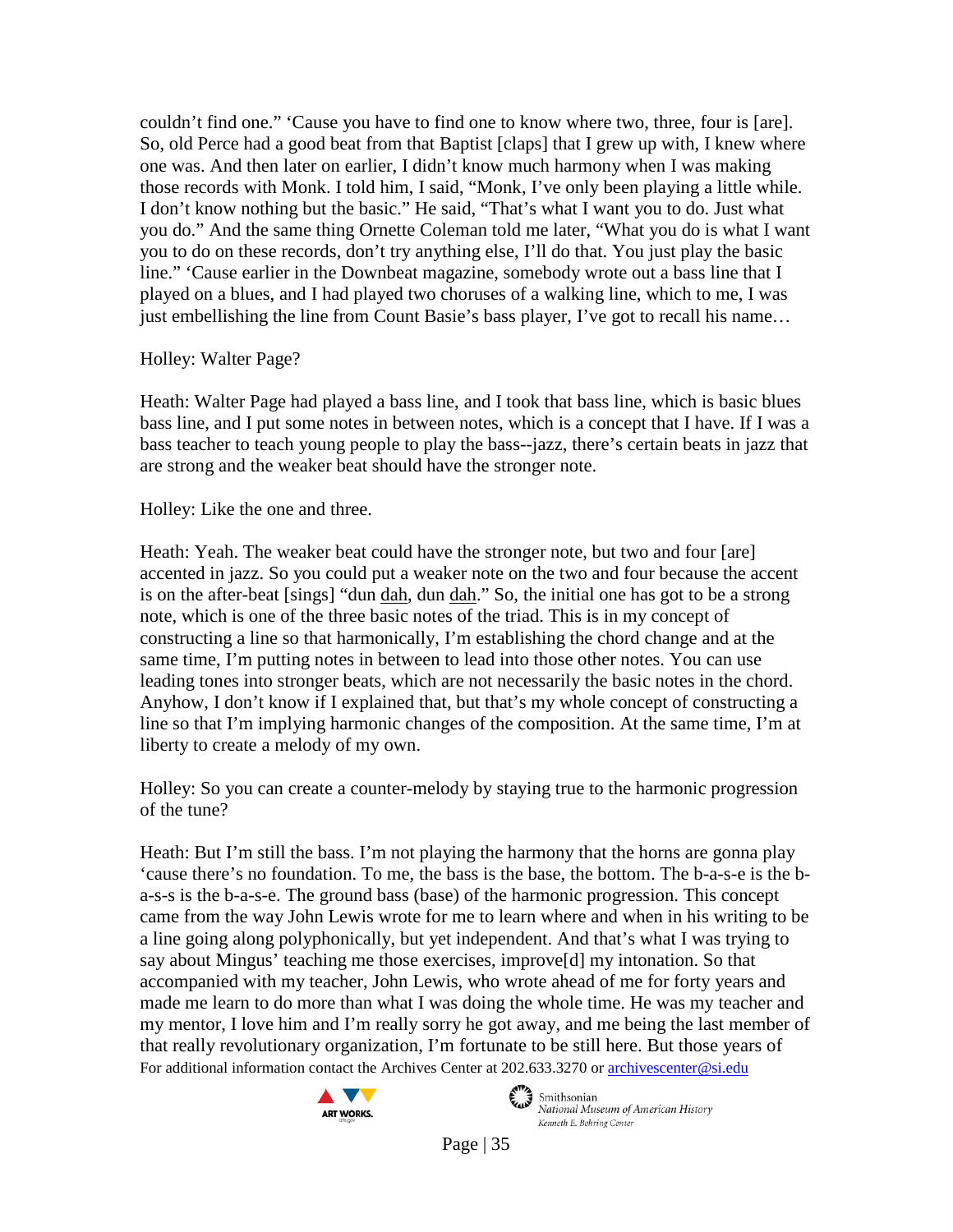productivity and to realize his vision of what we could be as a small group and with other people, too. He wrote for quartet and others. But the quartet, it's like the early times we went to play with a symphony orchestra, and some wise guy back in the section there, when we came out, he said, "Yeah man, now we gonna play some jazz!" And Mr. Lewis calmly said, "Oh no," very politely said, "You're gonna play what's written. We're gonna play the jazz." And that just stopped that attitude right there [laughs]. But you had to encounter a lot of things in the beginning because it was different, and in the nightclubs, rather than try to out-volume the conversation that was going on, people dating and, "Hey, yay, blow, yeah man, go!" That attitude, what we did was we played so soft they realized music was going on up there and their conversation was above the music, and they would settle down and listen.

Holley: Reverse psychology.

Heath: Reverse psychology. John Lewis was a smart man. I keep talking about John, but the fact that Milt Jackson's ability was such a major part of the whole… his improvisations and his concept, his blues and gospel feeling. But don't underestimate John Lewis. He could play some of the funkiest blues as you wanna hear, too. Like that one you keep mentioning, "True Blues," most of the compositions that were Modern Jazz Quartet recordings were credited to Milt Jackson as Milt's composition. Jackson would bring in a line, and John Lewis would make it a song. Milt Jackson's composing was just a melody on his instrument, and my brother Jimmy did that for him too on many of the record dates that Jimmy was involved [with].

Holley: Now Milt also had perfect pitch and a photographic memory, right?

Heath: Yes sir. We discontinued playing some of those really complicated fugues for a year or so, and John would say, "Milt, why don't we play so-and-so again?" and Jackson would start into it and he'd stumble into one spot, and he'd say, "What did I do here?" And John would play it on the piano, and he'd say, "Oh yeah!" and he'd get the whole composition like we played it yesterday. That's what Jackson could do.

Holley: You mentioned the early days. You mention this one particular performance at Club Chantilly. What was that like? And that club doesn't exist [anymore]; it's where the Blue Note is now.

Heath: No, it's around the back and the street behind where the Blue Note is.

Holley: Right, in Greenwich Village. Can you recreate for us what this club was like? And you count that as the first official gig of the Modern Jazz Quartet.

For additional information contact the Archives Center at 202.633.3270 o[r archivescenter@si.edu](mailto:archivescenter@si.edu) Heath: I got that gig in New York. I got that gig for the Quartet. I forget the brother's name who was booking at that time. We played two or three nights, a weekend or something, and I think we drew our families, our wives; they weren't even married at that





 $\epsilon$   $\rightarrow$  Smithsonian National Museum of American History Kenneth E. Behring Center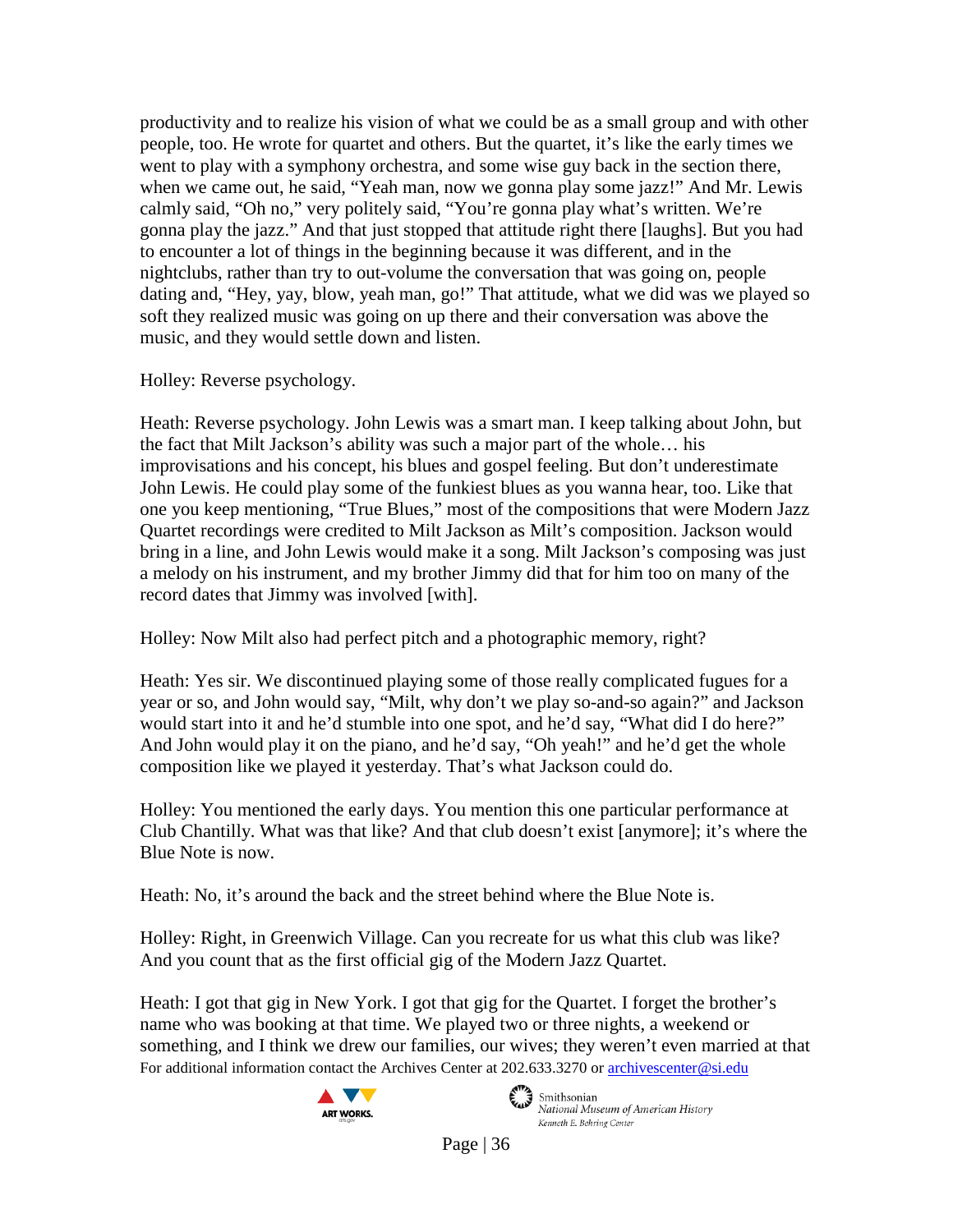time. We didn't have over ten people in there because we weren't known, we didn't have a record out, and we were just getting it together, so to speak. That actually was the first MJQ engagement. That preceded Birdland, which came after the first Prestige record. And then the second record with "Django" on it, Kenny was on that, and that was up 'til '54. And in '55, we were going to Washington, DC to play opposite Dave Brubeck, and this is the first time we had a chance to bump heads with the then popular Dave Brubeck Quartet and that style of playing…

Holley: Who was just on the cover of Time magazine at that time.

Heath: Yeah, we were going there, and Kenny quit.

Holley: Okay, stop that for a minute because that is a very significant point. What was the reason why he quit? Again, there are so many different versions of why he left. He was either kicked out or he wanted to leave…

For additional information contact the Archives Center at 202.633.3270 o[r archivescenter@si.edu](mailto:archivescenter@si.edu) Heath: No, he wasn't kicked out. He just didn't wanna do all that rehearsing and playing drum parts. Kenny did not want to play that kind of music. He was an innovator on his own as far as his instrument was concerned. He started [a] certain concept of punctuating. If you hear that thing that we did before the Modern Jazz Quartet, we were on a thing at Carnegie Hall with Charlie Parker, there's a record out of that with Kenny and myself and John Lewis, and you can hear Kenny in the back, "Go Bird! That kind of bebop." Kenny Clarke, he was it. Max was [had] a certain recognition being with Charlie Parker for his technique and what not, but Kenny Clarke swung. Miles used to say, "Max couldn't swing if you hung him by his neck," but he was correct. And technically, impossible to do what he was doing. Arthur Taylor used to sit around all day with Max Roach records trying to play what Max Roach was playing. But as far as swing, Jo Jones, "Philly Joe," and "Papa Jo," they call him, they had that swing. Shadow Wilson, he could swing. Denzel Best was a quiet but swing. You can play, a lot of people can play, but that feeling, that's the difference between jazz and other music all over the planet. "It don't mean a thing," like the Maestro said, "if it ain't got that swing." Well, that swing is the difference like Buhaina. Art Blakey will swing you into bad health, but you had to hold him back 'cause the tempos would go up. And the marriage between bass players and drummers in order to keep that swing, like Kenny Clarke, you got to play behind him a little bit, behind the beat. Art Blakey gotta lay back a little bit. Connie Kay was so right on it that you feel like you gotta pull him a little bit. That difference of where on the pulse that the bass player and the drums marry, that's the difference in a formation swinging and not giving you that feeling. You say, "Oh you gotta pat your foot to that." So, different drummers have different points of where the beat is in his head, and that's what happened with the Quartet. Everybody felt where one was. You had to know where one is, and Lester Young played so fluent, but when Prez said, "BOOP!" it was right on it! But he'd be laying back a little relaxed and what not, but when Lester said, [sings melody], that beat said, "Here it is!" There's no doubt that was one. This concept of jazz, I really wanna emphasize that even though the Quartet had this polyphonic concept of



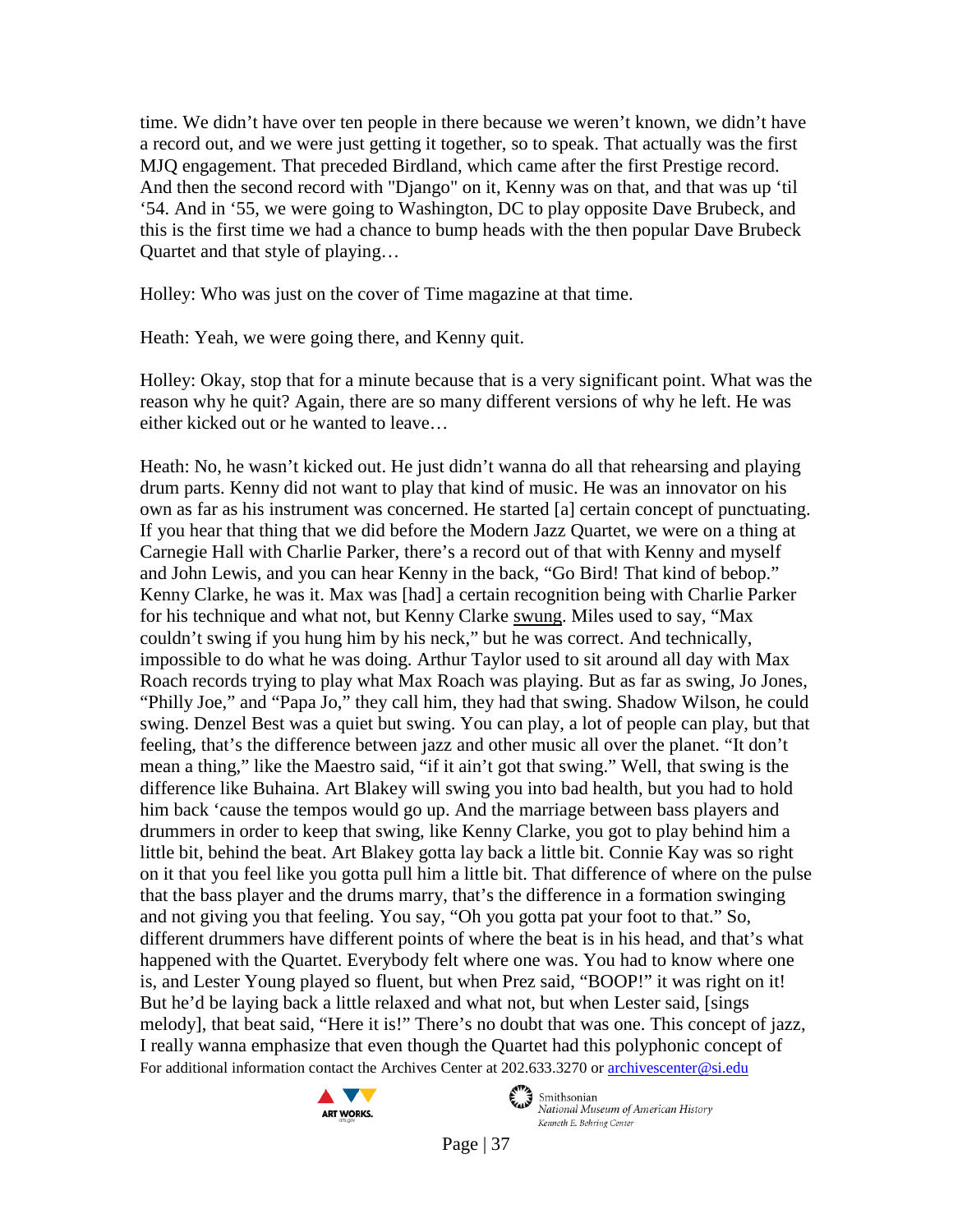four things going along at the same time, we could not un-swing it, we couldn't do it. Even the transcriptions, like I said before, the exact notations, the feeling had to be there, which it was. I imagine that was why we were successful for so long a period of time.

Holley: Before we get from the transition from Kenny Clarke to Connie Kay, I wanna talk a couple things in those early recordings. On "One Bass Hit" and on the "La Ronde Suite," we have the first recorded solos of Percy Heath in the Modern Jazz Quartet. Now talk about that for a second.

Heath: Well, the "One Bass Hit" was carryover from Dizzy's band, which I was really embarrassed to think about trying to play that particular thing because I had heard Oscar Pettiford's too. I have a tape of it somewhere here, of Pettiford's and Ray Brown's with the band. And the arrangement was carried over to the Quartet. It was amazing how, even in the *Bachianas Brasileiras*, that was originally recorded with about nine or ten cellos, and Bidú Sayão was singing the a cappella part, the melody. Well, John Lewis gave me the cello parts so I'm playing all those cellos on that line that I had to learn. That was a piece that June and I had…

Holley: Bidú Sayão was the Brazilian opera singer?

Heath: Yeah, and they had this record of the Villa-Lobos "Bachianas Brasileiras No. 5" And June and I used to listen to that, her being in charge of this record store with classical music, and that was one thing we used to lay around and listen to when we were courting. And I mentioned that to John, and John came in with it. I didn't realize he was gonna give me all those different parts. The condensation of larger works, which were played by the four people, that was a masterstroke of John Lewis condensing those things to sound like those pieces with just the four people. So that arrangement of "One Bass Hit" was a la Dizzy Gillespie's band. I'm not sure if John did it for the band or if Dizzy did it, but that takes care of the "One Bass Hit," which that record wasn't my greatest. I could've done it better later. It was quite early. But then, when it came down to the "Two Bass Hit," the "La Ronde," that's my line. John told each of us to compose a line on that arrangement of "Two Bass Hit," which he had done with Dizzy's band, which we call "La Ronde". So each of us had to create a melody, so when you hear [sings melody], that's Percy Heath, but never credited for that. But that's John Lewis's form.

Holley: I just wanna let you know that, I don't know if you know this or not, but that was sampled by Branford Marsalis in a hip-hop album called *Buckshot LeFonque*, so that little piece that you're talking about is in hip-hop.

Heath: They should've given me some royalties 'cause they did that with one of Jimmy's things named "Smilin' Billy," part of the improvised "Smilin' Billy Suite." We just resurrected it, too out in California when Billy passed, and this festival up in the Sonoma wine country, it was dedicated to him. We resurrected that "Smiling Billy Suite," which

For additional information contact the Archives Center at 202.633.3270 o[r archivescenter@si.edu](mailto:archivescenter@si.edu)

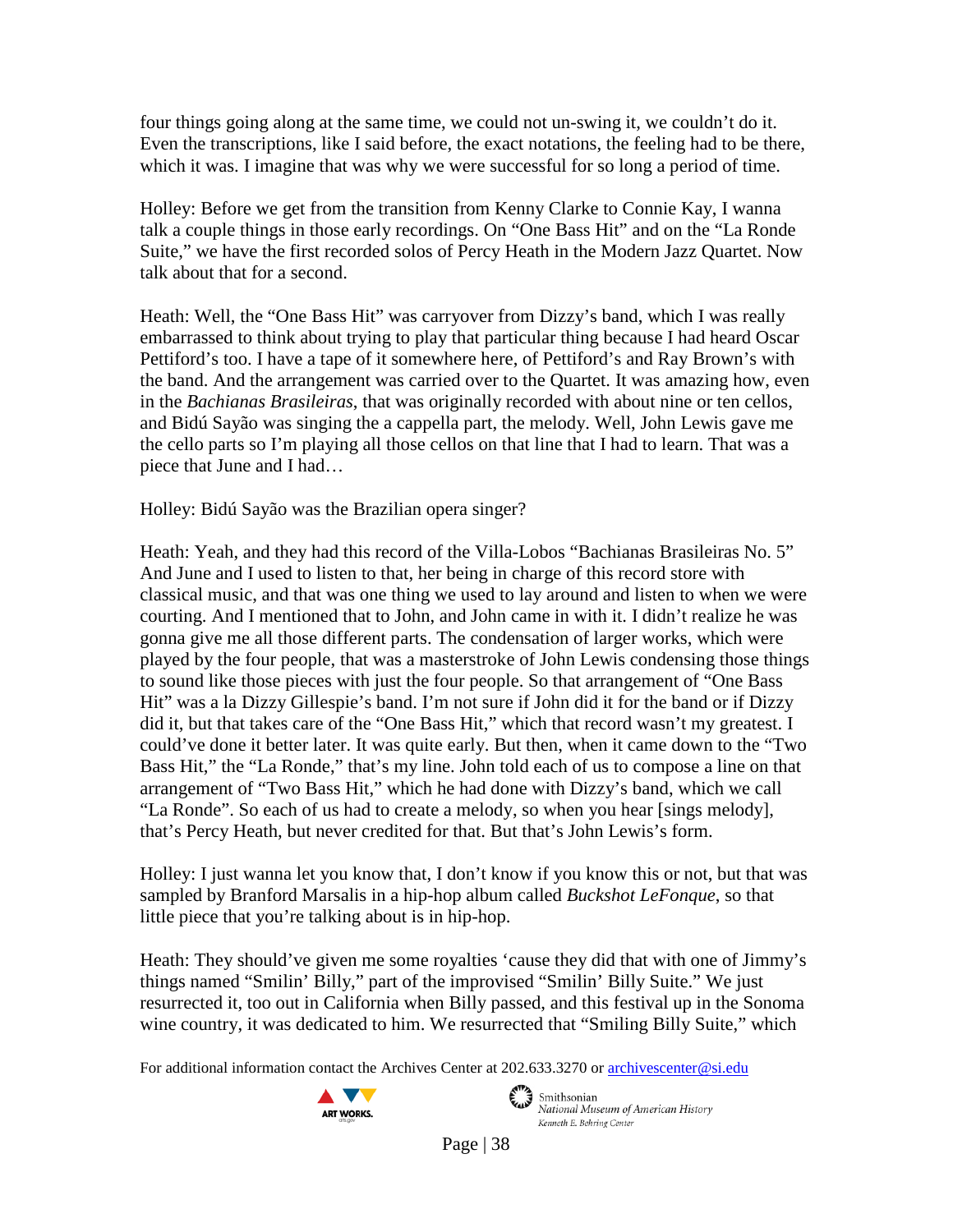is on the other half of the first Heath Brothers album that we did for Stanley Cowell's company at the time.

Holley: Strata-East, we'll get to that.

Heath: Anyhow, they take little pieces of some things that were written in the bebop era, post-bebop era, and they make little licks out of it and they use it. That's good that some people, they listen to hip-hop. So, hip-hop is like bebop was back then, revolutionary movement. This business of rapping, I used to do that in the schoolyard when I was twelve years old. I was the "Whoobie-Doobie Man" or something, "Hey, come here, step in closer," and I used to have people around laughing all the time, the same as those things in the military about the monkey and the lion and all those traditional…

Holley: Signifyin' monkey.

Heath: Yeah, man, all that. We did that as kids. I was imitating a circus barker, who at the sideshows which my father used to take us to, 'cause he'd go and listen and meet all the guys in the sideshow band, not the main tent guys that played behind the trapeze. These guys were in a sideshow, which were tents outside of the main tent. Pop used to take us to see them set up the tents. Boy, that was something to see, with these crews pulling on the ropes, and the foreman with his rhythm, and five guys would get around a stake and it would be just, "bop bop bop bop bop," and they'd drive the stake. My father took us to all of that, and the sideshows and these bands, we'd meet these guys who were traveling musicians. So all that influence, I grew up with, so I can't get away from that basic jazz feeling that I grew up with. A lot of families were alienated, black families didn't want their children to go into playing jazz. It didn't pay, it was downplayed, and some people in the church, it got too jazzy, the music that was founded on that beat got too jazzy for some people in the church, so there was an alienation of the music. There was a struggle to perpetuate the growth of jazz because it was no promise. MJQ was an exception. We were making \$600 a week all year, whether we worked or not, after the first fifteen, eighteen years.

Holley: Because you were incorporated?

Heath: And not only that, we got popular, and we put all the money in and stuck to a salary so that when I put my foot down and said, "Look, I got a family. You guys don't have a family. I got three boys and June's home with those boys alone most of the year. And when school is out, I'm not gonna go anywhere, I'm not playing." I told Monte Kay, "Get another bass player 'cause Percy's not leaving." I'm coming to Montauk and [to] spend three months with my family 'cause June was here the rest of the year without [me], except for a month around Christmas. I was gone, three, four months at a time in Europe. She was here with the three boys with all the problems of raising three sons without me. That's how come we got to Montauk.

For additional information contact the Archives Center at 202.633.3270 o[r archivescenter@si.edu](mailto:archivescenter@si.edu)

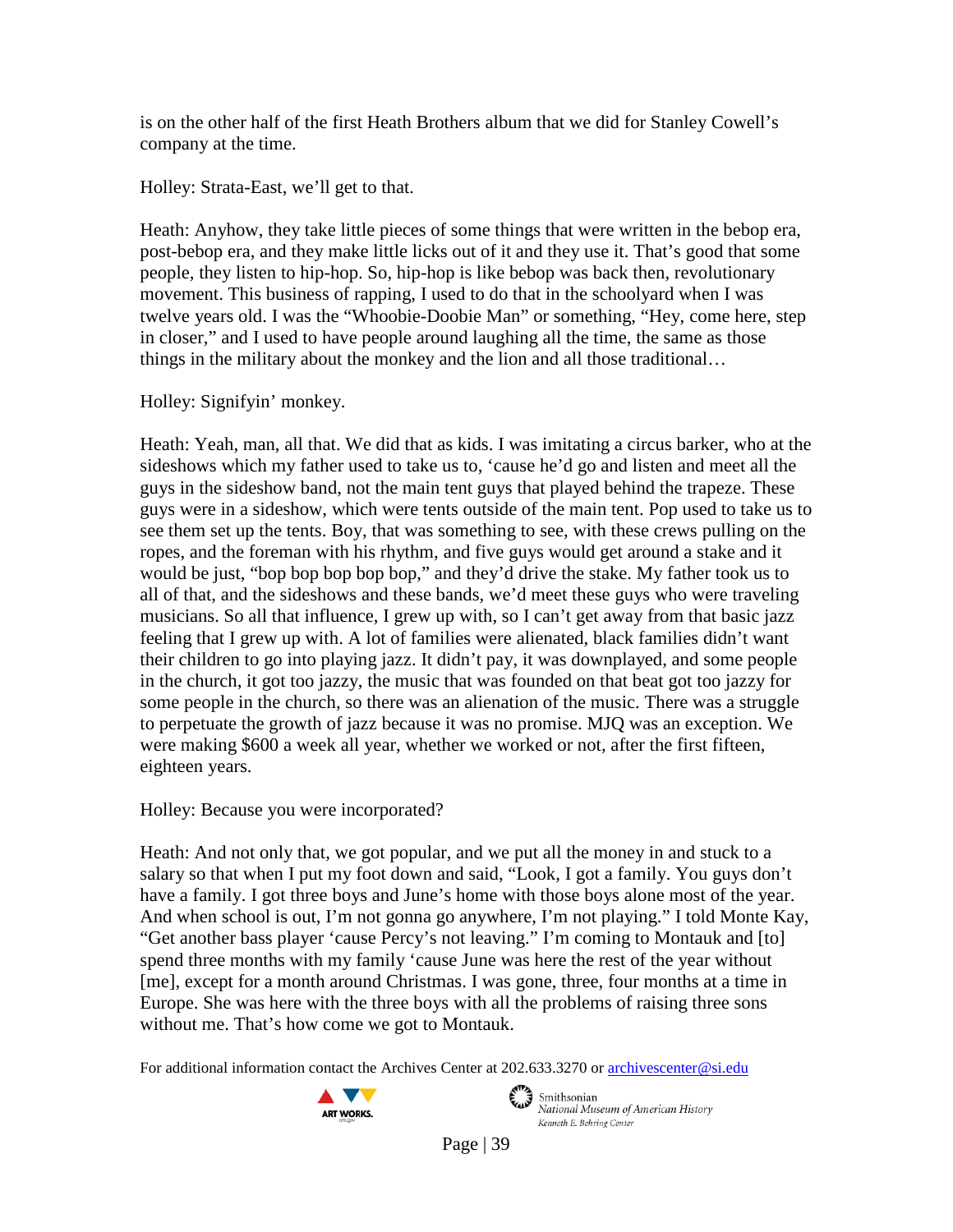Holley: When did you first come here?

Heath: 1963. We spent five weeks in a motel out here and every year after that, we came to Montauk, and that house down there right where you came around the curve, we were 26 years in that. It got from three months, and when the boys finished school, we're out here five or six months. Then for the last twelve years almost, we've been out here permanently because we sold the house in Queens. But I got off the subject to tell you how fortunate the Quartet was as opposed to other struggling musicians who were great players and who never got to be financially secure, and therefore the discouragement by the families who said, "Why you wanna go into that?" But at that time, you really had to love it and be devoted to presenting it, like the Quartet was devoted to presenting that music in a different venue other than nightclubs. And we were fortunate enough to get into some halls where they didn't allow jazz at all.

Holley: Before we get to that, because we left off with Kenny Clarke leaving and the great Connie Kay coming in, how did Connie come into the band, and talk about his contributions?

Heath: I used to know Connie when he was with Lester Young, and Connie had left Lester Young and he used to sit around and listen to the Quartet as a fan. So when Kenny abruptly left, we had to get somebody. Art Blakey played with the Modern Jazz Quartet one night and played sensationally! I mean, quiet and what we were doing he got right into it. But Connie Kay, when John says, "We gotta get a drummer to go to Washington," he says, "We'll get Connie," and they talked over the arrangements on the train going down there to Washington and what to play where and what. We did that hour opposite Brubeck…

Holley: Do you know where in Washington you played?

Heath: I forget, it was a hall.

Holley: Howard Theatre?

Heath: No, no, it was a hall somewhere where they had jazz.

Holley: Lincoln Theatre maybe?

Heath: That's Philadelphia.

Holley: There's a Lincoln Theatre in DC, too.

Heath: Is it? I don't know where that concert was. The Armory somewhere?

For additional information contact the Archives Center at 202.633.3270 o[r archivescenter@si.edu](mailto:archivescenter@si.edu) June Heath: It could've been the Armory.





Smithsonian<br>National Museum of American History Kenneth E. Behring Center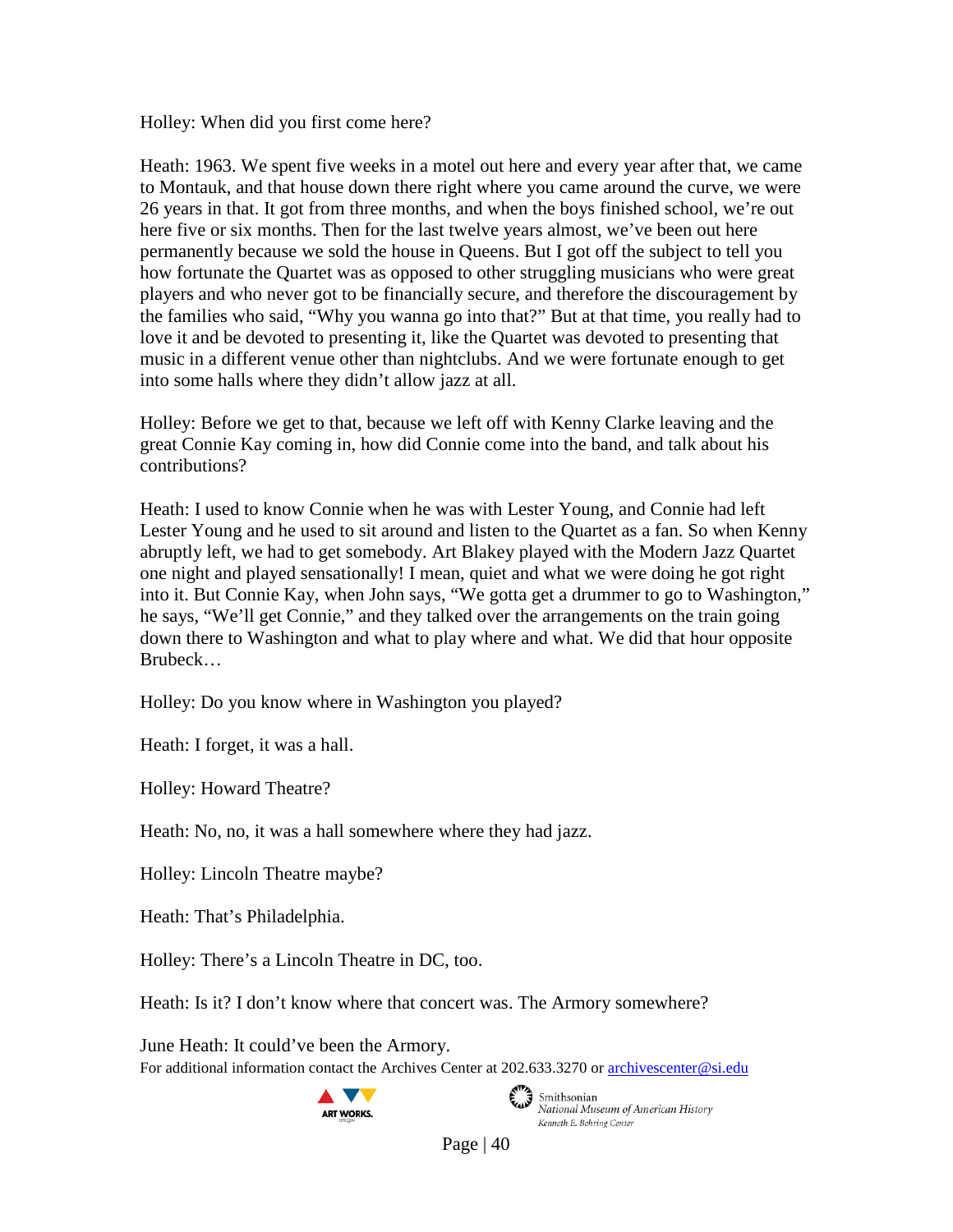Heath: Yeah.

Holley: So, John and Connie Kay are coming down to Washington on the train.

Heath: On the train. We're going over the arrangements and what to play, and we played a lot of the bebop things that time. I don't remember what we played as far as some of the more elaborate arrangements, but most of those, like "Vendome," it was just a few changes from brushes to cymbals, but the drum part was mostly straight ahead.

Holley: John wrote the drum part?

Heath: Yeah, he wrote all his drum parts, and that is what Kenny didn't wanna do. Kenny went back to Paris. He wanted to go back to Paris anyhow. He didn't stay over here very long. At that time, he was married to Annie Ross, and they had a son that they brought back over here.

Holley: Annie Ross of Lambert, Hendricks and Ross?

Heath: Yeah, they came over together with a son, Liaquat. They broke up sort of, and Kenny wanted to go back to Paris and left Annie here with the son, and she took him to Kenny's sister in Pittsburgh. And Carmen McRae was Kenny Clarke's ex-wife, too. And Carmen helped raise the son along with the sisters. It was kind of complicated as far as his personal life at that time.

Holley: Connie, the reason I talk about him, he was kind of the final link to the MJQ that we know that has lasted so long…

Heath: Forty years.

Holley: A long time ago, I was talking to you on the phone, I did something for Atlantic, and you told me about Connie Kay and John Lewis going up to the Zildjian factory. Can you talk about that and talk about the construction of Connie Kay's drumset, which was so different from other drummers in jazz?

For additional information contact the Archives Center at 202.633.3270 o[r archivescenter@si.edu](mailto:archivescenter@si.edu) Heath: Kenny Clarke had the connection with Sonor, and when Kenny left, he put Connie in touch with the Sonor people 'cause the music that we were anticipating playing would necessarily also be a certain drumset, the sound, 'cause Kenny was playing Sonors at that time. So to continue that sounds, Kenny introduced Connie and John to the Sonor people, and Connie had the exclusive Sonor contract. Anywhere we went we could get Sonor drums for that sound. We used to carry those around, but certain cymbal sounds for certain pieces, John used to go and say, "Hey, we're in Boston. Let's go up to Zildjian." And the Zildjian brothers spilt after that, but still, I forget which one we still used to go to, the factory and try out all the cymbals in the factory and see which one gave the sound



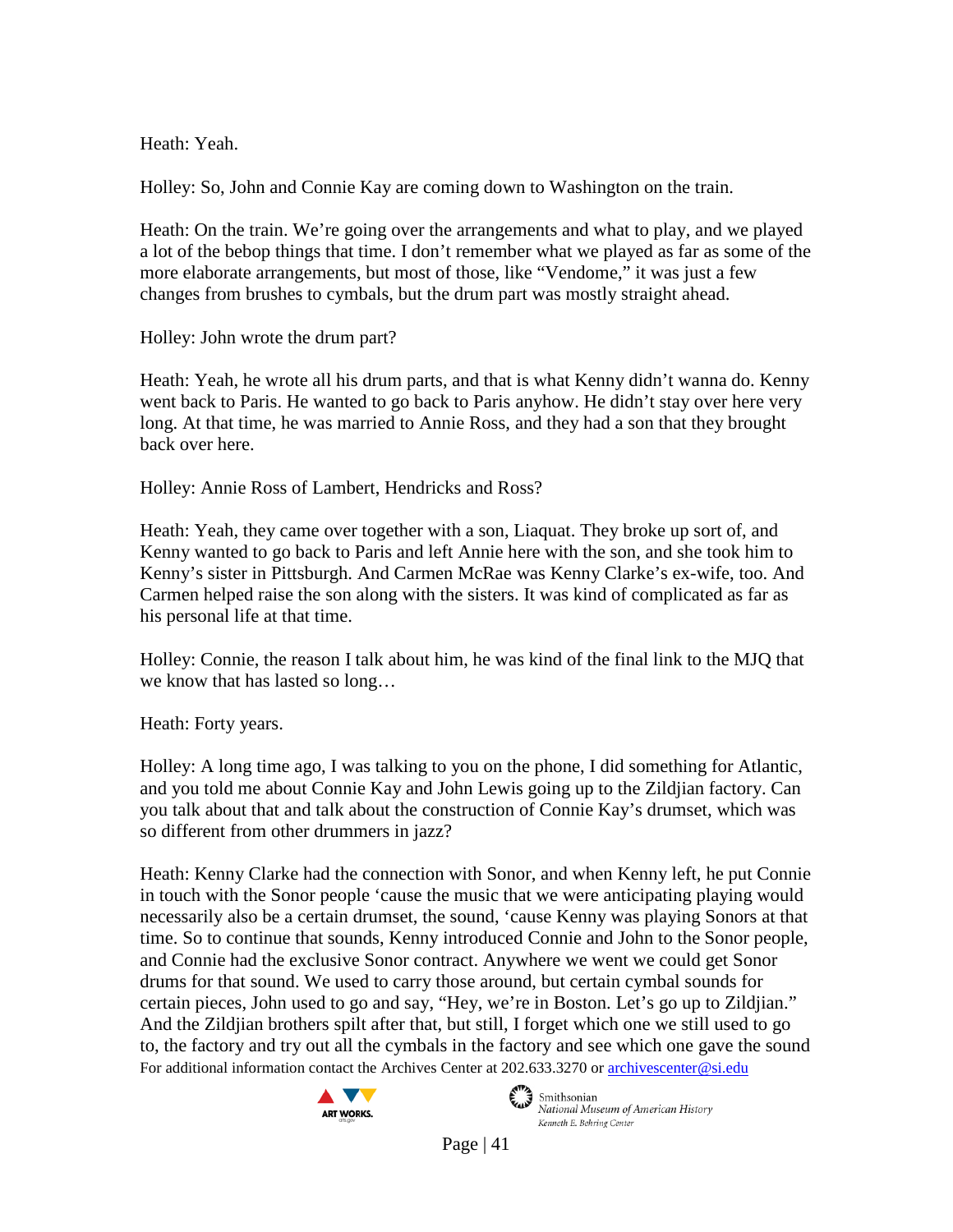that Connie liked, and John says, "How about this one?" There's cymbals for different, like big band crash cymbals, that weren't appropriate for the Quartet, and the sizzle cymbal had to have a certain sound to it to accompany the music. Then at one time, we used to carry a gong around that weighed about forty pounds. We used to carry so much overweight, it's a wonder we could make any money at all 'cause the vibraharp was in four cases and we used to carry like 400 pounds overweight on the airlines. I was buying a separate ticket for the bass and taking it up the steps in a soft case and putting it in a seat beside me. All this stuff we innovated, and they used to give me a hard time about bringing it on the plane, so I had letters from three major airlines from the public relations guy from all TWA, all the airlines, United, I had letters. Monte Kay, you mentioned his contribution to the success of the Quartet, when he and Pete Cameron were partners on this booking management agency, we had to get them to get these letters from these guys that don't mess with Mr. Heath with his 250 year old bass, which goes in the cabin and has a seat, booga, booga, "Please allow him every courtesy," we had letters like that. When the little stewardesses, no disrespect, would say, "Oh you can't bring that on the plane," I'd say, "Please, just stand aside," and I'd show them the letter and they'd say, "Oh yes, Mr. Heath. Come right in and we'll strap it in for you." And we did that until the airlines changed, the economy section, the wall kept getting closer and closer, it squeezed the seat and I couldn't get the bass in there properly. I had to reverse it, and one of us had to sit behind it on the neck, and I hated it. So, that's when I finally said I would trust the Kolstein case bass carrier, which Sam Kolstein and his son, Barry, had been taking care of my bass ever since I acquired it in 1956, this 300 year old instrument I have. But I wouldn't trust it [to] any of those bass carriers until I saw this gigantic thing that I carry around now to ship it with the rest of the instruments. We used to have this 400 pounds of overweight with this heavy gong, which hit one note in the beginning of "Fontessa" and one note on the end. And we're carrying all this stuff around and those silver horn drums that Connie had, the most impressive drumset, you could see it on some of these older pictures, which was all part of the presentation. Duke Ellington had chimes and stuff with Sonny Greer behind him, he would get up and hit three notes. The Quartet had all this equipment; we had miniature kettle drums, and all that to carry, which was all part of the presentation, and boom! When the lights go on and this 300 year old bass is laying out there and these drums with all this stuff going on, wow!

### Holley: It sets the tone.

Heath: Look at those guys! And I don't wanna jump ahead, but in 1957, I got an album here, which says, Joachim Berendt wrote some liner notes about that appearance that the Quartet made in Donaueschingen at the mouth of the Danube in the Black Forest in Schwarzwälder in Deutschland, in Germany, and they had jazz of a sort there, according to these notes, in a few years up until that time. But the Modern Jazz Quartet was in 1957, we were the first jazz really that they had along with Henry Hodeir, with the French jazz thing, and…

Holley: Eddie Sauter?

For additional information contact the Archives Center at 202.633.3270 o[r archivescenter@si.edu](mailto:archivescenter@si.edu)



 $\epsilon$   $\rightarrow$  Smithsonian

National Museum of American History Kenneth E. Behring Center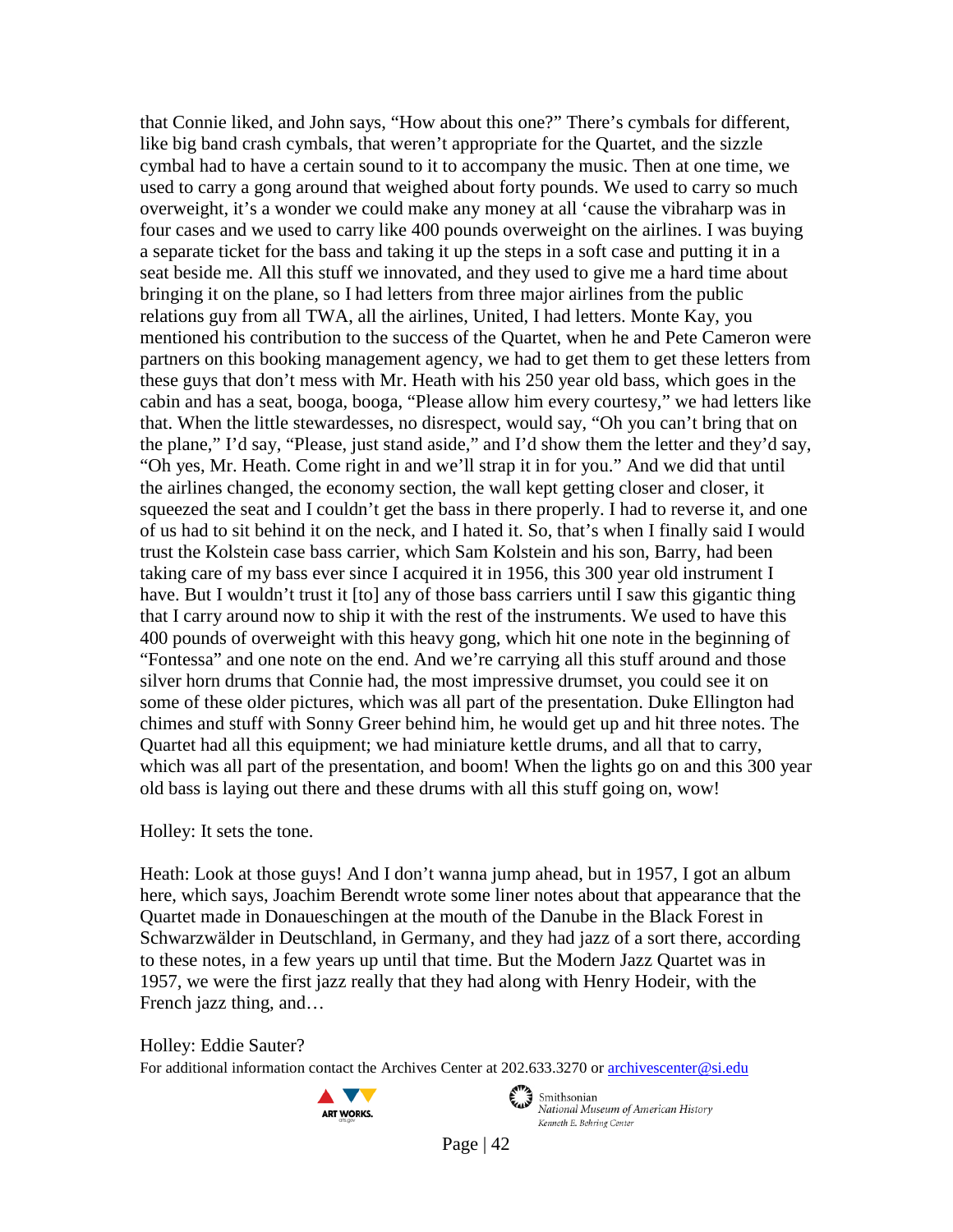Heath: Eddie Sauter, and there was [were] some Stravinsky works there, and Milhaud and all other music. And the Modern Jazz Quartet, John Lewis somehow said, "We're gonna have morning/mourning clothes." You know the morning/mourning clothes with the hickory striped pants and the white vests and the ties and the black jacket almost swallowtail, but morning/mourning, I mean real formal, ambassador's outfit. Prince Max von Fürstenberg, who had something to do with the presentation of this festival of light music, their family for centuries, the Fürstenbergs, and Prince Max was in his 80s, and he had us to dinner at the Schwarzwälder restaurant in the Bayerischer Hof hotel. We stayed in Munich, in München, this is in the heart of Bavaria. All the princes and princesses were at this dinner the night before, and this old guy says, "You better play very well tomorrow, or I will roar like a lion. And you know I can roar," and all the little princes and princesses said, "Yes, Grand Papa." This old German prince here, and that Sunday morning, we came out and stood for over five minutes to a standing ovation just because we came out with the pipe organ behind in this little chapel and we stood there. We were embarrassed from coming out in the hickory stripes, formal, and boy when we hit, unbelievable! At that time, we were playing the music from the soundtrack of "No Sun in Venice"…

## Holley: Roger Vadim?

Heath: Roger Vadim and a bunch of French people, biggies, who decided to have a soundtrack with just the Quartet. Unheard of for a major moving picture. But from that score, we played the funeral scene. There was a scene in that movie where the gondola... remember I talked about that at the Lincoln Center film thing?

# Holley: Jazz Lincoln Center, yes.

For additional information contact the Archives Center at 202.633.3270 o[r archivescenter@si.edu](mailto:archivescenter@si.edu) Heath: Well, that scene was accompanied by a piece [by] John Lewis that the bass started, a real cortege it was to accompany that scene of this black, ebony gondola going down the Grand Canal in Venice. The scenes are fantastic in the movie, and it was filmed in Venice. This old German prince told his sister… and after the performance, I have a tie pin with the family crest of Fürstenberg. Of course, after the war, they were just name beer distributors, Fürstenberg beer. But to have this old German prince to come up among the various little groups of autograph-seekers because they had some fantastic programs there, photography was really innovative. Each one of us had this little group around getting autographs, and this old man, you could see him in the crowd with this little white box. He went to all of us and handed us this family crest, on a tie pin, of Fürstenberg. And he told his sister, Princess so-and-so, I forgot her last name, he wanted us to play that over his beer at his funeral. This was '57, that ain't too far after the war. We saw her a few years later in mourning, she had on a black veil. She was in the Excelsior Hotel in Rome, and we walked in and said, "Oh there's the prince's sister. He must have passed." She said she had tried to honor his wish to have us play that over him, and we were in Australia or something at the time, so it couldn't be. But things like that happened to the



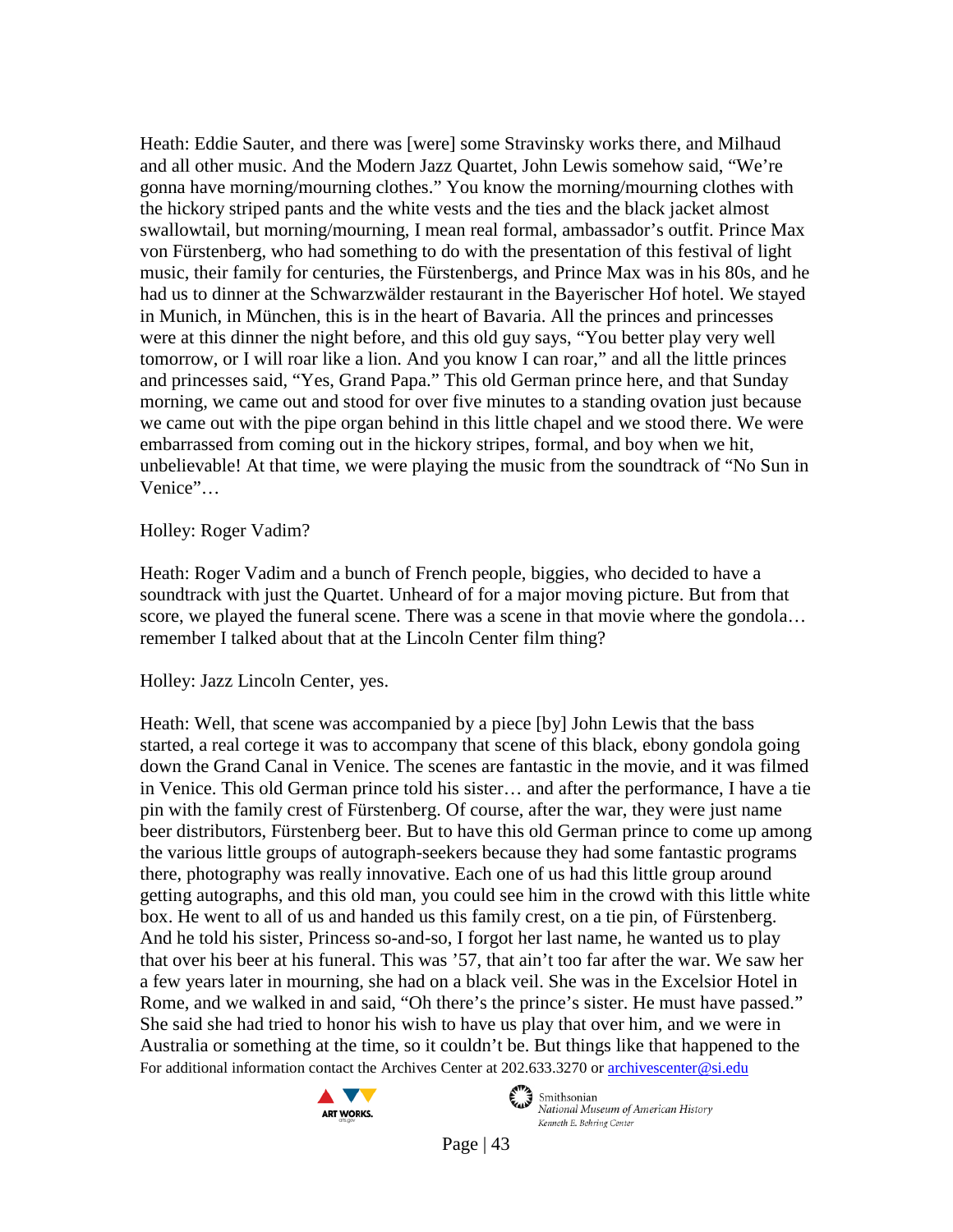Quartet. I don't know nobody in jazz, that things like that never happened before. So we were not only pioneers with the music, but with (the) attire and never being late. We were ahead of time every gig we ever played. I think once something happened, transportation broke down, planes couldn't leave on account of the weather and we were a little later getting to a job, but maybe twice in forty-something years.

Heath: But Monte Kay, you asked about his effect on the Quartet. When he left Lewis Nightclubs and opened up this agency… Monte Kay was married to Diahann Carroll, too…

Holley: Who sang on *The Comedy*.

Heath: That's right, that was the only vocal. You could have one of them sixty-four thousand dollar question about who was the one vocalist on a Modern Jazz Quartet album. Monte had also the same vision of booking us in those places that were heretofore not jazz venues, so he hooked us up with a woman in Italy, Señora Fenzi, had a classical agency. She presented string quartets and opera singers in Italy. They put us on tours throughout Italy. We played in some little halls with 500 people, acoustic halls with just the head music people in the town. The music society in those towns were with the so-called mafia. They were the cultural people in the town, the biggies. We played for them and were entertaining (in) their homes in Italy and Germany. Our concerts were booked as cultural events with no state tax, and we went all over Germany, I mean five, six weeks at a time [in] every little town you could think of. When you ask me about where we were most respected, you inferred that there was a difference between European acceptance and American, and we spoke about James Europe and how that influence was spread to Europe. But the Quartet, when John wrote pieces with names like "Vendome." He also lived in France, and he was impressed with these Concorde and those places in Paris, which is really a beautiful place. If you've never been there, you wouldn't realize. All that influence and the coming together of Pete Cameron and Monte Kay… I'm on a record with the Weavers, a Christmas concert…

Holley: The folk people?

For additional information contact the Archives Center at 202.633.3270 o[r archivescenter@si.edu](mailto:archivescenter@si.edu) Heath: The folk singers, the Weavers, because Pete Cameron was involved with them, and "Kisses Sweeter Than Wine" and all those things, Pete Cameron owned some of those songs, owned the publishing. They got me to play on this famous Christmas concert, I forget what year it was, but I'm on it. I'm not mentioned, but the bass player on there is Percy through Monte Kay, Carnegie Hall concert. They were booking the Weavers at that time. Once time when we played in Chicago opposite Miles, Miles was there in a theater and Dick Gregory was the MC. He told some jokes, funny guy, and he said, "I'm looking for an agent," and I said him, "Call Monte Kay, our manager." I talked to Monte, I said, "Did you talk to that guy, Dick Gregory?" and he said, "Yeah, he broke me up on the phone for about an hour." I said, "Did you sign him?" he said, "No." And a year later, Dick Gregory could've bought Monte Kay's agency, I said, "Man, you missed



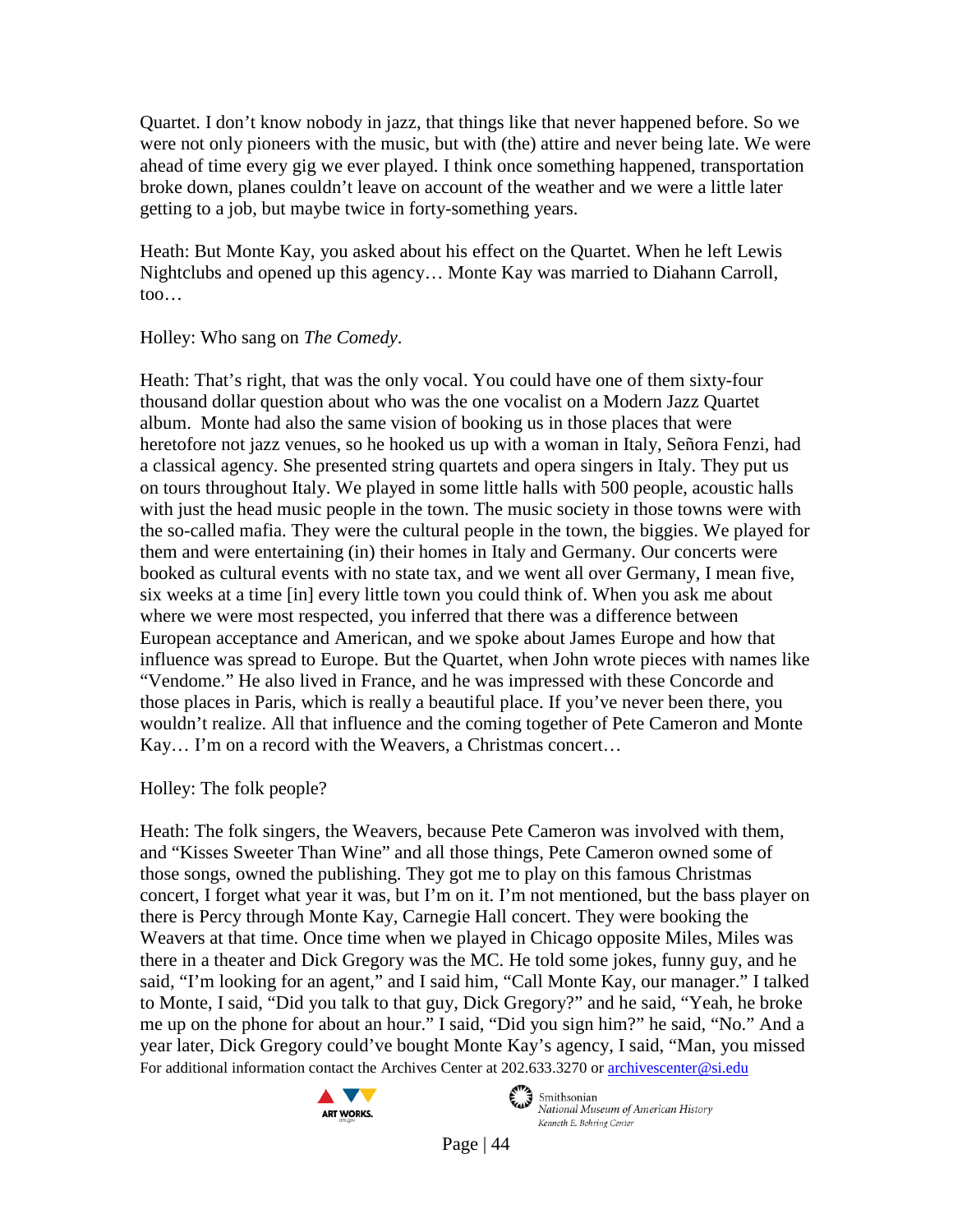it!" But then he got Flip Wilson to have the first black variety show on television weekly on a major network. Monte Kay did all of that, man. When you asked me what he did, what his connection was with the Quartet, and how his management fostered the career of the Quartet, it was like everything fell into place. They all had the same vision, Nesuhi Ertegun of Atlantic. John Lewis could say, "I'm gonna write, we're gonna record 'Come to Jesus' in the whole tones," "Okay John, if that's what you want to do." Nesuhi was hands off, and they loved John's music and believed in the Quartet so much that whatever you brought in and what we did, contrary to what other people did, like Miles and recording all those people you asked me about, he wrote our little chords and stuff at the record date and played so-and-so. But the Modern Jazz Quartet played those compositions a month, two months before recording, and we would refine it, "Take out this. Okay don't play this here, play this here instead." Those pieces were refined and performed, so that when we went in the studio to make a record, it was just like we were on a gig, and a lot of those things were first take down were the best take, or a repeat if somebody made a clinker. Usually, it was my mistakes, "Oh no Percy, that's alright." With Milt and John, theirs were perfect. That's how we recorded.

Holley: You talked about going over to Europe, and I wanna talk about two major tours. You touched on the '57 tour, I wanna get to that, but there was a '56 tour with the Birdland All-Stars. Talk about the concert you had in Paris with Miles Davis and Lester Young.

Heath: We toured all over Germany and France with that, the Birdland All-Stars with Bud Powell doing the solo, René Urtreger had the trio with…

Holley: Pierre Michelot?

Heath: Michelot and…

Holley: Daniel Humair?

For additional information contact the Archives Center at 202.633.3270 o[r archivescenter@si.edu](mailto:archivescenter@si.edu) Heath: No, Christian Garros was the drummer. They were the trio. Miles played with that trio, and Lester played with that trio, rhythm section. The Quartet played its stuff. That was the Birdland All-Stars and we toured by bus. But when we got to Berlin in '56, we were in a pension at that time, no hotels, just in a pension. I had just gotten in, we had hung out the night before somewhere, and I told Michelot that I was looking for another bass. He went to this drum shop with Christian Garros to get some sticks and asked if he knew where there was an old bass for sale. They sent him to Frederick Bohm (?), who was the repairman for the instruments from the Berlin Philharmonic. And this bass that I have now, which is not a Ruggeri, it's a Rogeri family. Ruggeri, the other, you can't find one, that's million dollar instruments. But mine is from the same Cremona in Italy where all those Renaissance period string makers like Stradivari, Guaneri, Rogeri and Rugeri and several families all were students of Amati, who taught them all how to make those priceless instruments back then in 16-something. So, Giovanni Batista Rogeri was the



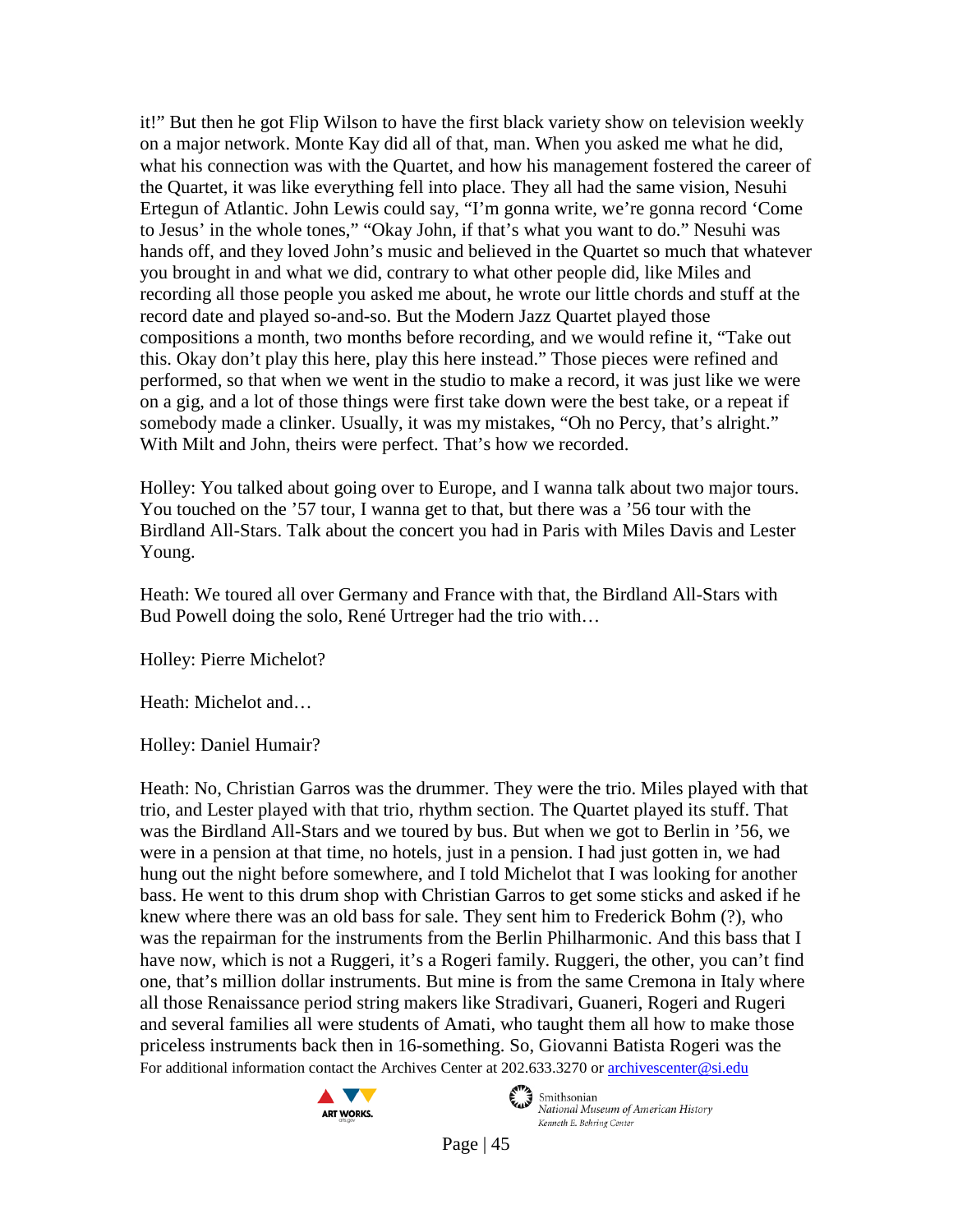maker of mine. I had some papers from Frederick Bohm that said at the time in '56 that my bass was over 250 years old in a Rogeri style from Cremona. I don't know what I did with the papers. I left them in a cab somewhere in Italy 'cause I was never gonna sell that bass. I didn't need no papers anyhow. That tour produced that bass for me, and Michelot called me and said [in a French accent], "Percy, get up man. I find you bass!" I said, "Oh Pierre, I just got to sleep." "Percy, get up, man. I find you bass!" I said, "Okay, where is it?" and I went over there, and I saw this thing in the corner. It had some ropes on it for strings that had been there for several years. The player was in his seventies, and he needed medical expense, and he put his bass up for sale. At that time, he wanted \$1,200 for it. I think the mark was like four to a dollar. The Quartet had a few bucks accumulated at that time from the two years of success from '55 up until that point, and I borrowed \$1,000 from the Quartet. I said, "Man I got a chance to get a good bass." I told the guy, "I only got [have] 4,000 marks and I really want…" I had to promise him not to be one of these ugly Americans who went to Europe and bought all the good stuff and brought them back here to sell. I made him that promise, and he sold me that bass. I had two basses. When we left Berlin that time and we were heading back to Paris on the place, Connie Kay took one and I took one in the front seats. I left it in Paris to be restored 'cause it had quite a lot of work to be done on it. The consequence of that tour in '56 is that I have the one and only bass that I own, the Rogeri bass. Recently, it was restored by the son of Sam Kolstein, who makes tremendous bows. Sam passed recently, but Barry is a great bass maker. He copies antique basses and makes replicas, and he restored mine completely.

Holley: You mentioned about playing at the [Donaueschingen]; I'm probably messing up my German, but that's the '57 tour. That was a four month tour where you toured 88 cities, and that's where the Quartet really got on the world mark. You also played the Mozarteum where you were so great that they asked you not to come back.

For additional information contact the Archives Center at 202.633.3270 o[r archivescenter@si.edu](mailto:archivescenter@si.edu) Heath: That was in Donaueschingen. They didn't ask us to come back, but as stated on that record jacket which I'll show you, Joachim Berendt said for the next ten years, there was no jazz allowed at that prestigious festival of light music in Donaueschingen, the one where the prince, Max von Fürstenberg, was so impressed. We had such an impact that we overshadowed Milhaud and everybody else that was presented at that festival. The headline said something about "King Jazz" [referring to the record jacket]. You can read that and quote it if you like. The next jazz that they had at that festival was when free jazz came about, and of course, the Germans jumped on that and thought that was exciting, as they thought we were revolutionary, then they jumped on free jazz. Even Albert Mangelsdorff, a great J.J. Johnson disciple,--all trombonists tried to be J.J. Johnson back then in the bebop days,--even he "went outside," as we said [sings]. Free expressionism, whatever that period that Ornette opened up that can of worms, so that people said, Oh anything goes! But anything goes if you know what rules you're breaking. You just can't break the rules. Some of those later recordings that alienated a lot of people to jazz, say, what is that? It sounded like what they call "ready room" on the side when the big band, everybody is warming up their horns, and everybody's playing little different things.





Smithsonian National Museum of American History Kenneth E. Behring Center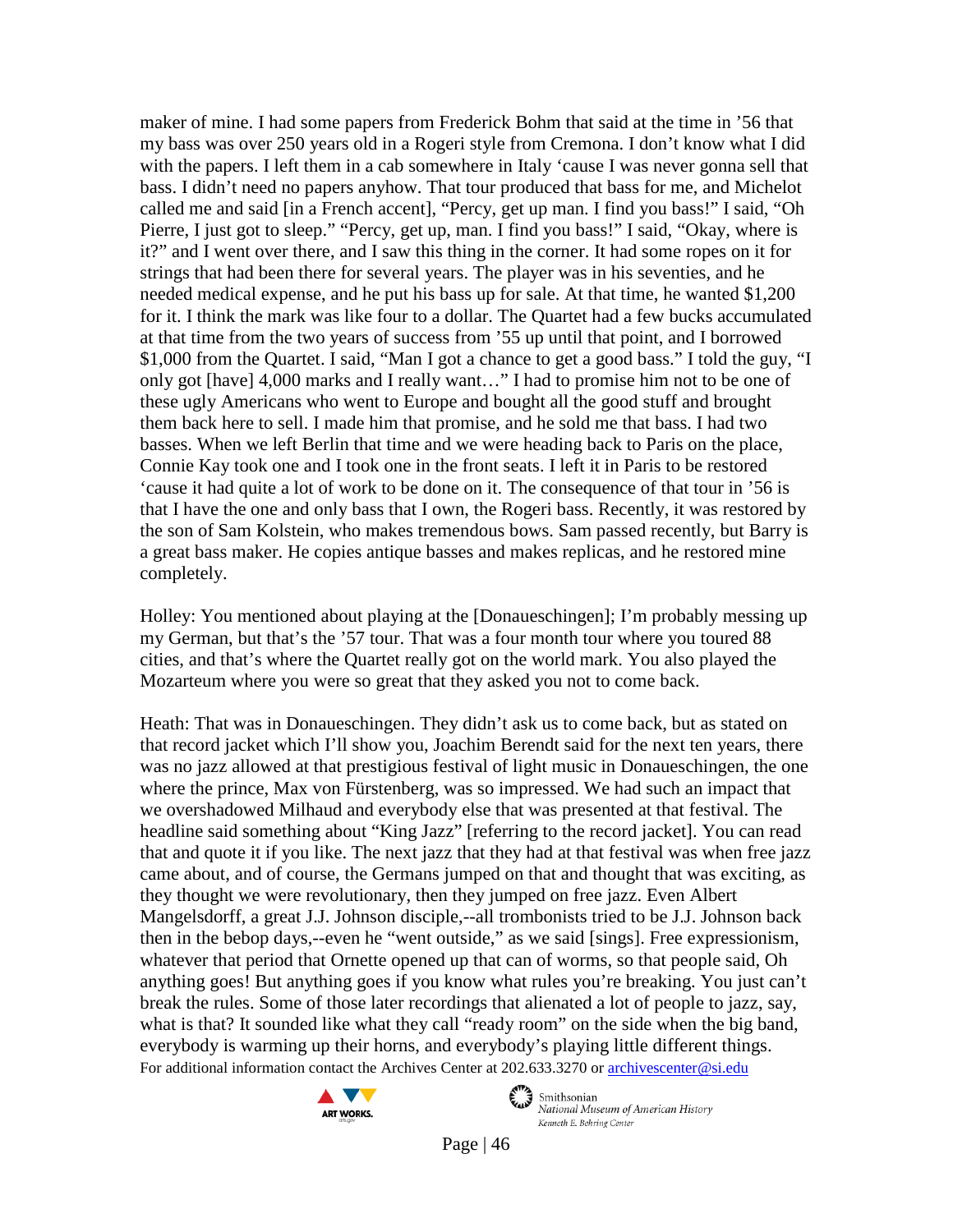Occasionally, you hear something that comes together, but generally, it's sort of chaotic, which also expressed the times that that music came out of. Jazz always expresses some of the politics of the period which it's going through. By being a personally creative art form, one cannot disdain any period it goes through. Like Miles in later years, I always tell a story about being in Scandinavia, we were on the same festival with Miles. Me and Buhaina always called him "Dave," we never called him Miles. This place where he played was just packed; he drew big crowds. I was in the back against the wall about twenty feet behind the speakers, and the volume was so great in the place with all these electronic instruments. I slid out the back door at intermission, and Dave came by and said, "Percy, how you like the band?" and I cupped my ear and said, "Huh?" [laughs] He said, "I'll be right back." He knew what I meant, that this volume was just overwhelming for me, having played with Miles in one of the most creative periods of his development. I considered some of those records we made, not withstanding *Kind of Blue* that's supposed to be the biggest selling jazz record of all time…

#### Holley: 5,000 per week.

Heath: Whatever. I think the one we made, "Walking," the original one with Lucky Thompson and Klook and Horace I think that is the Miles Davis that I like most. He never criticized playing, as long as you played your part, you could do almost anything you wanted with Miles and he never would say anything. Except for that time me and Buhaina got a little too ripped and told him we were gonna get him out of the hole on his next set [laughs]. We came back in there and scrambled eggs. That's when he said he couldn't find one.

Holley: We're really going through a lot of stuff. You're covering so much ground. I wanna talk about two recordings. We're still in the mid to late '50s. I'm not gonna make you go through every single album you ever did, but there are certain albums I want to point out. You touched on the first soundtrack, *No Sun in Venice*, because MJQ, in my opinion, had some of the best soundtracks in jazz. *No Sun in Venice*, if my research is correct, John Lewis wrote some of that prior to seeing the movie, was that correct?

Heath: He had to look at the movie and the script, and he wrote this one piece called "Three Windows," this fugue, which contained the themes of all the songs that were used in that movie. He wrote this ballad-type, "One Never Knows," which was supposed to be the theme for the female character, [Sophie]. That was the theme of the "Three Windows" that he used for that character. Then there was the cortege part, which was used for the funeral scene, and then this other, "Rose Truc" was like a casual, romantic meeting of the two main characters, Christian Marquand… Anyhow, the themes of "Three Windows" was the basis for the whole score. So we used to play that, it was quite complicated, we used to play it as one, the whole score, as we did with other suites, like *The Comedy*. We used to play that as one set uninterrupted, from one theme into the next.

For additional information contact the Archives Center at 202.633.3270 o[r archivescenter@si.edu](mailto:archivescenter@si.edu)





 $\epsilon$   $\rightarrow$  Smithsonian National Museum of American History Kenneth E. Behring Center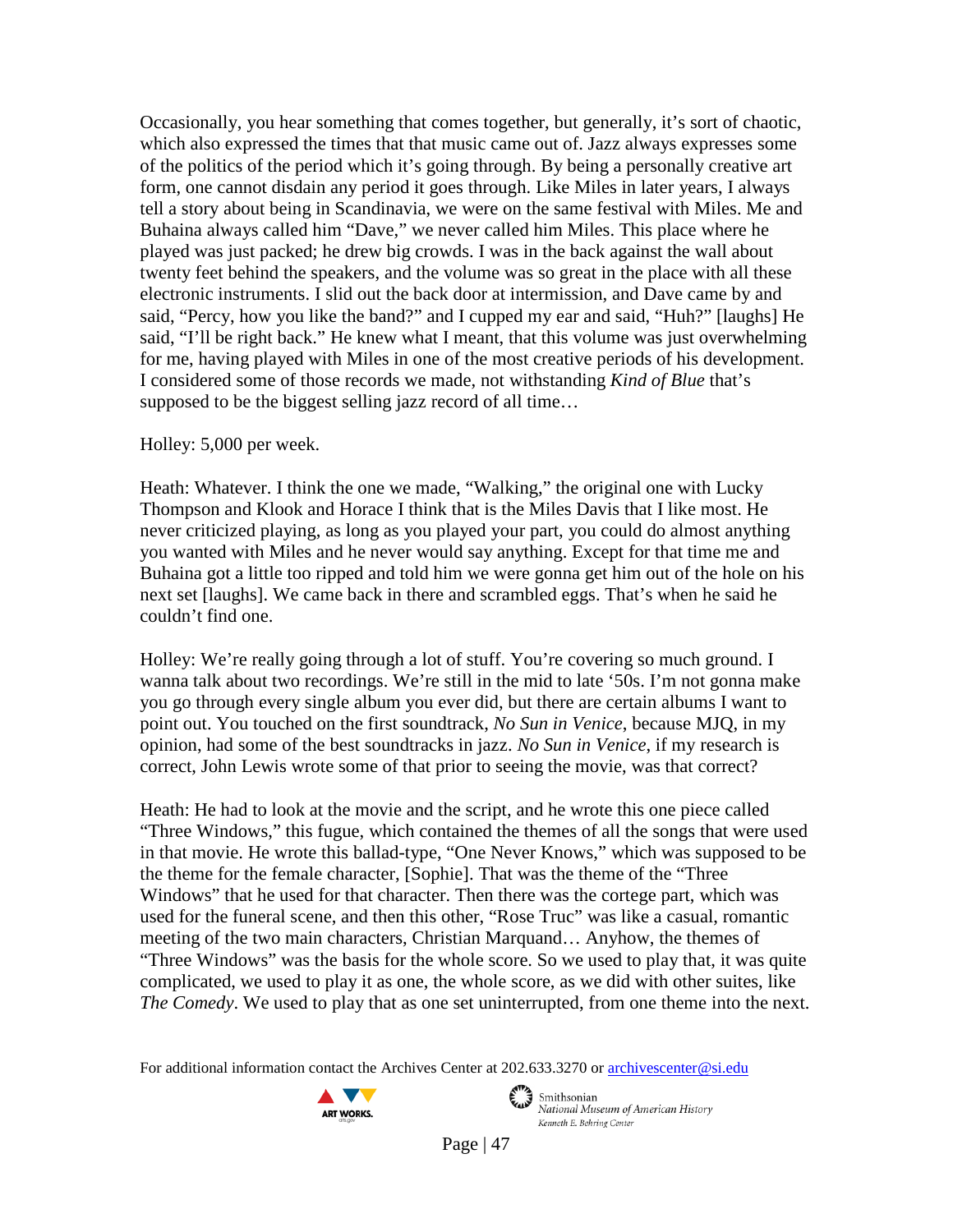Holley: *The Comedy* was based on the Italian "Comedia…"

Heath: "Comedia del la Arte," which was originally a condensation of the original Fontessa, which also had those characters from the "Comedia del la Arte." When we first went to Italy, we played on a TV show there, Caterina Valente was a very big Italian star, and we played there on the Maggio Musicale, where we played these great prestige festivals…

Holley: That was televised in '57?

Heath: Yeah, somewhere back in Italy. This was that same tour you're talking about where we did the 88…

Holley: 88 cities in four months.

Heath: Yeah, and June was home with the three boys. They kept adding on a week, and I'd call her and say, I'm coming home such-in-such a day, and then that day would approach and Monte would say, "We got a chance to do this…" and I would say, "Baby, I'm not coming home for another ten days." I finally said, "If you add another day, you're gonna get another bass player 'cause I told June three times I was on the way home." They weren't married at that time in the 50s and I was. We had this family with her alone. Of course, we had moved out of this Harlem River Drive Apartments 'cause the Quartet had started making too much money. My salary was too much to be in a middle-income project like that. I told them for years, "Look, half of my expenses on the road… this is not really my income. This is my net." And finally they said, "Mr. Heath, you make too much money," so that's when I bought the house out in Queens.

Holley: Springfield?

Heath: In Springfield Gardens, close to the airport. I could drive in the back door of Kennedy airport in fifteen minutes…

[End of disc 3]

Heath: Jason was born in… He's 45 so he was born in '56, I guess. She had the three boys in '57 without me. That extensive tour was really… she believed in this music so much that she just gave me to the world. That lady you just met, June, when I see the in  $40<sup>th</sup>$  anniversary compilation, that box set, and June Heath is not mentioned, it galls me because before Mrs. Lewis and Mrs. Jackson were even on the scene, Mrs. Heath was behind all of that.

Holley: She was holding it down.

For additional information contact the Archives Center at 202.633.3270 o[r archivescenter@si.edu](mailto:archivescenter@si.edu)





Smithsonian National Museum of American History Kenneth E. Behring Center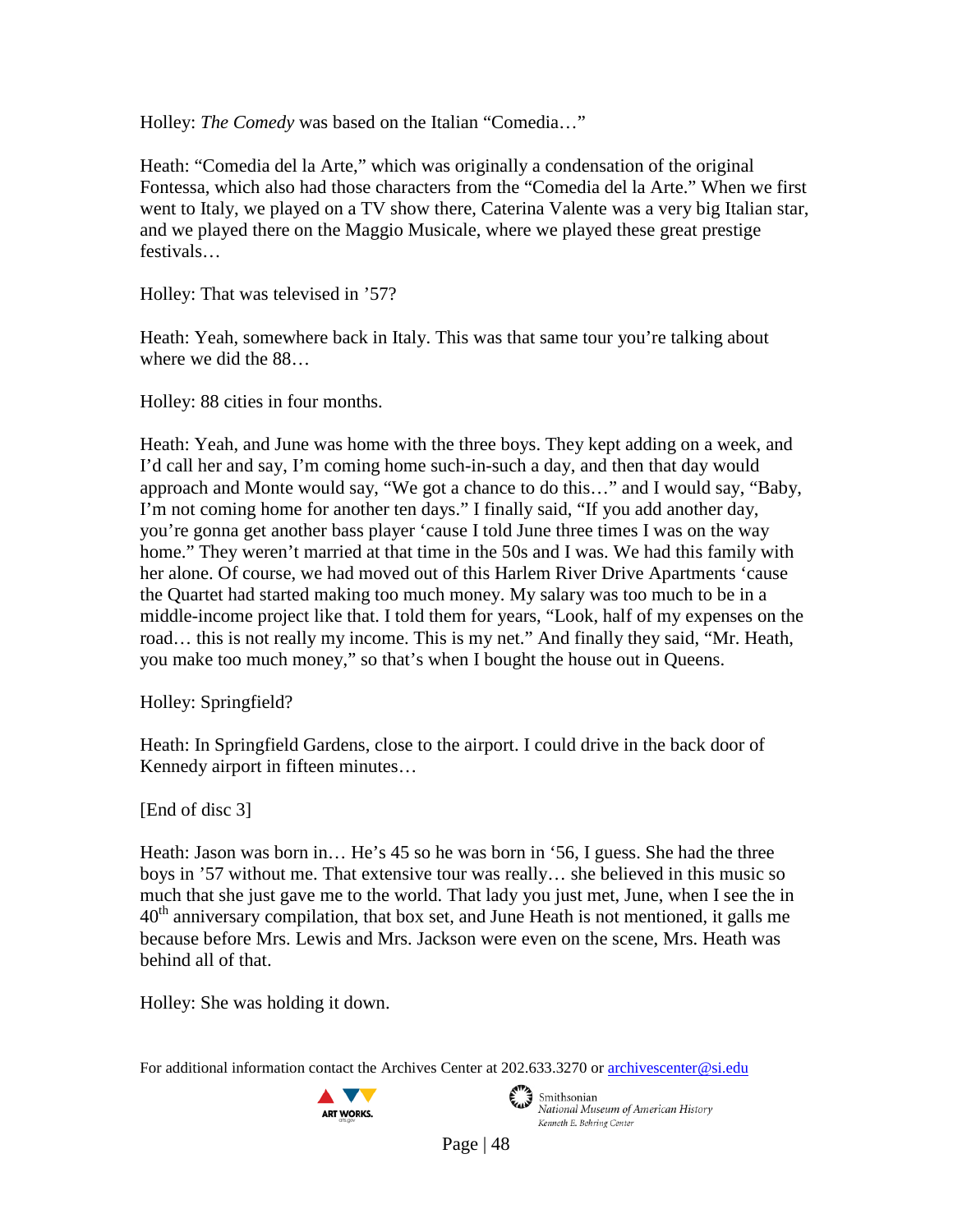Heath: She . . . had me to come home to her and the family before any influence that those other ladies had later and they're given credit for in the notes on that thing. And I said, "How could they leave June out?"

Holley: I've been asking you about this, so I wanna take a brief time. What do you know about Connie Kay's family? I don't know anything about them. Who did he marry? What were his sons' names?

Heath: You asked me about that. Rodney was born around the time… His wife is Addie Kirnon. His real name was Kirnon.

Holley: Is that A-D-D-I-E?

Heath: Mhmm, Addie Kirnon.

Holley: And his son's name?

Heath: And they lived up in his mother's house in the Bronx. Now Mr. Kay was sort of a mac daddy type and he had some other ladies later, but he left Addie and the two boys in the Bronx.

Holley: And his one son is named? …

Heath: Rodney and Noel. Noel is the one who was living with him down there in Lincoln Center where he had the apartment on  $66<sup>th</sup>$  street. He was the one that finally... he died there. That's his family, but then he had a wife, Frances, I think he married Frances too, later after he left Addie. Francis Kay, which he used that name, but his name was really Conrad Kirnon.

Holley: We talked about *No Sun in Venice*, and I think also the "Great Golden Striker" came from…

Heath: Right.

Holley: Right. How would you contrast *No Sun in Venice* from *Odds Against Tomorrow*?

For additional information contact the Archives Center at 202.633.3270 o[r archivescenter@si.edu](mailto:archivescenter@si.edu) Heath: It was a different movie and a different theme and different music all together. Now *Odds Against Tomorrow* was Harry Belafonte. *No Sun in Venice* was like one of those gangster type melodramas, but *Odds Against Tomorrow* was a film with a purpose, as Belafonte always is in the forefront of equal rights and with Dr. King and all those things that he was involved with, demonstrations and what not. This movie was a breakthrough in the theme that the whole lesson to be learned from that film was that this great robbery was planned and it failed because Robert Ryan, being a Southern prejudiced individual, didn't wanna trust the black participant, Harry Belafonte, who was



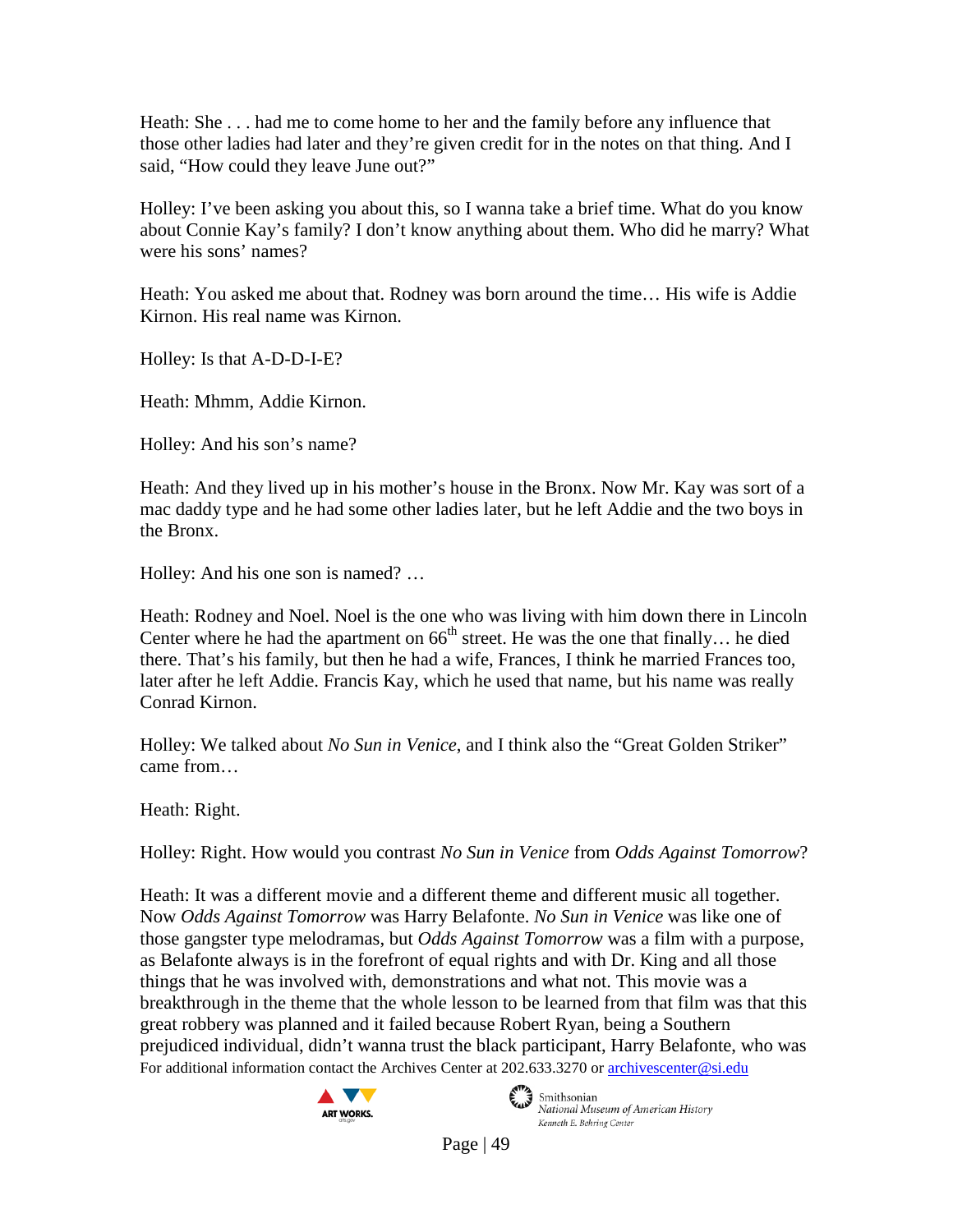a waiter, with the key to the getaway car. And the whole theme of the movie was finally when they were both blown up on the top of this gas tank at the end of the movie, the last line was when the coroner and these police were standing there trying to decide who was who and they were both charred, and he said something about, "Take your pick." In other words…

Holley: You couldn't tell.

Heath: You couldn't tell who was who and it didn't really matter that both of them had died in the failure of this robbery, which was planned with this black guy being the waiter that knocked on the door to get them to open the door in the bank in the first place. Ed Begley had figured this out, and there were different characters, but that theme was a theme movie about racial differences and prejudices.

Holley: John Killens, a great African American writer, wrote the screenplay for *Odds Against Tomorrow*, which I believe now is on DVD…

Heath: Oh, is that right?

Holley: Yeah.

Heath: Good, 'cause I got a copy which is not so good, and I asked Harry last time I saw him at a thing for Max Roach to send me a copy, but the only copy I got is off of the television.

Holley: Now, you made two albums because the actual soundtrack was not MJQ, but it was a larger ensemble and I think it was the first time that John Lewis and all of you guys worked with Bill Evans, the piano player, in that particular setting.

Heath: Bill Evans played the calliope on the waltz thing…

Holley: "Skating in Central Park"?

Heath: "Skating in Central Park" [sings melody]. That was Bill Evans. John wrote that score for horns but that original French score was… I think there was one piece in there, I'm not sure who played it, a blues piece in there, in the film, *No Sun in Venice*. There's one thing in there that we didn't play, I don't know, but the score for the action and to accompany the scenes, it was all just the four people [of the Modern Jazz Quartet]. And Miles did something like that too for a French movie, and Duke Ellington did something like that, but I think it was all later, and maybe it was incidental music, not the whole score.

Holley: Before we leave the 1950s…

For additional information contact the Archives Center at 202.633.3270 o[r archivescenter@si.edu](mailto:archivescenter@si.edu)





 $\epsilon$   $\rightarrow$  Smithsonian National Museum of American History Kenneth E. Behring Center

Page  $\vert 50 \rangle$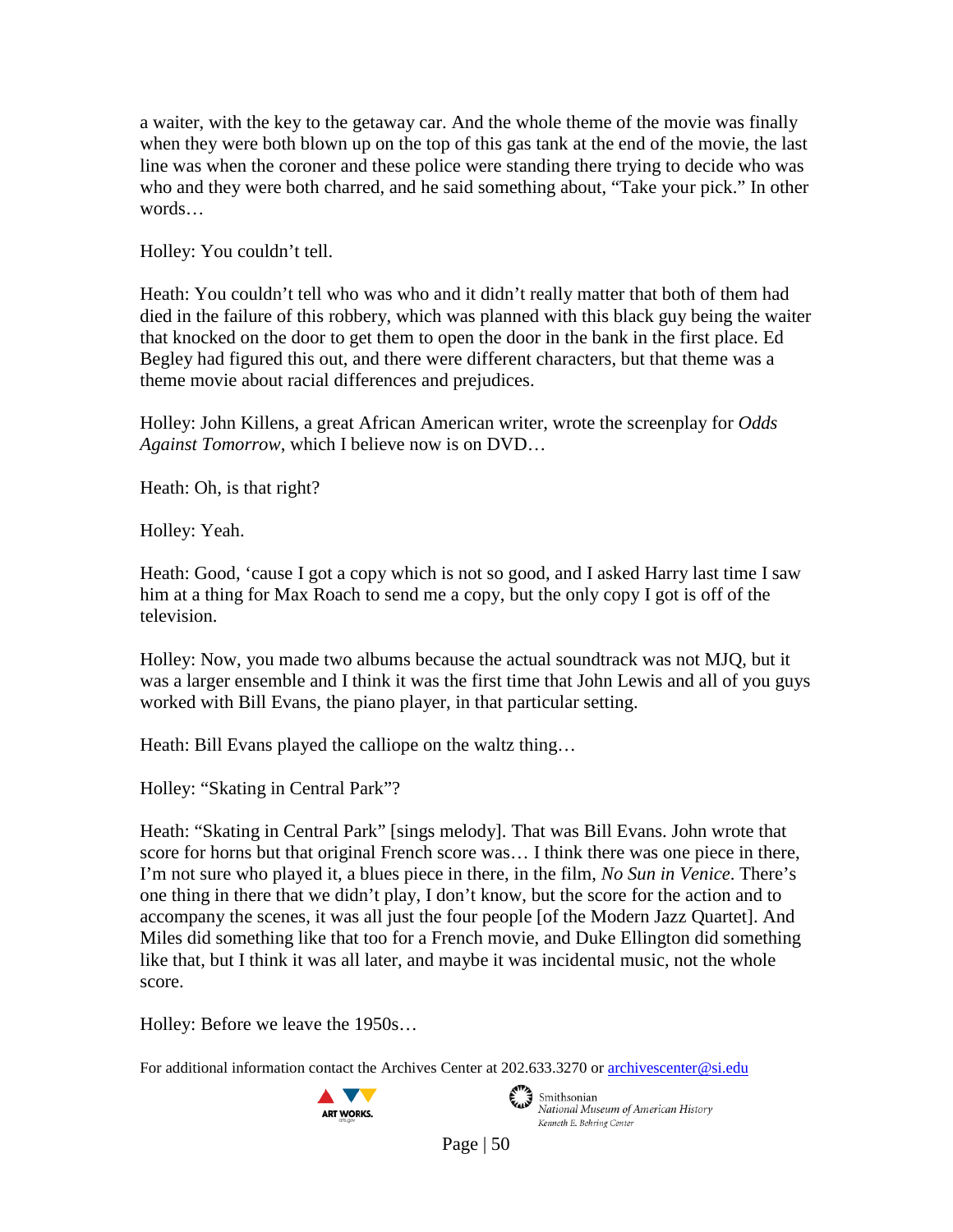Heath: Was it "Paris Blues" or something like that?

Holley: That was the Duke Ellington with Sidney Poitier and Diahann Carroll in '61.

Heath: Yeah, and that's when the little hanky-panky was going? [laughs]

Holley: Yeah. Before we leave the '50s, there's another great part of MJQ history, that's the history you have with Lenox School of Jazz. I believe you started playing there in '55 and by 1956 you started teaching. Can you tell us about that?

Heath: We became the artists-in-residence or something like that at the Music Barn, and they had erected a nice tent there to accommodate these concerts, but we were there all summer. By being artists-in-residence we did two or three concerts during the summer. The idea came to John to have a school up there since we were gonna be up there as artists-in-residence, and at that time, Oscar Peterson's Trio took part, the Modern Jazz Quartet, and later Ornette Coleman had some classes up there too, but then there was George Russell with his Lydian Theory of Tonal whatever he called it, this concept that George Russell had. Jimmy Guiffre was there with Ralph Pena and Jim Hall. They set up tents for instruction, and each of us had students, which included the trombone player from Indianapolis…

Holley: Dave Baker.

Heath: Dave Baker and Larry Ridley…

Holley: Bass player from Indianapolis.

Heath: Yeah, he was one of my students. Of course he's now professor emeritus or something from somewhere else, but what I taught him was the same thing that Mingus showed me. Ray Brown had some students. Jackson had some vibe students, and at the end of the four or five weeks, there was a concert by all the students together and individual teachers, too. Dizzy was one of them in early years. But you couldn't pay these guys a salary that they would deserve by taking off time. Bill Evans was up there, and all these great players would take time out for those few weeks up there in Lenox, and their bands would be off at that time. The fundraising became too much for Stephanie Barber, and Phil Barber had died, and they were really the sponsors of the whole thing. We played Tanglewood at that time too up there, which was a couple of miles from the Lenox Music Barn, which originally had folk people up there. And then they opened a nightclub up there called The Potting Shed, which Sonny Terry and Brownie McGee, Leadbelly and all those people played there. The folk people played there at night, but the jazz thing became the focus for that time for about three years, I guess it was you mentioned. But then the fundraising got to be too much and it was discontinued. That was another unique concept.

For additional information contact the Archives Center at 202.633.3270 o[r archivescenter@si.edu](mailto:archivescenter@si.edu)



Smithsonian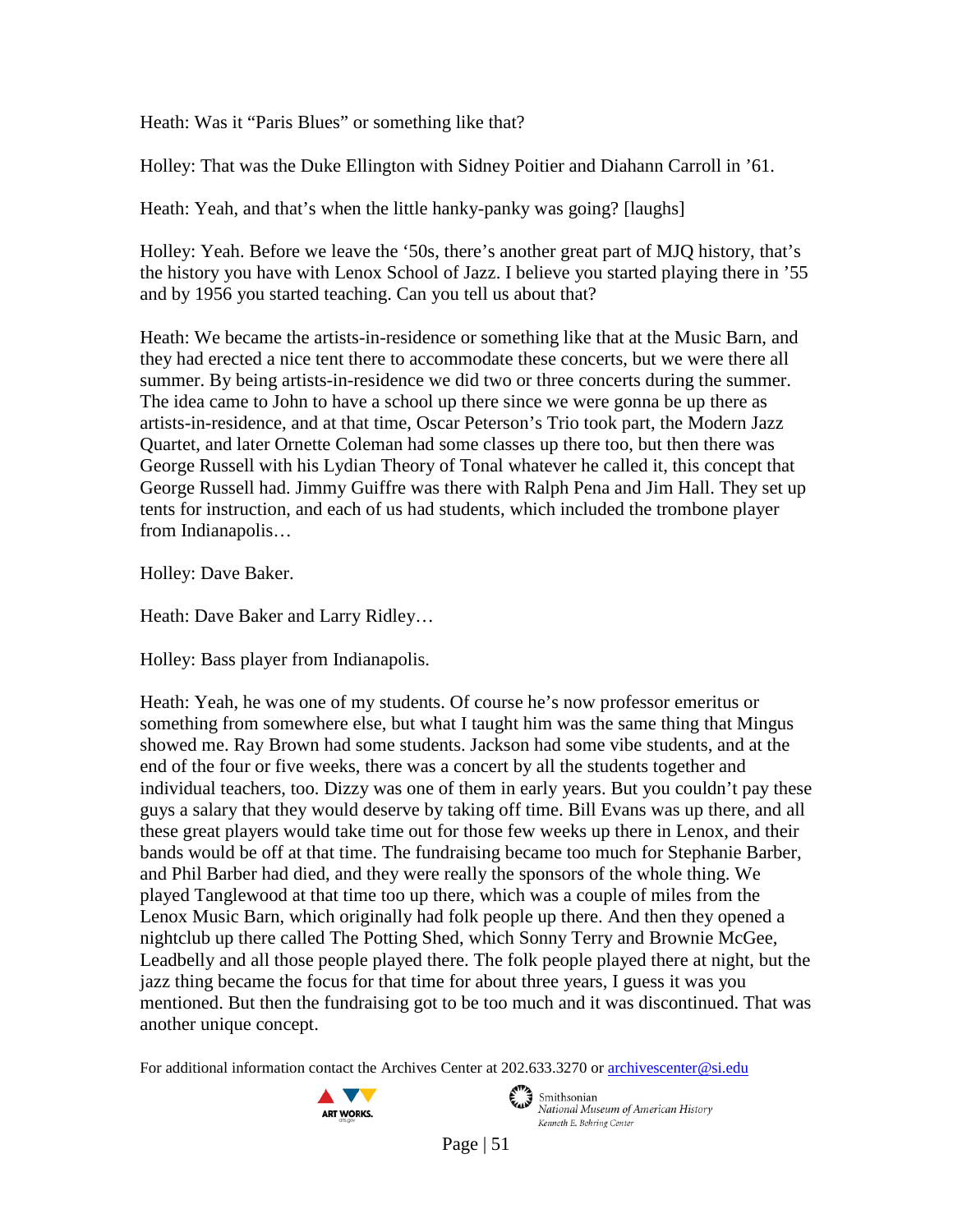Holley: Just one more tour that I wanted to mention. The MJQ briefly hooked up with Norman Granz and the Jazz at the Philharmonic. I believe about fifteen minutes from that tour were released on an album that you guys made with Oscar Peterson, *MJQ on Tour* or something like that. What was it like working with Norman Granz during the '57 period?

Heath: Norman, as you know, was instrumental in employing a lot of jazz stars and presenting them in different places where… that Jazz at the Philharmonic became quite popular in the '60s, early '50s and '60s. He had a bunch of all-stars on there on that tour every year, and he wanted the Quartet on there. Norman wasn't really too sure of John Lewis's concept, but the popularity of the Quartet had grown so that we were included there, but he was more or less jam session-oriented with everybody blowing, taking their Boston, "take your Boston, friends," that's what the old timers used to say. You outdo this one in the battle of the trumpets, the battle of the saxophones, and the Quartet just did its thing. So he was always on the side with Milt talking about, "When are you gonna play something?" this, that and the other. He would pull Milt on the side. Jackson had this idea that somehow the hard driving Oscar Peterson was the setting that he really wanted to be in. He never did realize the value of the Quartet.

Holley: This is important because this is the one theme that runs through the history of the Modern Jazz Quartet, "John Lewis held Milt Jackson back," the theme, "let Milt blow." So, you're saying there was a different conception, Milt kind of favored…

Heath: He wanted to play bebop all straight through all the time because he was a great innovator and he liked that rhythm section pumping up behind him, and he'd do his solo and look up for his applause as if it was still the jam session type. And he did a lot of that on his own. He was free to do recordings that he wanted with his blues and ballads that he preferred. He was even quoted on an interview saying, "I didn't wanna play that Bach all my life, that Bach stuff," and somebody misquoted him, "Did you say Bop?" "No, I said Bach". He didn't realize ever that the Quartet playing Bach and other fugal concepts, that was the difference between Jim Splivic (?) and his trio.

Holley: In other words, the framework of the Modern Jazz Quartet made Milt Jackson stand out more had Milt Jackson had a regular, straight ahead group?

Heath: Actually, the integration of his playing with John's and John's linear approach instead of the accompanying chords, that made the difference in the Quartet and that's why we lasted forty years. And that's why when we broke up, we broke up after twenty years and Jackson found out just being a bandleader…

Holley: Wasn't all it's cracked up to be.

Heath: Yeah, with that responsibility and paying the guys and the transportation, and he wasn't making what the Quartet was making. He also claimed that he was threatened.

For additional information contact the Archives Center at 202.633.3270 o[r archivescenter@si.edu](mailto:archivescenter@si.edu)

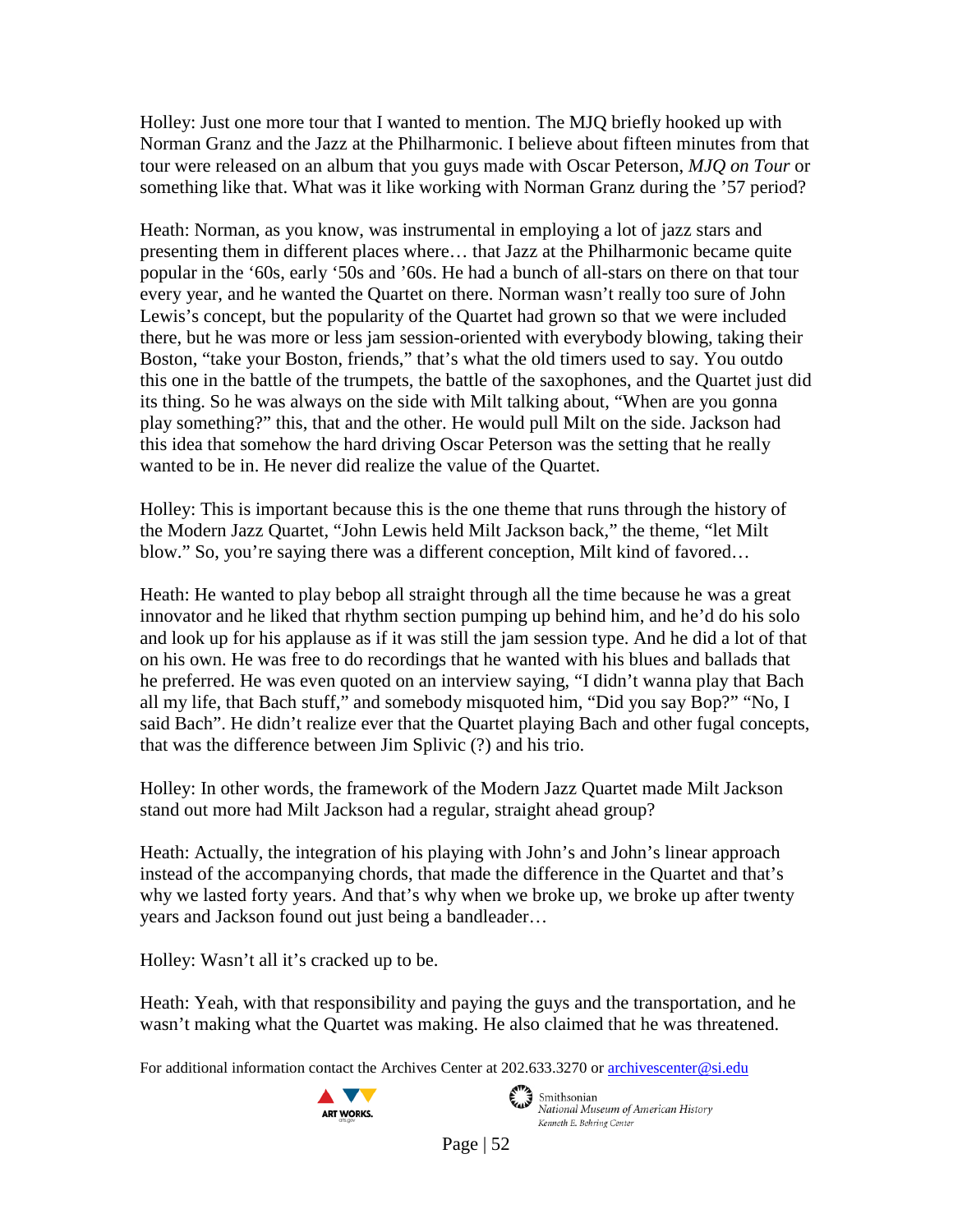Holley: What do you mean?

Heath: People called him up, you broke up the Quartet, we're gonna do this to you. He said that his family was threatened…

Holley: Because the Quartet broke up?

Heath: Because he was responsible for breaking up the Modern Jazz Quartet. He said he was getting threatening calls.

Holley: This is confusing because I've always read, I know we're jumping ahead twenty years, but he is quoted as saying he was the reason. What lead to it? …

Heath: He was the reason. In 1974, we had an engagement booked with the National Symphony in Washington, and Milt Jackson said after Australia, at the end of the tour in Australia, he was through with it 'cause he was gonna do his own thing. And he did leave us in '74 at that time. We had to cancel that engagement and other engagements that were booked beyond these dates in Sydney. He always thought that we should be making more money. After all, we were the best in the world in all the polls and everything else, we had that prestige, but no Beatle money.

Holley: Was that really realistic?

Heath: And I used to say, "The rock guys are playing in football fields. We're not playing there. We're playing in little halls, and we're making \$600 a week, every week of the year." Now, in '74, we had worked up to that. It was enough for me to come to Montauk and spend the summer with my family, have a beach buggy and fishing and taking care of that, and then go back to work, which wasn't enough for Milt. He always felt that as the star, which he considered himself because he won all the polls, even if the Quartet didn't, on his instrument [because] there were only about six guys playing it but nobody could touch Milt Jackson on the vibraharp . So, with that recognition, he thought he could get some more money…

Holley: And it didn't work out that way.

For additional information contact the Archives Center at 202.633.3270 o[r archivescenter@si.edu](mailto:archivescenter@si.edu) Heath: No, no jazz players made that kind of money that he was envisioning that the young rock players were making. That was one of the things that he used to complain about, other than the fact that he really didn't wanna play those things that made us different from other people. It was very difficult for him to learn those things. We had hours and hours of rehearsal for him to learn those things, but once he learned them, baby, he was like an elephant. He never forgot. Even after we didn't play them for a year, he'd come back and play those things, I'd say, "Total recall, Bubba!" I used to call him Bubba, we used to call each other Bubba. I'll tell you a joke about it, well, it wasn't a joke. We were on a train one time,--we traveled by train,--and we were going up to Uttica



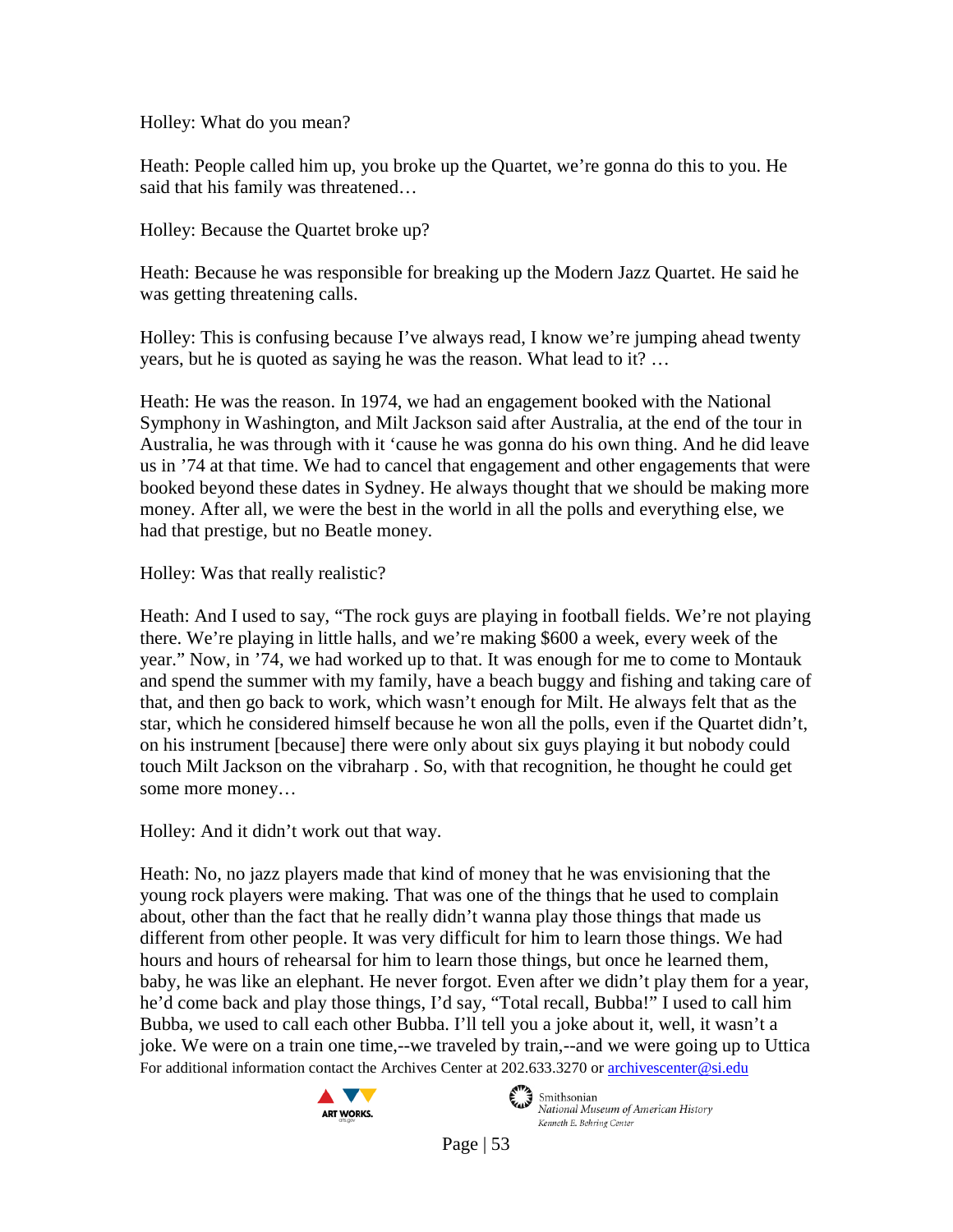or somewhere with Howard McGhee, and this very tall, elegant, light-brown skinned guy was coming through the cars selling these condiments, and he'd say [in British accent], "I have boiled ham sandwiches and American cheese. I have boiled ham sandwiches and American cheese." We were up in the front of the car and when he got to us, he leaned over and said, "What for you, Bubba?" to Jackson, and boy, we almost died [laughs]. This brother reverted for us and so from then on, we called each other Bubba. So anyhow, I'd say, "Bubba, we're making enough for me to take care of my family and all." "Well man, we ought to be making more money. And look at so-and-so, they're making this and that." It was a soft point with him about finances 'cause he never thought he was getting enough financial reward for our status in the jazz world, but we were making more than any other. Then with the Norman Granz thing, you'll notice that in the discography we had to do a record on Norman Granz's label, Verve or whatever it is, because he had Milt Jackson tied up contractually between the time we broke up in '74 and the time I got with my brothers and the Heath Brothers started. By the time the Heath Brothers got started good and well in '76, somebody said…

Holley: You're taking about Pablo?

Heath: The Pablo label, not Verve. He had sold Verve, it was on Pablo. But anyhow, we had to put an album on Pablo in order for Norman to release Milt after we got back together.

Holley: Now I know I'm really jumping ahead, but you got back together in '81 or '82?

Heath: Yeah, but we played…

Holley: But you never were really apart, were you?

For additional information contact the Archives Center at 202.633.3270 o[r archivescenter@si.edu](mailto:archivescenter@si.edu) Heath: No, we played a series of concerts after the so-called last concert, which we had been giving Christmas concerts every year in Lincoln Center or Carnegie Hall. Somewhere we had these Christmas concerts. This so-called last concert, the producer, I forget who it was, said, "Why don't we just have one more?" which was in '76. But in between, we had done some college things for a classical agent and for the sisters that handled Janos Starker, we had done some things for her in '77 or '78. We weren't really completely apart. But in the meantime, the Heath Brothers had done four albums for Columbia and we were getting ready to be somebody when John and I went to Japan on a Monterey Jazz in Japan, Tokyo. And we went on this thing with Katea's father, Sonny [Stitt] was on it, and Dizzy, and John and I, and Mel Lewis and Hank Jones, it was a big all-star thing from the Monterey Jazz Festival, which John had been the musical director for about ten years. We were on the first one and the thirtieth anniversary and the fortieth anniversary. Anyhow, we got together for that. Over there, one of these Japanese interrogators had asked me something about when is the Quartet gonna get back together, and I said, "Maybe the Japanese people will demand that the Quartet…" just casually, off the cuff. And a friend of mine, Chikuchi, who's a newscaster over there, said that from



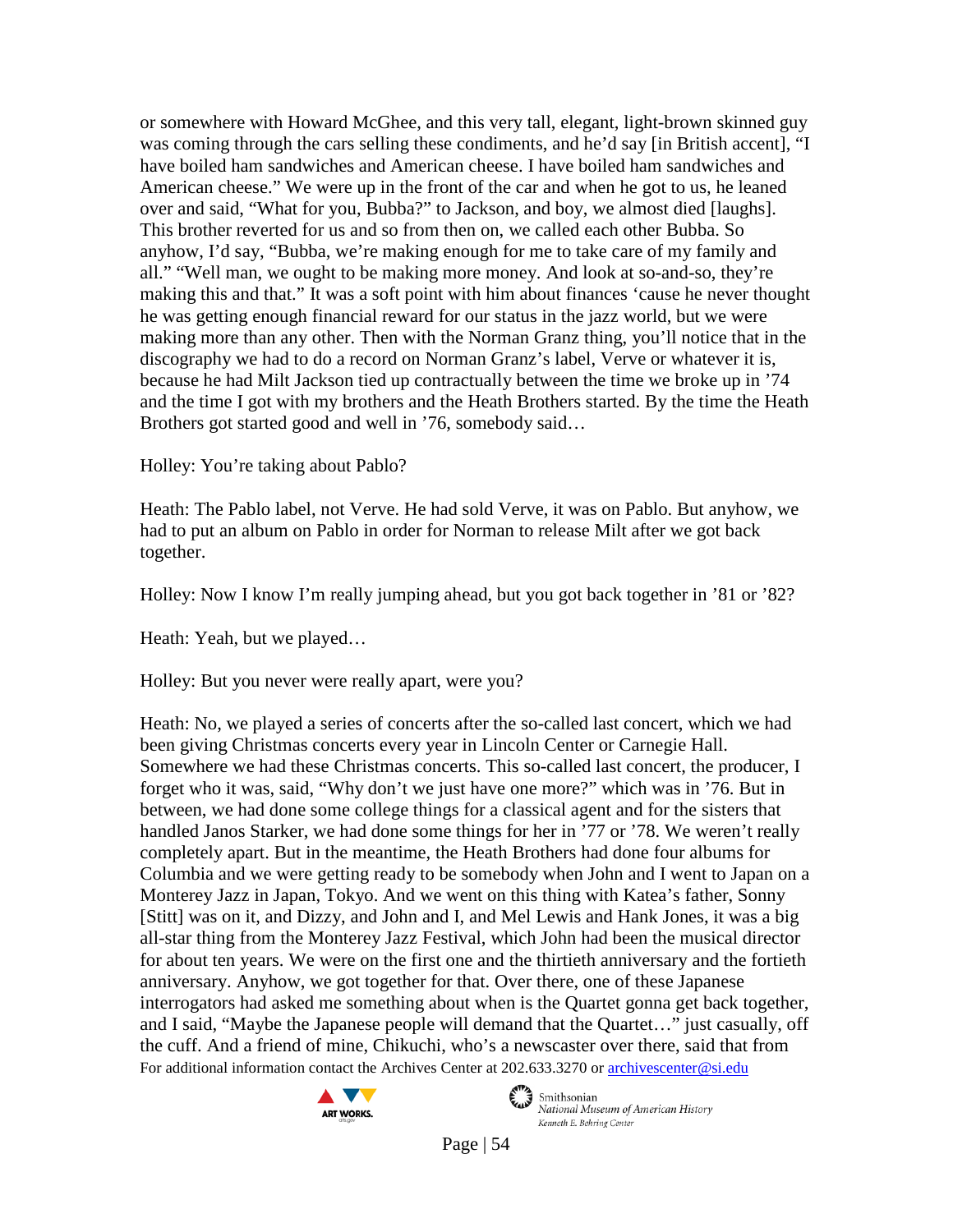that remark, the Tokyo Broadcasting Company decided to bring the Quartet back to Budokan for a concert by a remark that the Japanese people would bring the Quartet back together, and it did. So, in '81, we started out again and it was another 10-12 years until Connie passed. Well, Mickey played with us almost a year…

Holley: Mickey Roker.

Heath: Mickey, because when Connie died, Milt, who had been playing with Mickey on his jobs, said, "I asked Mickey, and Mickey said he'd be honored to play with us," so when he did that without any vote from John…

Holley: Wasn't Connie Kay sick? Connie had a stroke first and then didn't Mickey come in?

Heath: That was during the year that Mickey replaced Connie. He made most of the record date there with *MJQ and Friends*, and Connie was recovering, and he was up there. Connie had a stroke on the day we were supposed to go to Boston and play with these old instruments of this Bach Brandenburg Concerto and we had learned all this stuff in the odd keys because they played these ancient instruments which were in different keys from what were used to, Hogwood.

Holley: Christopher Hogwood.

Heath: Christopher Hogwood and whatever that ensemble of his was playing these old Bach things on these other instruments. And Connie fell out in the store. He was buying some white ties. He was in Brooks Brothers or something trying to buy a white tie and fell out in the store with a stroke. And we were waiting for Connie, who was usually a little tardy getting in, and we said, "Aw, he'll be up here on the next shuttle," and he missed that one. He didn't arrive, and then somebody called up and said Connie had a stroke, so Hogwood said why don't we do it without the drums, and we did.

Holley: Was this recorded?

Heath: No, it was in the Symphony Hall up in Boston. It wasn't recorded. But it was okay without the drums 'cause he was just playing "tinkty boom" anyhow. Didn't have much to do with the Bach Brandenburg. That's when he fell ill, and that's when Jackson said "Mickey said he be honored," so we got Mickey and we didn't contest it. But Mickey was a different type [of] drummer completely from Connie Kay, and he was Milt Jackson's buddy,--John wasn't pleased,--but we did a whole year almost with(out him?) and he made quite a salary for that year. Then, John said we'll get Tootie 'cause Tootie familiar with the MJQ and everything we did since before he even started playing with J.J. and other people and the Jazztet and whatnot. He was completely sympathetic and flexible enough to do exactly what fit with the Quartet, so he played with us about a year until Milt passed.

For additional information contact the Archives Center at 202.633.3270 o[r archivescenter@si.edu](mailto:archivescenter@si.edu)

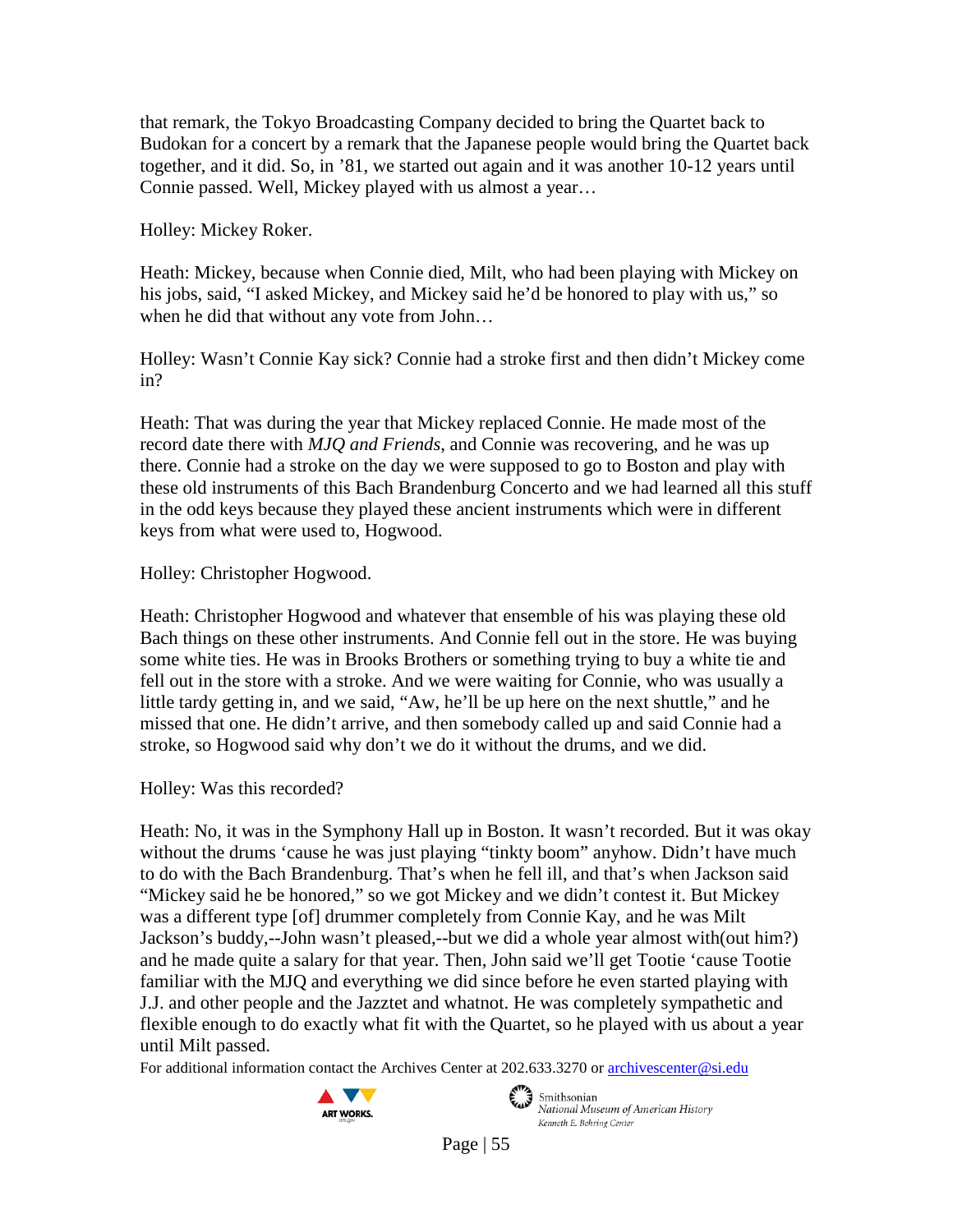Holley: The last concert was San Francisco, the San Francisco Jazz Festival where Tootie was…

Heath: Yeah, we were honored out there and given some kind of award, but that gap wasn't quite the gap that's publicized. That's what I was trying to emphasize. We had been together a few times in between. As soon as the Brothers got going good, John called me and said something about, "You owe it to us after all the time we put in together," so we tried to coordinate the Heath Brothers's schedule with the MJQ schedule, which was absolutely impossible, so I had to tell James go ahead and go for himself. In the meantime, Jimmy became professor and did ten years there, and those four albums that we did for Columbia Broadcast is on the shelf. They're waiting for us to quit it and then they'll put them out. We did two for Antille's, the reggae label, and we did…

Holley: Concord.

Heath: And we did two Concord and ain't never said anything... The last Columbia one we made, we sold 40,000, which was nothing…

Holley: *Passin' Thru*.

Heath: Yeah, whichever one it was, *In Motion*; *Passin' Thru* was the first one. *In Motion* or *For the Public* or something like that.

Holley: *Live at the Public Theatre.*

Heath: Yeah, on which Mtume produced one of the songs that was supposed to cross over, and I told Jimmy it wouldn't work.

Holley: Mtume is your nephew?

Heath: That's Jimmy's son, yeah, Mtume. I told Jimmy at the time, that's why I'm anticrossover because I feel if you have to… I was at a meeting once and Grover, rest his soul…

Holley: Grover Washington Jr.

For additional information contact the Archives Center at 202.633.3270 o[r archivescenter@si.edu](mailto:archivescenter@si.edu) Heath: Grover was there and this guy that he made all those hits with was up there on the panel, and he says, "We put the beat back in jazz so that people could dance." I was there in the back of the room and I said, "Don't make a statement like that in my presence." And boy, George Shearing gave me a hand and all the people [laughs]. What I meant was, they were dancing to jazz from the beginning. In fact, they invented dances to go with jazz. At the Savoy, there was no compromise of the music for dancers. Dancers



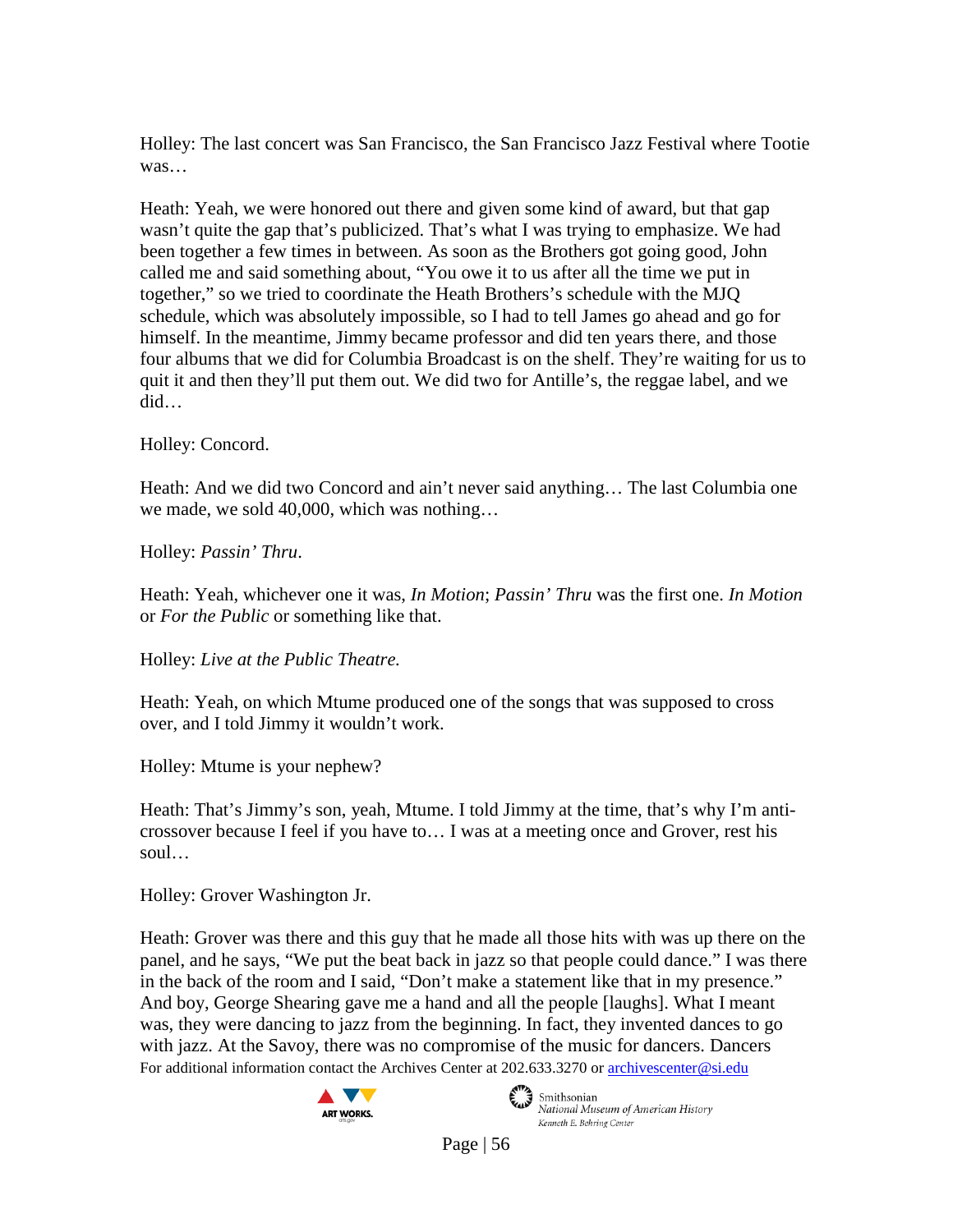danced to that music. So, when you go to the [sings pop drum beat] to make everybody who could shake his booty a great dancer, Travolta and all of them people all of a sudden got more rhythm than black people, you're compromising the music for people who couldn't dance if you took away that "bump tiddy bump tiddy bump," they couldn't march around and become great so-called dancers. Grover's wife said, "Why would you insult…" I said, "I didn't say that to insult Grover. I said that to this man who claims to have reinvented jazz so that people could dance to it and I didn't want him to make a statement like that 'cause it wasn't true." So when George Butler wanted Jimmy to write something to appeal to another audience, that's the way they put it...

Holley: You're talking about George Butler?

Heath: George Butler. Dr. Butler was in charge of this black section of Columbia Records, "Black Music." I hated that category anyhow. The inclusion of this one piece by Mtume and his concept of funk didn't sell any more records than we had been selling all along. I said, "Nobody's gonna buy that whole album of straight ahead jazz for that one funk piece. Either you're gonna have to do a whole album of that to appeal to those people who don't know or appreciate the art form alone." I told Jimmy it wouldn't work, and it didn't work. You can't give somebody apples and expect them to like oranges. The MJQ never had to compromise. We played our thing. If you didn't like it, you didn't have to come, and our audience was big enough over three generations of listeners to support us. In that '95 tour when it was supposed to be our last tour, we had broken up again, and everybody in the world wanted us. Man, in the middle of December when we finished that tour, I had realized I had over-made my estimate tax to retire, I paid the government \$60,000 that year! I said, "Aw man, I'm never going on the road that much again to put me in another bracket." That was the last great year of touring.

Holley: We can disregard the chronological sequence because you're answering a lot of questions in that sequence already, but you mentioned about crossover and genres of music, and one genre of music that you're associated with is the so-called "Third Stream." Talk about that and talk about the role that Gunther Schuller played in the world of the Modern Jazz Quartet.

For additional information contact the Archives Center at 202.633.3270 o[r archivescenter@si.edu](mailto:archivescenter@si.edu) Heath: Gunther was a good friend of John's, and we used some members of the Metropolitan Opera Orchestra, which Gunther was a French horn player in. We used Proletus and some of the other people on some of the records that we made that included Joe Tekula and Jimmy Proletus (?), that score of *Odds Against Tomorrow*, I think they're included in that. Then this crossover business came about when the concept of using European forms as a vehicle for jazz music, this publicized crossover was always there. Jazz used every kind of music from all over the world and incorporated it in jazz. Now, Gunther's involvement with that Balanchine choreographed performance with four of the principle dancers with the New York City Ballet. Man, let me tell you. Gunther wrote an atonal piece at 12-tone, you know that system where you don't repeat the same note and you don't do this and that, all those Schillinger rules, which I hate. It's so restrictive. I



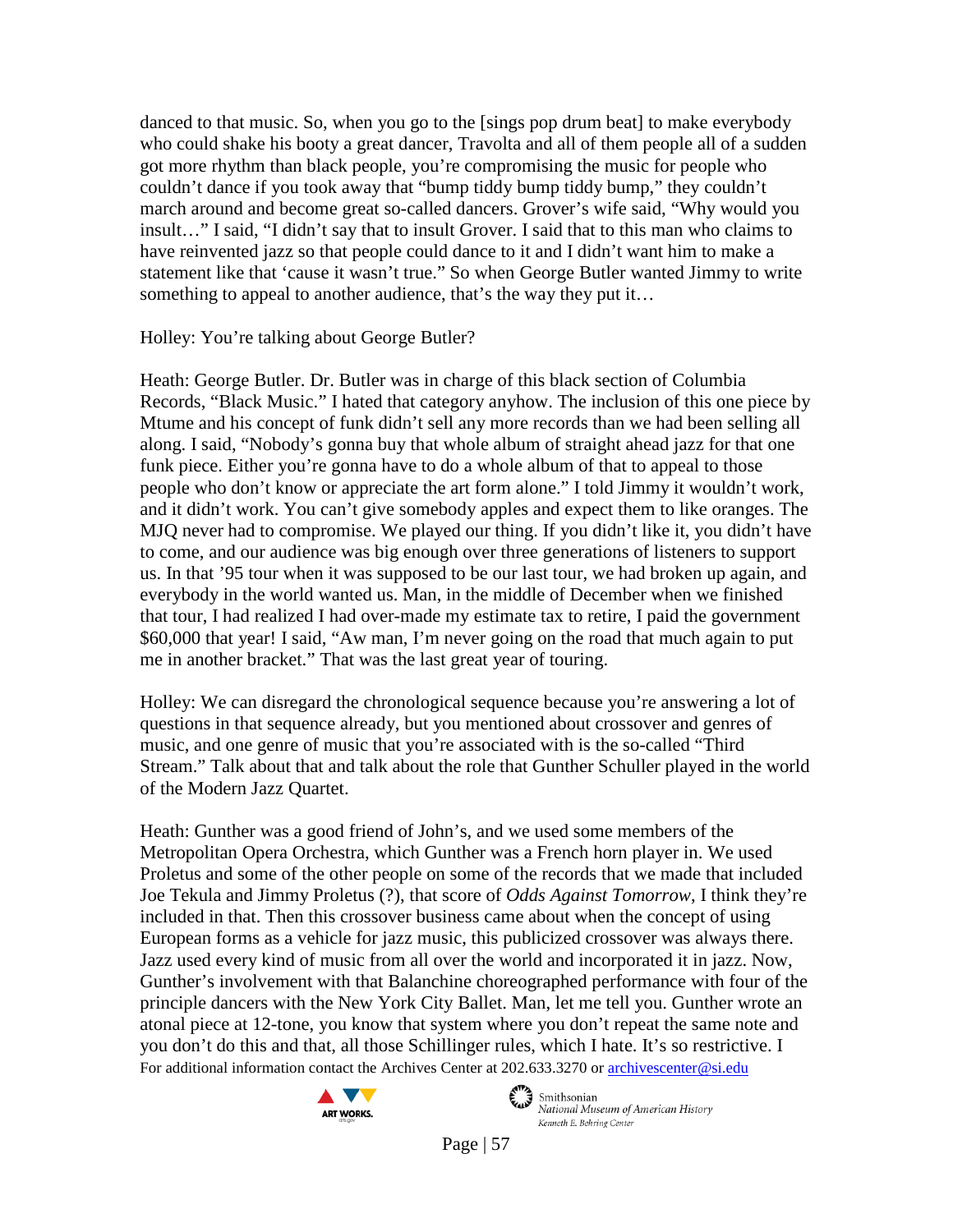was fascinated with Jillana (?), who was one of the principle dancers, and Jillana, who was a friend of ours for years later, she was the only ballet dancer that I've seen that had a breast [laughs]. And I couldn't look at Jillana, I had to look at that music because every note there was a note that I would not go from this note to that note, every note of the whole piece that I accompanied her. Each instrument accompanied the dancer with this atonal music that Gunther had written, and it was so off the wall as far as the sequential Bach bass line that the Quartet had been involved in. This collaboration, so-called "Third Stream," I listen to the album sometimes. There are some nice songs in there that John wrote, but this atonal business or poem or whatever that was, that was so far . . . you couldn't swing it. I couldn't swing those notes because I don't wanna go from that note to that note ever, in no harmonic progression that I ever played. So, that business about "Third Stream" was kind of over publicized and labeled, which they always try to identify things by words. But I was part of it, I played what was written for me, but it wasn't my favorite.

Holley: That was more of a John Lewis-Gunther Schuller thing?

Heath: Yeah, and it was okay, but I listen to that album and there's only one thing on there that Gunther wrote, that suite of things, that was kind of abstract, but John Lewis wrote some great pieces on that *Third Stream* album.

Holley: *Third Stream* with the Beaux Arts String Quartet?

Heath: Beaux Arts was on there, yeah.

Holley: Ironically, you were nominated for a Grammy on that one.

Heath: I don't know what they nominate… It was different.

Holley: The other album you made in that vein, which is not in print now, *Modern Jazz Quartet & Orchestra*. Now I always wanted to know, they never identified the orchestra. Do you know who the orchestra [was]?

Heath: It was Swedish. That was in that same period. The first *Modern Jazz Quartet & Orchestra*?

Holley: Yes.

Heath: I think that was in Sweden.

Holley: Okay, because they never identify where it was recorded. They never identified who the players were.

Heath: On the album it didn't?

For additional information contact the Archives Center at 202.633.3270 o[r archivescenter@si.edu](mailto:archivescenter@si.edu)



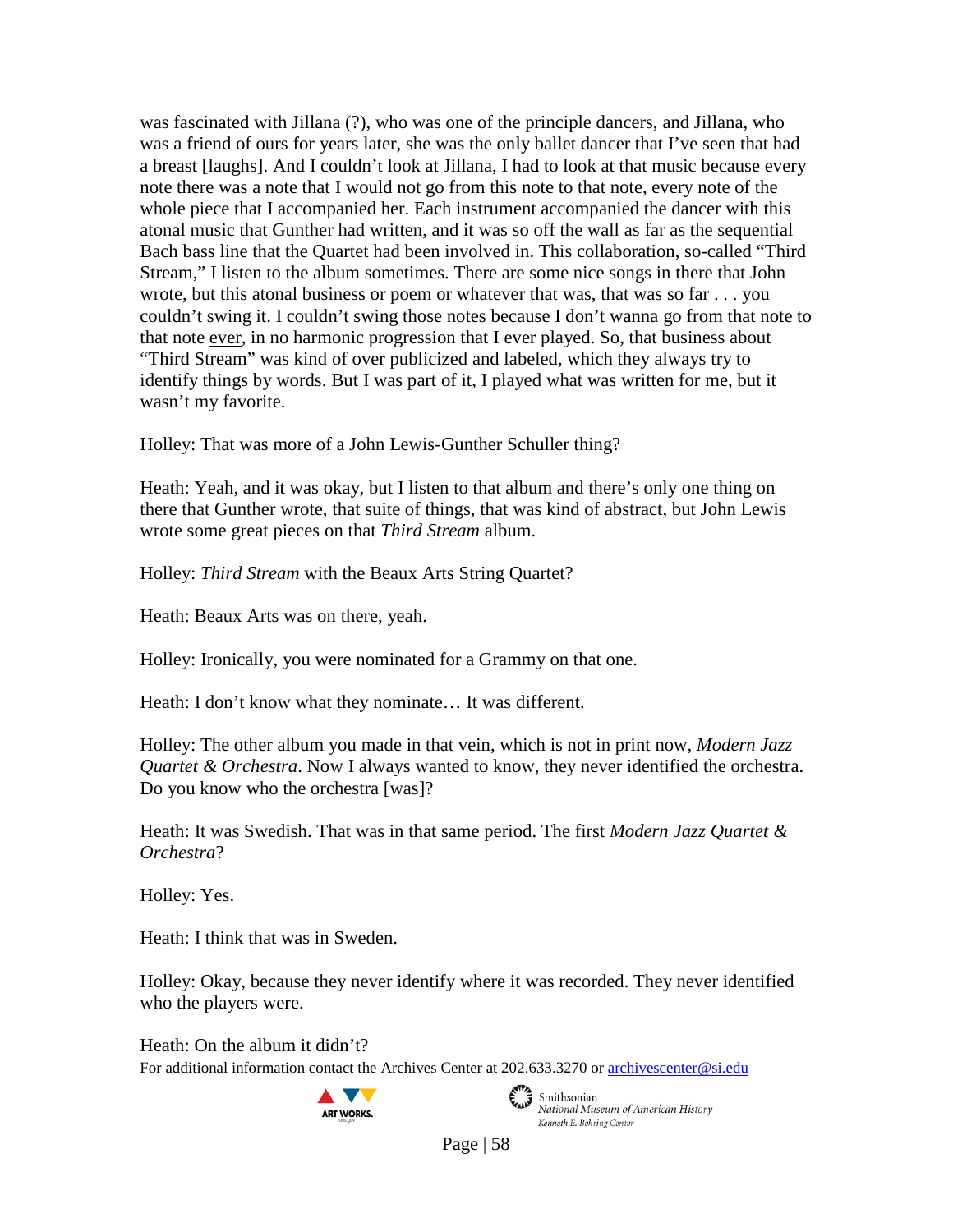Holley: No.

Heath: 'Cause I have the album.

Holley: Right. One more thing, this is another part of the history that's very murky, your early television appearances. I did some research and I came across a thing in 1955 that the Modern Jazz Quartet appeared on program called "Look Up and Live" on CBS television in 1955.

Heath: Was that with the priest [with his collar back]?

Holley: Yes! That did happen?

Heath: Oh yeah, I got a tape of it!

Holley: You do?

Heath: Yeah.

Holley: We have to talk [laughs].

Heath: That was a part of the film presentation, I think.

Holley: No, it was not.

Heath: No, it was not?

Holley: Trust me.

Heath: It's on there. It's on a tape that I got with, I forget the priest's name...

Holley: Kershaw?

Heath: Yeah, he had his collar backwards.

Holley: No, that's never been seen. That tape you have doesn't hardly exist anymore. You should talk to somebody about that. Now, the other thing I want to talk about...

Heath: But we were also on that program with Dorothy Kilgallen, "What's My Line?"

Holley: You were?

For additional information contact the Archives Center at 202.633.3270 o[r archivescenter@si.edu](mailto:archivescenter@si.edu) Heath: Yeah.





Smithsonian<br>National Museum of American History Kenneth E. Behring Center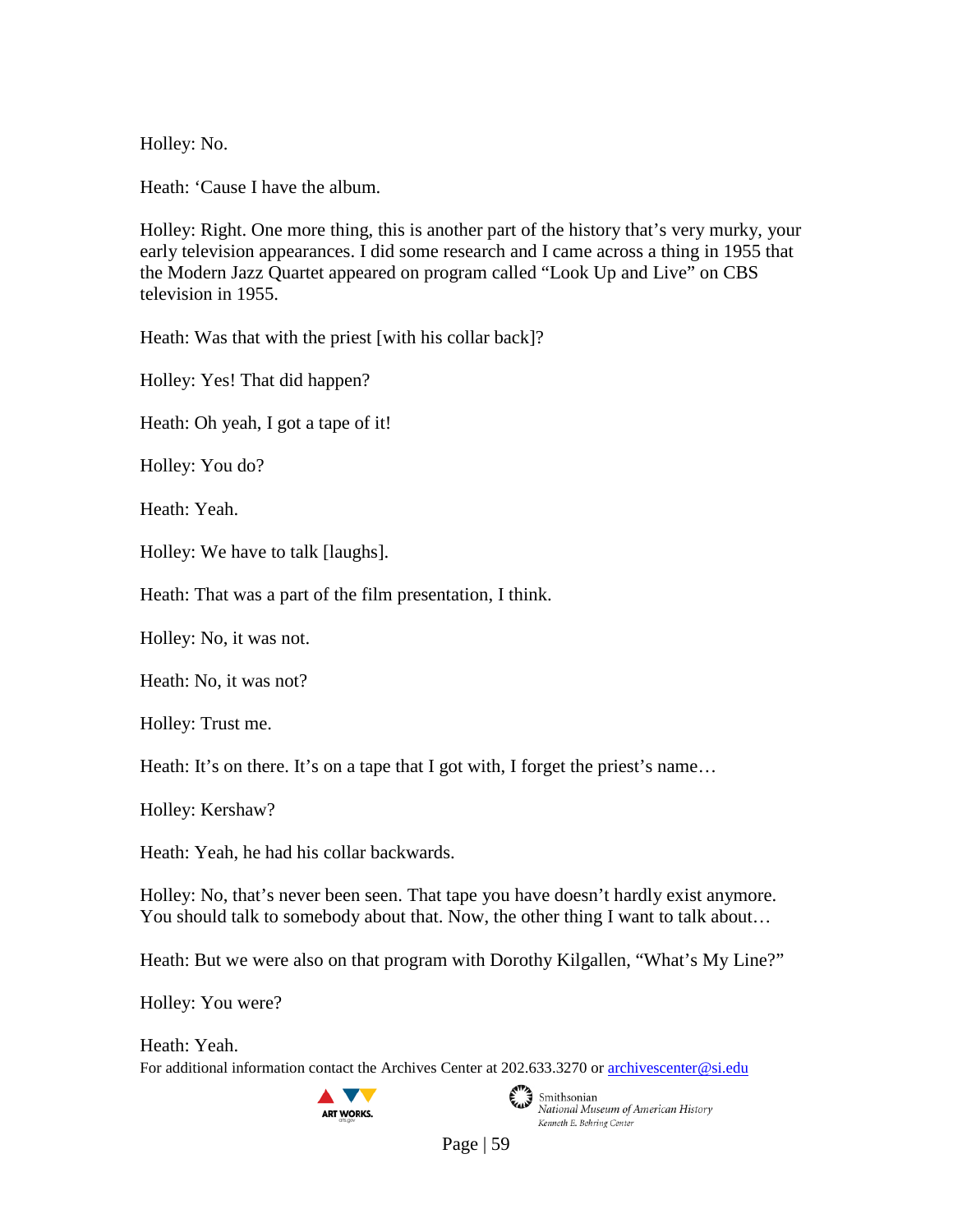Holley: What year roughly?

Heath: I don't know. I got it somewhere on tape. "What's My Line," and we were on a program with Soupy Sales before Merv Griffin left Philadelphia.

Holley: Wow! You were on with Merv Griffin?

Heath: It was his show.

Holley: I see.

Heath: And Soupy Sales was on there too, the comedy and what not. That was in Philadelphia, that was before Merv left Philly.

Holley: There was a show called "PM East and PM West?"

Heath: Maybe. I don't remember that one, but I remember… Did you get those listed in the bio?

Holley: Yeah, from Lincoln Center.

Heath: Oh, no.

Holley: In your biography, a lot of your TV stuff is not listed.

Heath: The Modern Jazz Quartet, the Biography? You got that? From Evelyn Levin?

Holley: Oh, yes, yes. No, a lot of that stuff is not listed.

Heath: No kidding.

Holley: No, it isn't. I would've remembered that. That's why I was asking you.

Heath: But then there was a question about that theme song of "Home," that you referred to as a crossover or something.

Holley: It was kind of like a Lee Morgan "Sidewinder."

Heath: Well, Lee Morgan "Sidewinder," all those things came from earlier jazz.

Holley: Of course.

For additional information contact the Archives Center at 202.633.3270 o[r archivescenter@si.edu](mailto:archivescenter@si.edu)





Smithsonian National Museum of American History Kenneth E. Behring Center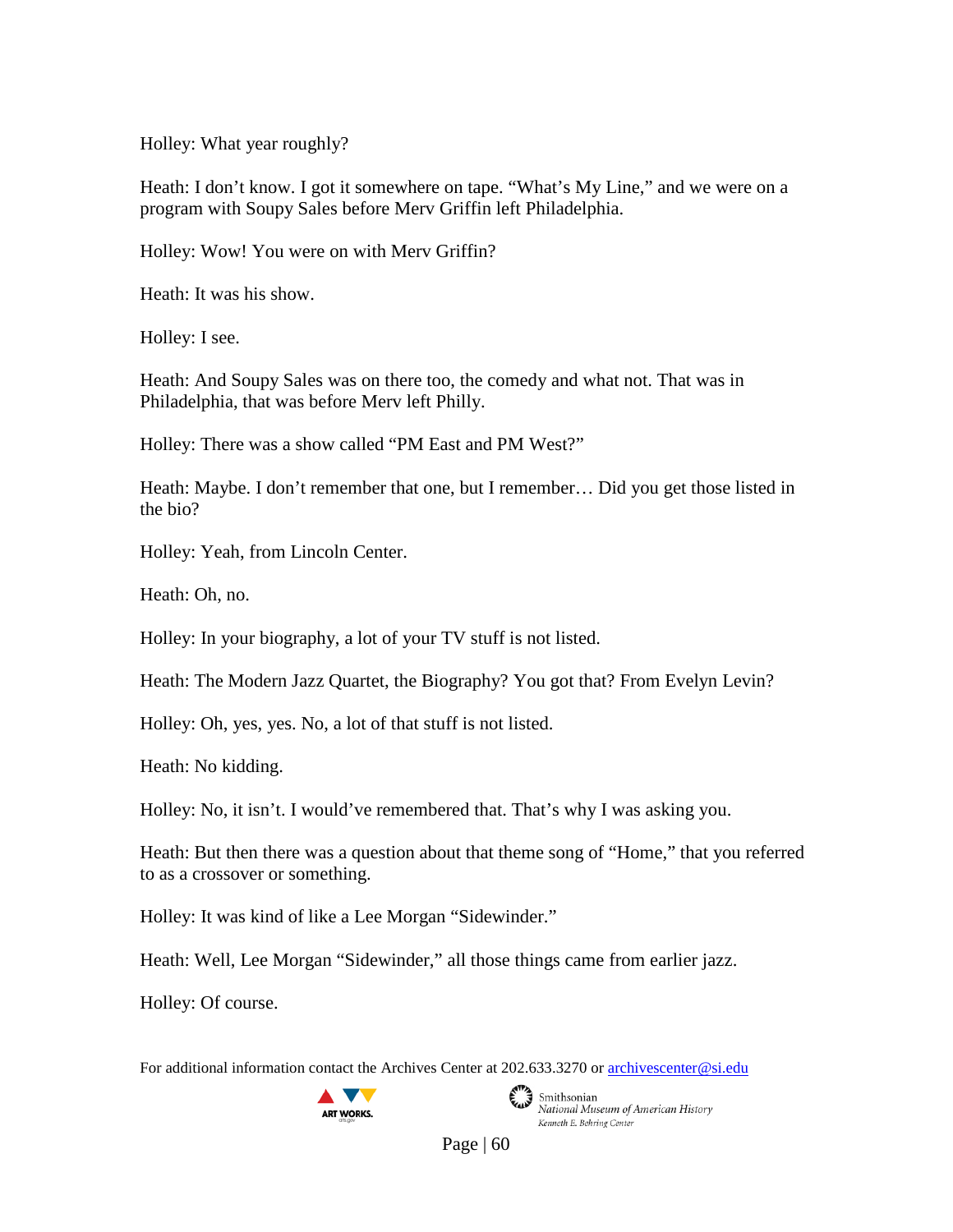Heath: So, it was utilized there in a composition that John wrote with that bass line in it. That's an old blues bass line. It was nothing new. It wasn't a John Lewis innovation. It was utilizing something that had gone on before. So, a lot of things like that, that may sound different and were used, that rhythm came before Lee Morgan was born [laughs].

Holley: Just for evocation, this composition, "Home," was adopted by the "Today Show" in 1966. It was used as a theme.

Heath: It was their theme. MJQ Publishing, which was a part of that…

Holley: Modern Jazz Society.

Heath: Society, the publishing company, boy we made some money that year just from those two minutes or whatever it was, forty seconds of that piece being played all over the country every morning. MJQ gave out some good checks for the two years or so. You'd be surprised what the royalties are...

Holley: Residuals.

Heath: Yeah, a nation-wide program like that. It's fantastic, the amount of money. So, MJQ Publishing, we gained a lot from that little [sings melody].

Holley: [laughs] You know the other program that's probably more well-known is the Ralph Gleason Jazz Causal series, at least this writer hopes that you guys reconsider because they can do wonders with restored material.

Heath: Yeah, but some of the sounds…

Holley: I'm telling you, the sound can be restored. They've done it already with Art Farmer's because they can re-digitalize all that stuff. They've got like fifteen of Ralph Gleason's tapes during that period out. They don't look anything like what you have.

Heath: But what they sent us wasn't acceptable. John didn't appreciate... But that little segment of "The Golden Striker," that was cool. Ralph was really one of our biggest fans. He was instrumental in getting us the cover picture by Bill Claxton on the Sunday supplement of the San Francisco Chronicle the first time we went out there.

Holley: Claxton shot that?

Heath: That was a Bill Claxton photo.

Holley: So, this was early 60s roughly, around that time?

For additional information contact the Archives Center at 202.633.3270 o[r archivescenter@si.edu](mailto:archivescenter@si.edu) Heath: Maybe that late, 50 something.





 $\epsilon$   $\rightarrow$  Smithsonian National Museum of American History Kenneth E. Behring Center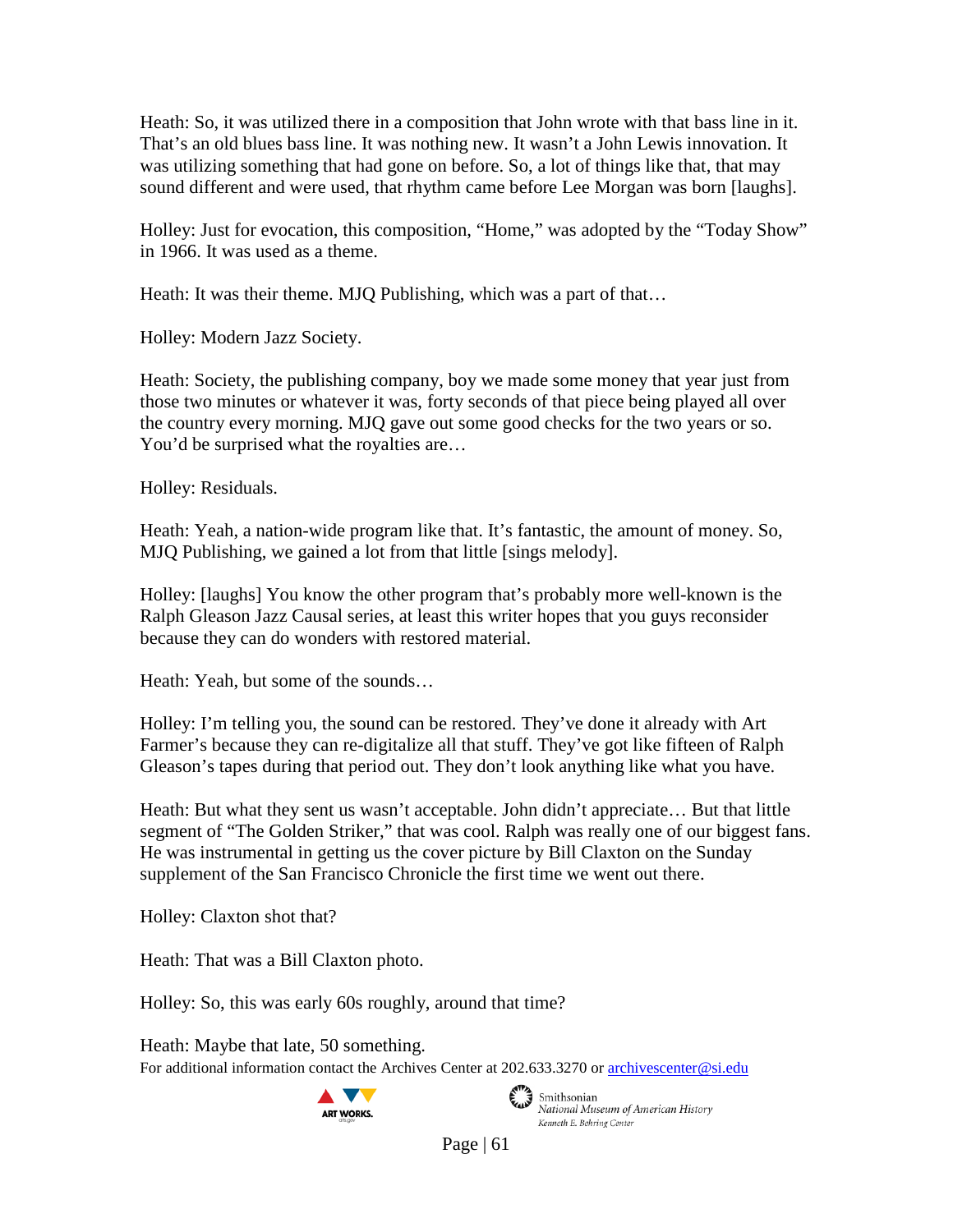Holley: We talked about "Home" and that was, what I called, a Lee Morgan "Sidewinder" kind of thing. The MJQ was a really unique band in the fact that it weathered a lot of the onslaught of the rock and roll and the R&B era. That leads me to what I consider to be a strange association with the Beatles. How did that come about? You recorded two recordings on their label [*Apple*]. I'm talking about the late 60s at this point.

Heath: The Beatles, before they were "The Beatles," we used to go through Europe and we'd see this big sign, "The Beatles Are Coming." We used to say, "What the hell is 'The Beatle'?" This was that great publicity stunt or great public relations promotion that was thought of by their manager [*Brian Epstein*]. But when we played the Festival Hall in England, at that time Annie Ross was living over there, she was back home and she'd married Sean Lynch, and they had a club together over there. We played Royal Festival Hall and there were black market tickets. Somebody had sold black market tickets and the thing was oversold. These young men from Liverpool weren't able to get in. After the concert, I went to a place that was crowded, an after hours, after the concert type place, and Annie Ross said you know there's some young men from Liverpool, they call themselves The Beatles and they tried to get into your concert, and they couldn't because there were black market tickets and it was oversold. I said, "Oh gee, if they had told me, there were certain seats put aside for the artists to have people admitted, a certain number of tickets for the concert." At that time, I realized that they were fans of ours. Then a few years later, they were the Beatles! And a friend of Monte Kay's, I'm not gonna be able to call his name now, but he had something to do with that record company. Boy, I wish I could think of that guy's name 'cause he lived in the Garden Spot of the world, and he died though. I can't recall his name. He was connected with that, and he got us on that label to do two albums.

Holley: The Apple label.

Heath: The Apple label. Ron somebody was his name. Jesus, it's gonna come in my head in a minute. He had an apartment in Lugano. The Garden Spot of the World in Switzerland? The Italian Alps?

Holley: The first album was *Under the Jasmine Tree*, which had some different music on it compared to what you guys used to play.

Heath: John wrote different stuff all the time. He was writing music. In the beginning, he used to carry his keyboard with him and we'd go out jamming, the three of us, somewhere after the concert. John Lewis would get a sandwich and go to his room and compose…

Holley: What kind of keyboard?

For additional information contact the Archives Center at 202.633.3270 o[r archivescenter@si.edu](mailto:archivescenter@si.edu)





 $\epsilon$   $\rightarrow$  Smithsonian National Museum of American History Kenneth E. Behring Center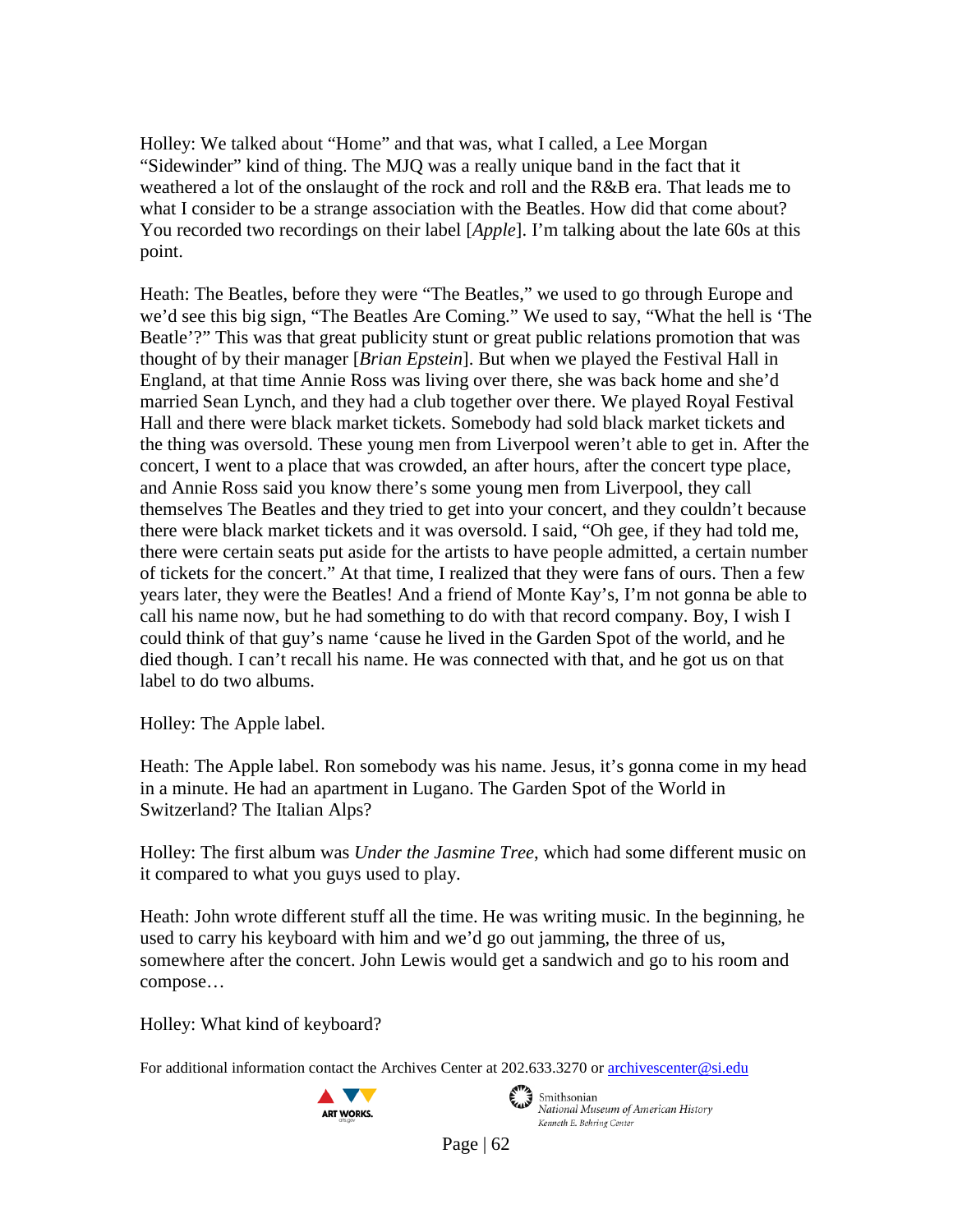Heath: Just a silent practice keyboard. He would compose and he would come up with a new piece in the middle of a tour, two new pieces, and call a rehearsal and give out the parts. "Jasmine Tree" was recorded on that album, but that was written years before for this US information film about the so-called blue people in the desert who dyed their clothes with this blue dye and got on their skin, these nomads. That and another piece was on this film. I think we recorded that later too. Might have been in the same album, but this music was written for…

Holley: "Under the Jasmine Tree" was part of the documentary?

Heath: Right, and so was this other theme. There was another theme on there that I can't recall the name of it. That music was written for that, and you know the story about the Shah of Iran.

## Holley: No, I don't.

Heath: Oh, we were invited to play at the State Department dinner when Richard Nixon was president. We weren't there just to entertain, we were invited to be guests at the dinner and then perform. So, we had this introduction, when the person introduces you to the president, "This is Mr. Percy Heath," and Nicky, Mr. Nixon says, "Oh yes, Mr. Heath," and he tells Agnew, "This is Mr. Percy Heath," and you're passed down this receiving line of protocol. We were in this little blue room and we stepped off this little stage at the end of the performance, we had ended it with the "Jasmine Tree," and the Shah was sitting there (in) the front row with all the dignitaries in line. We did our usual together bow in front of the stage, and the Shah went to John Lewis to ask him if that piece was written just for that occasion. John said, no that was written for so-and-so, so the Shah went from John to me to Jackson to Connie down the line congratulating us, so Nixon had to go behind him, and Agnew, so the whole protocol was reversed. Connie was bowing over and said, "You dig?" and I said, "Yeah, I dig." We became the receiving line. It was really a pretty funny occasion. Nixon had been briefed about us being known simply by our initials, so his introduction really broke us up because he says, "Tonight we our favored with the world famous Modern Jazz Quartet. To those of us in the know, they are simply known as the MJQs," with an "s" on the Q and boy, we just died [laughs]. But we were invited there so that was quite an honor, but June wouldn't go. She didn't like Mr. Nixon so she didn't go.

Holley: She had good foresight [laughs].

For additional information contact the Archives Center at 202.633.3270 o[r archivescenter@si.edu](mailto:archivescenter@si.edu) Heath: No, she just said, no I don't like him, I'm not going. We had been to the opening of the Kennedy Center because we were founding artists there, and I've been looking for the last thirty years trying to find out where our names are inscribed. It's supposed to be somewhere in the Kennedy Center as founding artists, but I haven't been able to find it. She went for that occasion to Teddy Kennedy's house for that dedication and the reception. She went to Bill Clinton, President Clinton, invited us to play at the…



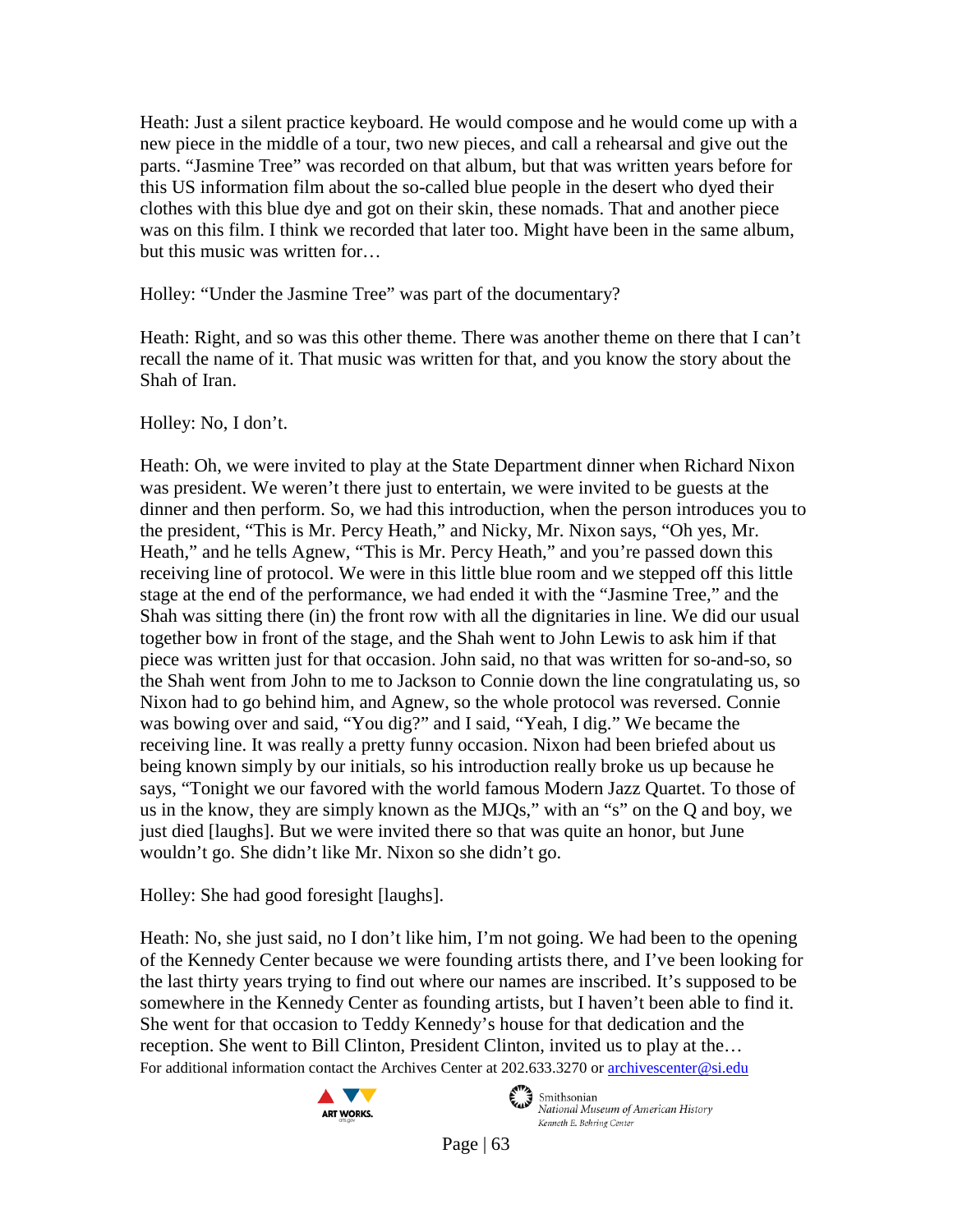Holley: You played for the king of Morocco?

Heath: Yes.

Holley: King Hassan, the II.

Heath: Hassan was there, and boy, his daughter was there with some jewels that you wouldn't believe. And his son, they are handsome kids…

Holley: This was in 1992, if I'm not mistaken.

Heath: Yes, just a year before he passed. He was supposed to get the Brothers to come to Morocco but he passed before…

Holley: Just to let you know, the tunes on with "The Blue Necklace," "Three Little Feelings"…

Heath: "The Blue Necklace" is the other one that was part of that score. "Three Little Feelings" was John Lewis's composition from way back, and I loved it. It was performed, too on his last appearance at the Lincoln Center by the Orchestra. It was touching, I'm telling you.

Holley: Yes, I was there. The other album *Space*, which I thought was interesting because this came out around the time of *2001: A Space Odyssey*. I always wondered, was there a connection?

Heath: No, "Space" I think was a part of that score...

Holley: Part of "Kemek"?

Heath: I think so.

Holley: Oh! Okay.

Heath: I think it was part of that score.

Holley: Now, for those of us who don't know, what was "Kemek"? And it's spelled K-E- $M-E-K$ .

Heath: E-K, was it?

Holley: Right.

For additional information contact the Archives Center at 202.633.3270 o[r archivescenter@si.edu](mailto:archivescenter@si.edu)





Smithsonian<br>National Museum of American History Kenneth E. Behring Center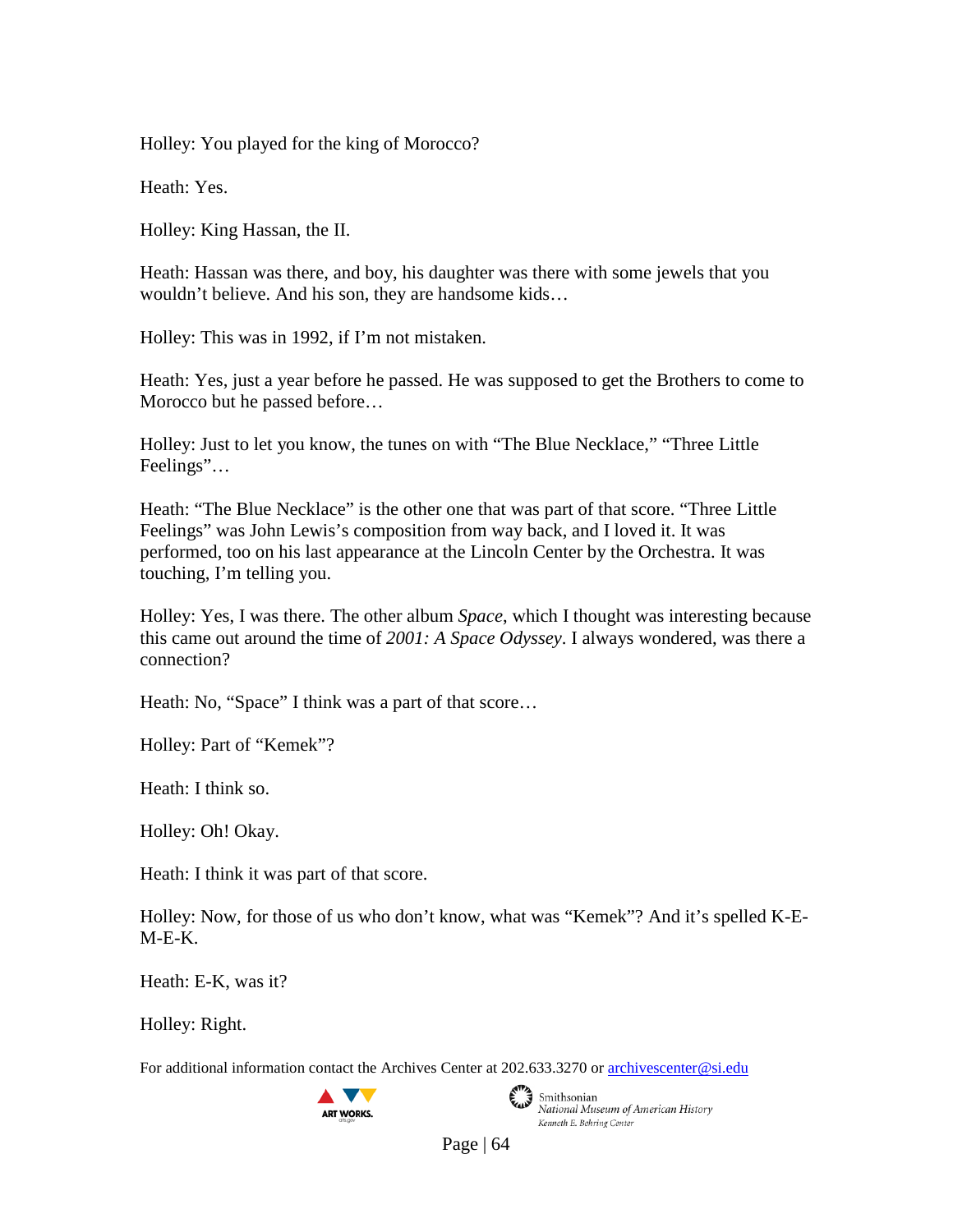Heath: It was a movie that we were doing the soundtrack for. The day that the film was finished, the director died or something, and it was never released. So, somebody died after we worked very hard on that melodrama. It was another one of those "who done its."

Holley: It was a psychological thing. Did it have kind of a, not an LSD angle, but something to do with psychotropic drugs?

Heath: I don't know. It was the first use of this so-called fishbowl eye [*lens*] that took the photograph from above, and it gave a certain illusion, dimension, like an overhead shot of this person going out of it. We never even did get to see the whole movie. It was completed, and the one piece that you referred to is "Plastic Dreams."

Holley: Actually no, I'm talking about "Space" with "Visitor from Venus," "Visitor from Mars"...

Heath: Oh, that wasn't part of that.

Holley: That was another part of the Apple.

Heath: That was just a part of, John Lewis wrote some pieces that were far out.

Holley: What I notice about this is two things, I think that was one of the first MJQ recordings where electric piano was used, and number two, the liner notes…

Heath: Was it electric piano or harpsichord?

Holley: It may have been the harpsichord. I'm sorry. On the liner notes, they seem to be the most political liner notes you guys have because there were anti-war feelings in the liner notes.

Heath: I don't know who did the notes, but when you engage somebody to do liner notes and their descriptions of the music are not necessarily the intent of the composer, it's another incident of trying to verbalize an intangible. You know what I mean? What label they put on it… I don't know. I do have the album here somewhere. You read all these notes, I probably never read the liner notes.

Holley: [laughs] What you were referring to is the soundtrack from *Kemek* turned out was *Plastic Dreams*, now you gotta tell me, what was the deal with the album cover? Who thought of that?

Heath: Who did it? Yeah, I don't know, some artist brought it in and it was approved.

For additional information contact the Archives Center at 202.633.3270 o[r archivescenter@si.edu](mailto:archivescenter@si.edu)



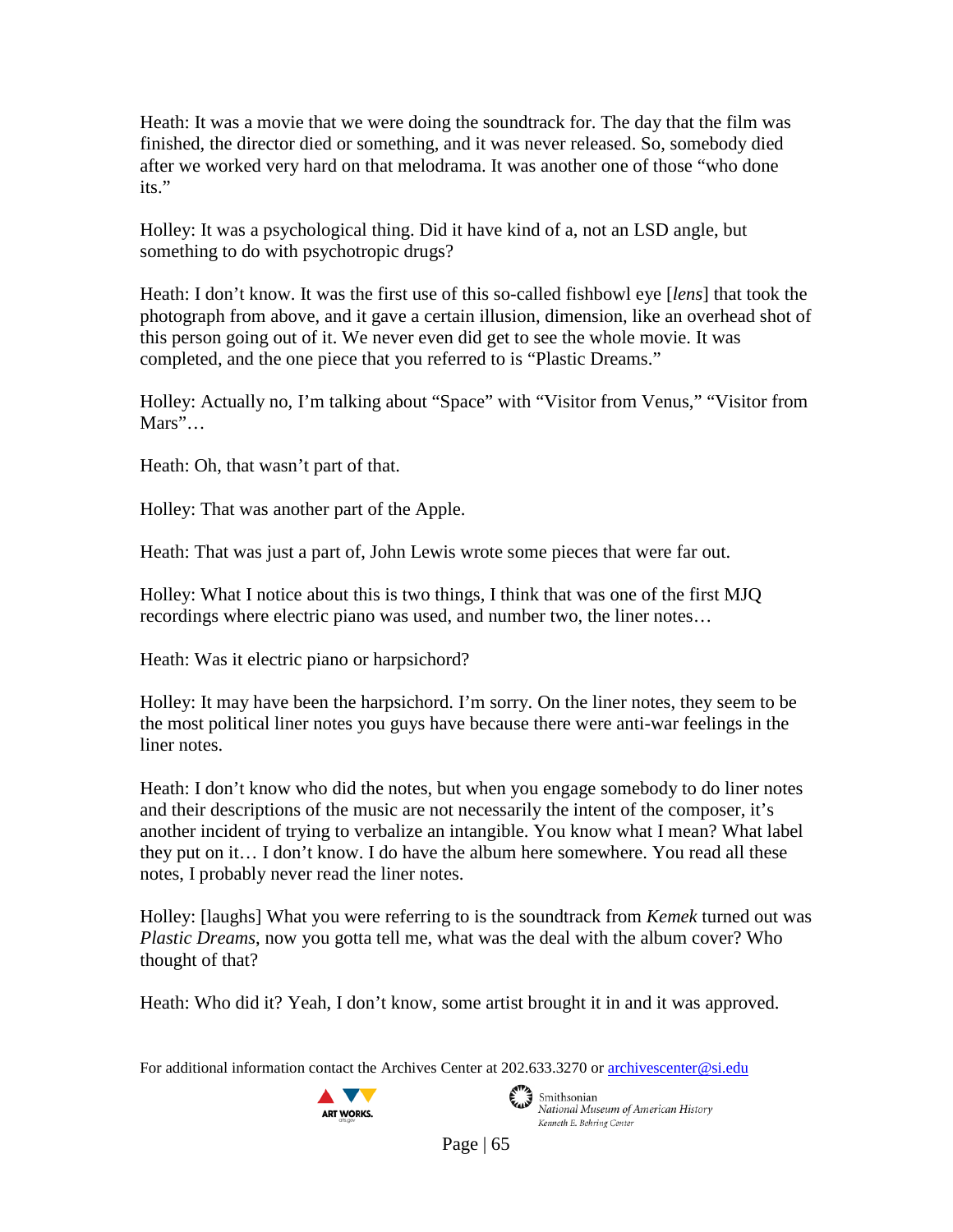Holley: And for those of us who can't see it, the liner notes or collage of a nude woman with…

Heath: Well, not exactly nude. It's an artistic interpretation. It had some phony breasts there, which was "Plastic Dreams." It just went with the (title?).

Holley: Not something you would expect from the composed Modern Jazz Quartet [laughs].

Heath: Well, the album cover, I forget who did it, but it was an artist's concept of "Plastic Dreams," which was accepted. It was a little risqué, but we are human beings and we're not above…life. What is that on the other album cover, *Jasmine Tree*? That's a serpent of some kind. I don't know if it had anything to do with the music. There's another album cover there wit a slice of bread. So, album covers are artistic…

Holley: Open to interpretation.

Heath: [Laughs] Yeah, artistic, whatever the artist deems appropriate.

[End of disc 4]

Holley: This is tape number three of the Percy Heath interview for the Smithsonian Jazz Oral History project. My name is Eugene Holley. The engineer is Sven Abow. We're here at the great home of Mr. Percy Heath in Montauk, New York, July 23, 2001.

Heath: The modest home. The modest home in paradise.

Holley: Right, coming down to the home stretch. Mr. Heath, the MJQ, in addition to being four great musicians, you guys actually had distinct non-musical duties in the group. Describe what they were, and describe what yours was.

For additional information contact the Archives Center at 202.633.3270 o[r archivescenter@si.edu](mailto:archivescenter@si.edu) Heath: In the formation of the Modern Jazz Society Inc. and then the formation of the Quartet as an entity of that along with the publishing company and proposed presenting of concerts and other artists, within the Quartet it was asked why was John Lewis the musical director. It was John Lewis's concept of the music, which was the Modern Jazz Quartet and as such, he was the musical director. However, some contributions of some of the compositions in the repertoire were compositions of Milt Jackson, and he also rearranged "The Watergate Blues," which was my composition. In general, in fact, all of the music was arranged at least, even Milt Jackson's so-called composition, his musical lines that he wrote on the vibraharp, which were single note lines, generally. The harmonic part sometimes was supplied by John Lewis and in other cases on Milt Jackson's albums, it was supplied by Jimmy Heath, who arranged compositions on several of Milt Jackson's albums. So, that was John's job, musical director, composer and author. He also did most of the announcements. They were split up at concerts between



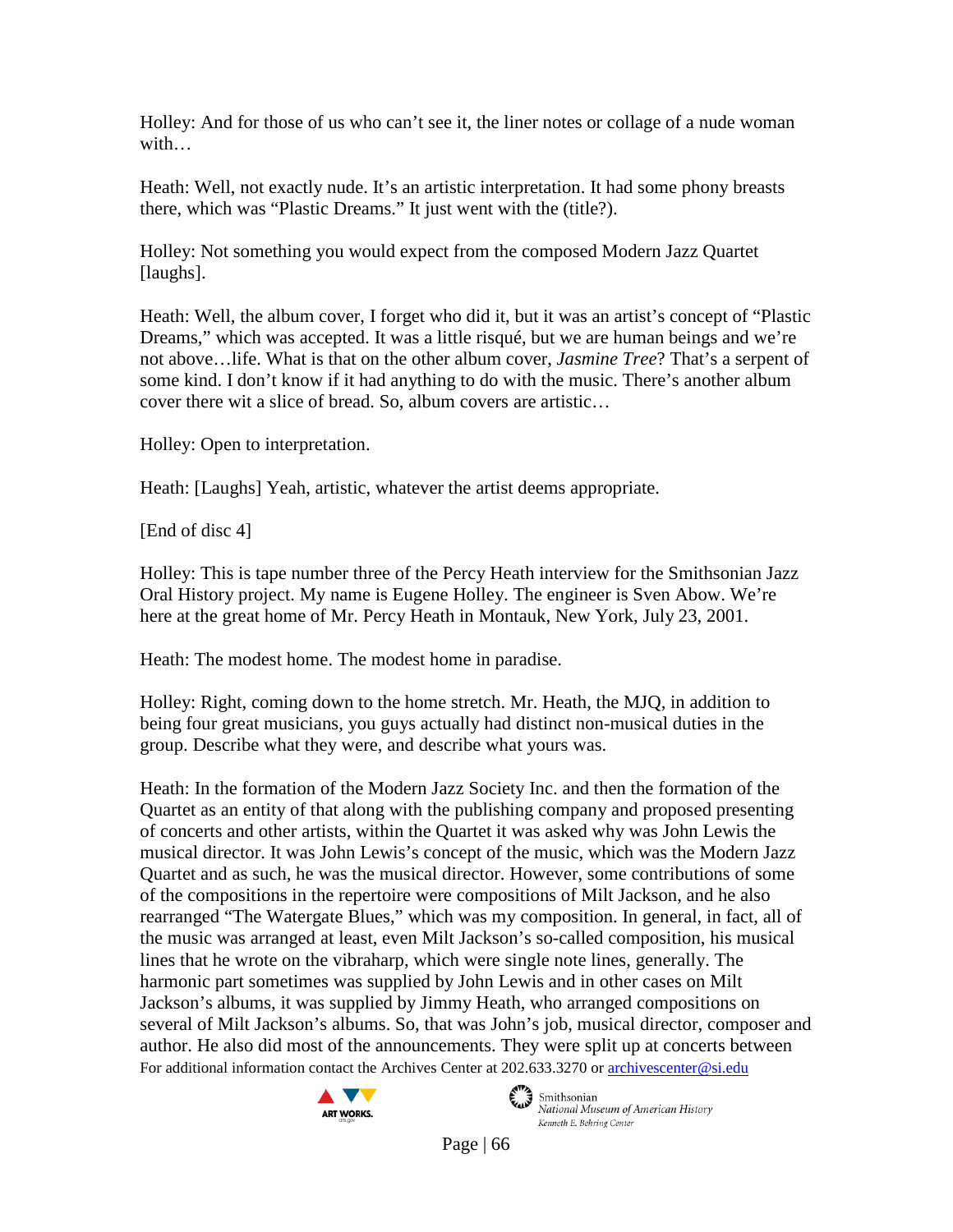he and Milt. Connie Kay was dubbed the "Minister of Transport" by W. Talbot in England because Connie used to arrange the tickets and hotel reservations, which is another part of the story of pioneering that I'll add on to after I explain these different positions. My position at that time, and for the first twenty-two years without interruption, was to collect the money in every country and pay the salaries and do the banking. I was the "Minister of Finance" in that respect, to quote W. Talbot's description of Connie's job. Milt Jackson was supposed to be sort of public relations. He would do interviews, and we found that Jackson most of the time was talking about Jackson on these interviews, so we had to throw in a few words about the Quartet most of the time. Milt was like that. By us growing out of the Milt Jackson Quartet, he never really realized that it was not still the Milt Jackson Quartet, but that was forgivable because of the great artist he was and most of the improvisation, even though it was underlined by John Lewis's accompaniment, single note line or whatever, the one fed off of the other. That was the integral part of the Quartet. That's the four members' responsibilities as a partnership. Of course, later on, I was relieved of the duties of taking care of the money 'cause I turned that over to Milt's wife, Sandra, and she took care of all that bookkeeping and stuff that I had to do for all those years, which was quite a relief. I could just be the bass player again. The construction of the Quartet with those jobs, it sort of justified the equal pay and the partnership that evolved, which was quite unique at the time. I think the Glen Gray Casa Loma Orchestra was also like a partnership, and Glen Gray's name was just out there, but it acted as a corporate entity too.

Holley: I think the only thing that's more astounding than your tenure with the Modern Jazz Quartet is the fact that you only record, if I'm not mistaken, there's only one of your own compositions that you recorded with the Modern Jazz Quartet, "The Watergate Blues." When did you write that?

Heath: I was really annoyed about all this business about scandal and whatnot in the presidency at that time and the denial of being implicated, which all led to the downfall of President Nixon. It was really something that they did in Washington anyhow, spying on each other. Politics is a dirty game. At that time, it was so much emphasis put on this little case of spying and the cost of the presidency and a lot of other scandal that came out at that time. My exasperation when Mr. Ford pardoned Mr. Nixon, it was really upsetting to me that all this so-called crime could be made, in one stroke of a pen, forgotten. Some of the lyrics to it are quite profound. There's not just the melody, which was a little different and became popular for the Heath Brothers repertoire. The Quartet had a TV show in Boston on which Mr. Ehrlichman had just gotten out of jail for his participation…

Holley: The Quartet was on a TV show?

Heath: On a TV show that he was on in Boston, and I had the audacity to give Mr. Ehrlichman a copy. Was it Ehrlichman or the other guy?

For additional information contact the Archives Center at 202.633.3270 o[r archivescenter@si.edu](mailto:archivescenter@si.edu)



 $\epsilon$   $\rightarrow$  Smithsonian National Museum of American History Kenneth E. Behring Center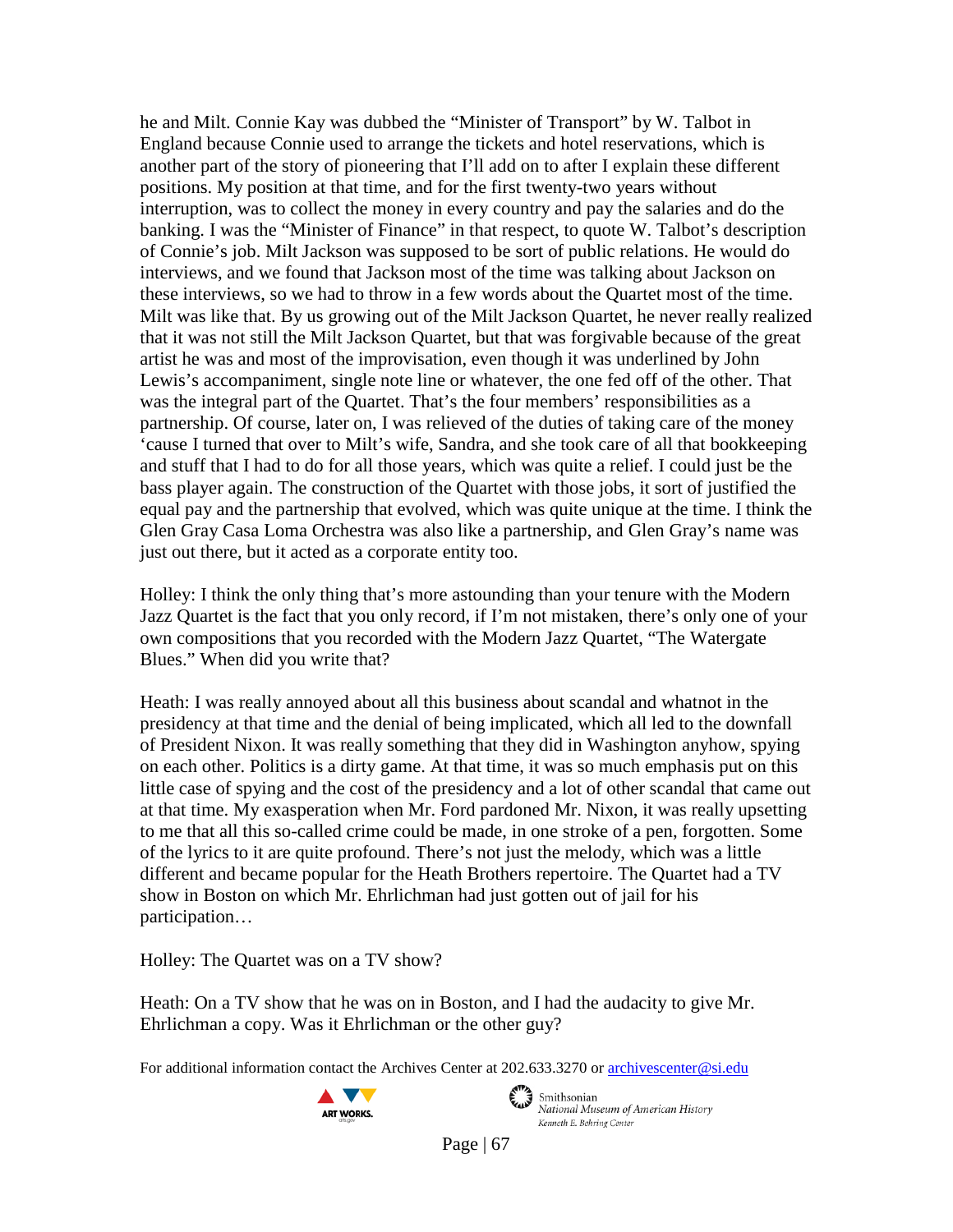Holley: Halderman?

Heath: No, it was Ehrlichman. He got out of jail and we were on the same TV show in Boston, and I said, "Here John, if you record this we'll both get rich," and I handed him a copy of it [laughs]. I don't think he liked it very much, but there's some words in there, "On the next election day/It's Mr. Ford who will have to pay/because of something with the Watergate Blues," so he was not reelected. A lot of people didn't think he should've pardoned Mr. Nixon after all that expose. But there are some very clever words there that match the rhythm of the melody. Like my father used to say, "They're a bunch of educated fools," and one of the verses says, "They read an awful lot of books and spent a lot of time in school…" something about crooks, and then the other line says, "They're a bunch of educated fools" with the melody. These words just came to me, I haven't seen it in a long time, but it's not bad. There are about six different verses of that.

Holley: The other group that you were involved with was, of course, the Heath Brothers, and just give me kind of an origin. You've always played with your brothers. Tell me how the group came together and what were your high points of the group?

Heath: Well, we got together when the Quartet broke up and I had an opportunity to join my brothers in a group. 'Cause, Jesus, 22 years I had devoted to this music and all of a sudden, the group is no more. I said, "I have to make the best of it," and now I have a chance to get together with my brothers, who were successful in their own right doing other things. We had been associated on several records, one of Tootie's and three or four of Jimmy's albums, the brothers had come together and played on. You know the one of Tootie's that's called *Kwanzaa*?

Holley: Mid-70s, I believe.

Heath: Yeah, so anyhow, we had been associated together on recordings, but now we had the chance to play together in a group. I don't know, I might have been instrumental in securing this contract with Columbia, and we did four albums for them, which were really good albums. I hope they come out again sometime.

Holley: I don't mean to cut you off, but I wanna get to the point about Strata East. I don't really remember the Strata East one. The early members of the band were Stanley Cowell, Tony Purrone…

For additional information contact the Archives Center at 202.633.3270 o[r archivescenter@si.edu](mailto:archivescenter@si.edu) Heath: Yeah, it was a quartet at first. In fact, the first time the Heath Brothers played, we played in Pescara, just the three of us. No piano. That was on a festival in (Pescara). We were booked as the Heath Brothers, and we played just the three of us. Then we had the opportunity to record on Strata East label, which was like a musician-owned label. I have a copy of it, I'll show you there. It's a picture of our mother and father that's in my studio that's on the album cover, and it's called *Marchin' On,* with them in their Elks uniforms. They both had passed by the time we got to play together, but they were very proud of us





 $\epsilon$   $\rightarrow$  Smithsonian National Museum of American History Kenneth E. Behring Center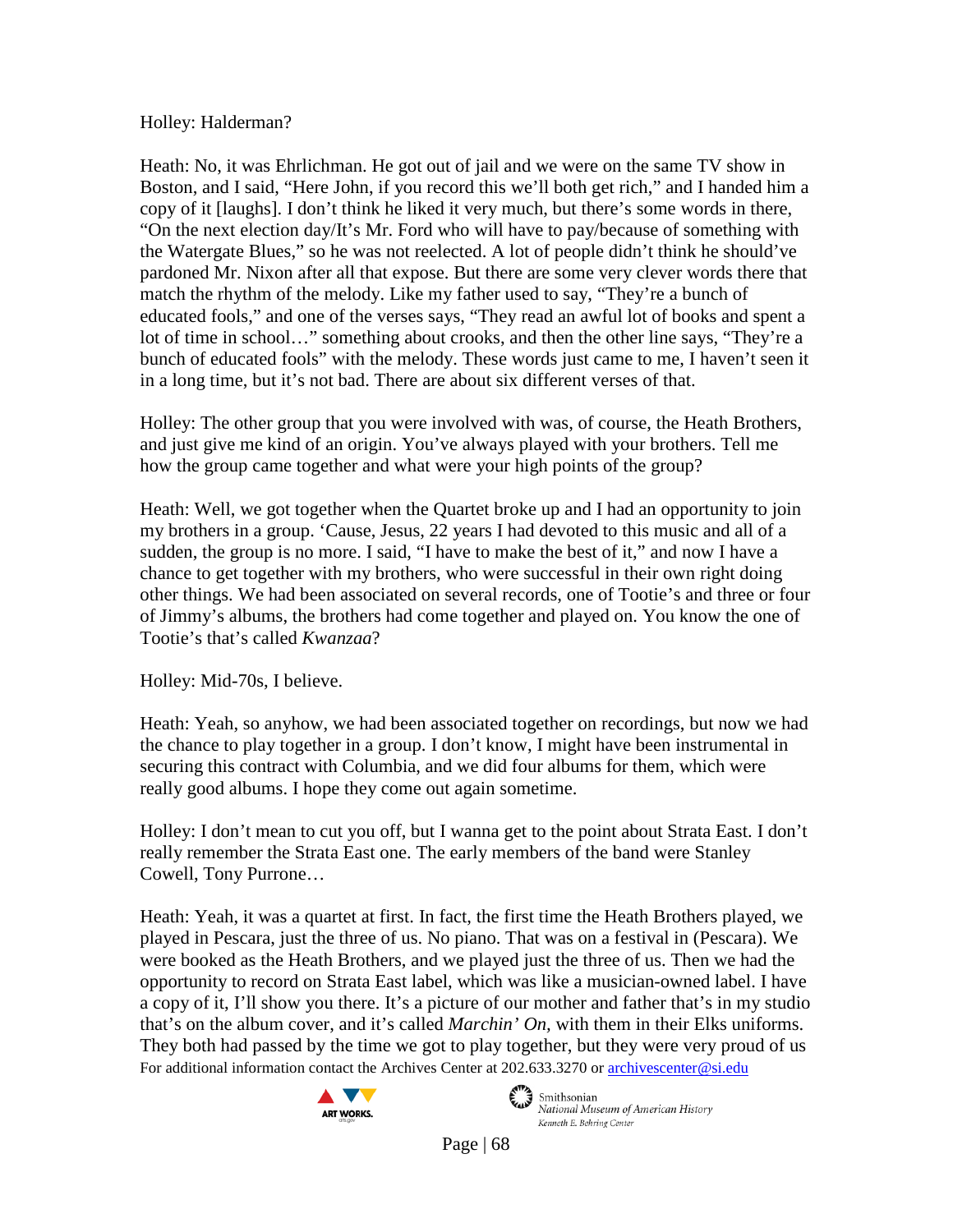individually. When Tootie was with Lester Young in Philly, Pop would go up and brag about, "that's my boy!" My father was really proud of us, especially when Lt. Heath came home, and soldiers would pop into attention and salute me from across the street. He had great pride in that achievement, so throughout our whole life, they were really beautiful people, my parents. Exceptional. Like I said earlier, we had the support of them in our musical careers that other families didn't give to their siblings that wanted to pursue a jazz career. That opportunity came for us to be together, and we put out that one record. I think we only printed 2,000, but I got a copy of a CD that somebody else put out recently. It's been put out on CD now, and in Japan somebody picked it up. But that initial album, on one complete side was the suite that Jimmy wrote for Billy Higgins called "Smilin' Billy." It had several movements, and with the joining of Stanley Cowell, who was the president and part owner of that label, Strata East, he played the kalimba. He had a couple of octaves of keys on it. Have you heard that album? Stanley played the kalimba very melodically, and he had his own tuning. Stanley Cowell is a remarkable pianist, too and a professor also for all these years at Lehman College up there. The Brothers are gonna go down there to Baltimore or somewhere he presents…

Holley: Prince George's Community College?

Heath: He presents concerts down there. The Brothers are going down there, and we're gonna be joined by Stanley on piano for that occasion. The Heath Brothers Quartet, I've given you some posters to show where we appeared in several places. And like I said before, as soon as we got to going good with the Heath Brothers and those four albums out on Columbia and the two on Island, we were just going good, it takes time to build and organization, then…

# Holley: Then MJQ reforms.

Heath: Here comes Jackson back and we did another ten years. Now we're together. On many occasions now that's the only jobs I'm taking outside of two individual jobs that I had, the one with John Lewis at Lincoln Center and a couple with Cedar Walton and Curtis Fuller and the all-star group with Lou Hayes on drums, I made a few gigs with them. Otherwise, I'm doing something out here in Montauk with Hal McKusick a couple of times a year and more local. With this organization that I'm the president of, the Montauk Artists' Association, we acquired the train station out here in Montauk as a depot gallery, and we're in the midst of a fundraiser the  $3<sup>rd</sup>$  and  $4<sup>th</sup>$  of August at the clubhouse of the golf course out here, the Downs in Montauk.

Holley: You're being very modest, but this is the first Montauk Jazz Festival and there's a tribute to you.

Heath: That's okay, but the purpose is to rehabilitate the upstairs of the train station. It's called a "community arts center."

For additional information contact the Archives Center at 202.633.3270 o[r archivescenter@si.edu](mailto:archivescenter@si.edu)



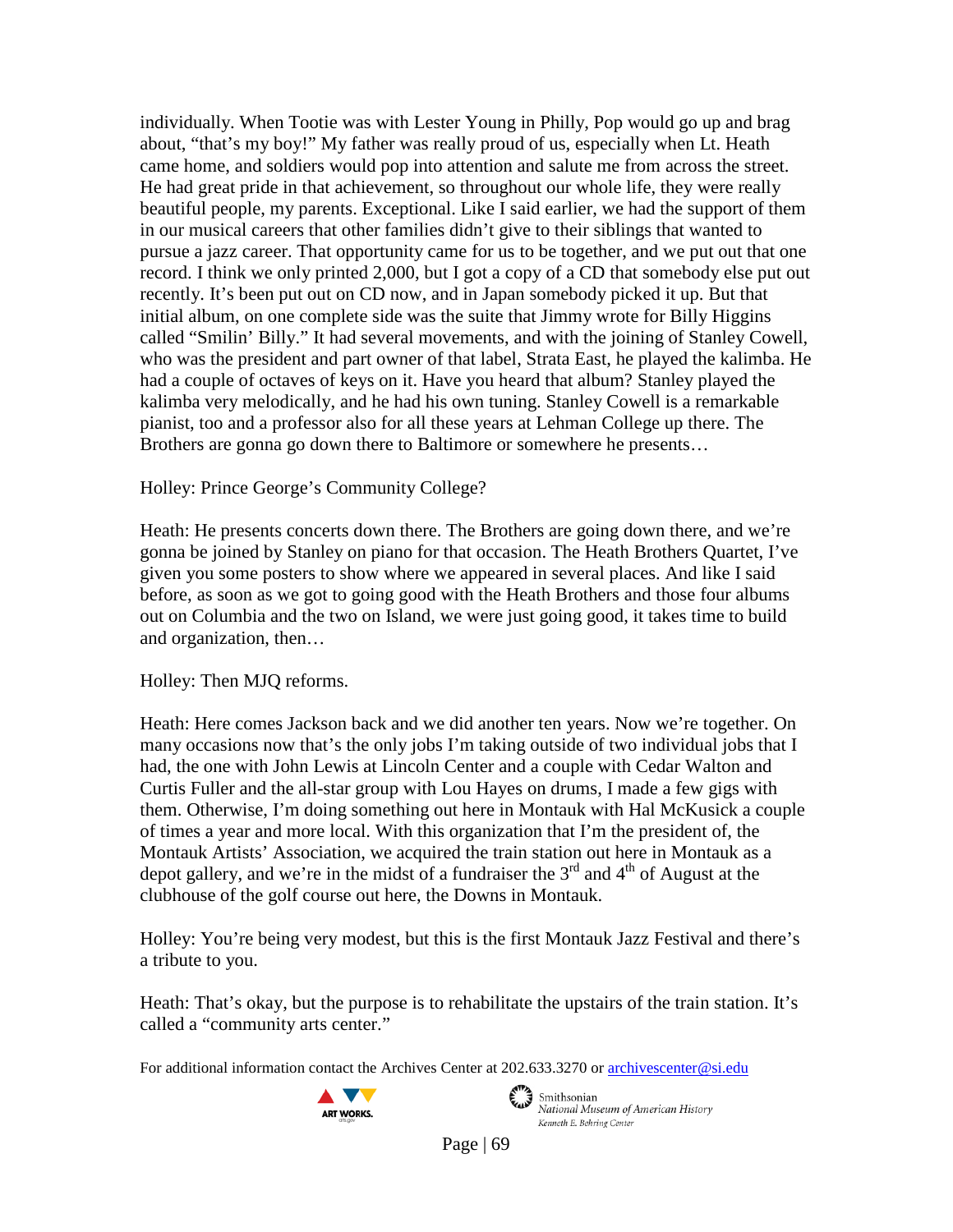Holley: And it's happening on August  $3<sup>rd</sup>$  and  $4<sup>th</sup>$ .

Heath: Yeah, of this year, but so far we haven't raised that much of the \$200,000 necessary to rehabilitate because we're gonna have to put a new staircase. I'm sorry you don't have time to go by the station. It's a beautiful gallery downstairs, which used to be the waiting room of the Long Island Railroad Station, and they've given us a five year lease with an honorary dollar a year leases courtesy of a good friend of mine who was the head of the MTA, the Metropolitan Transportation Authority, E. Virgil Conway. We got the station, so that's what this festival is all about. That's another hat I'm wearing out here in Montauk as president of that organization, and I'm retired, you know, so I'm only on tour with the Brothers [laughs].

Holley: Just a couple more questions and that's it. And again, thank you for this great history.

Heath: Listen, I rap on and on and on, and I crossed over some of your questions. I apologize for that.

Holley: No, that's okay. I could go on and on about my favorite MJQ recordings, the European concert collaboration and so forth, what is your favorite MJQ recording and why?

For additional information contact the Archives Center at 202.633.3270 o[r archivescenter@si.edu](mailto:archivescenter@si.edu) Heath: Yeah right [chuckles]. What do we got, fifty albums? I should have a favorite out of that? I don't have the slightest idea of what would be my favorite. My favorite is the one I made the least mistakes on [laughs]. No, I'm just teasing, but there are some things that I'd rather not hear again, certain parts. Like they said at the time of the release, [there] were insignificant errors on my part, which didn't completely destroy the whole composition. When you're trying to improvise and do something different on the same compositions that you play every night, like "Django" and "Bags' Groove," we played every concert as encores, if not part of the program, for I couldn't begin to say how many thousands of concerts we played. Those two compositions were mandatory, like "A-Train" for Duke Ellington, if he didn't play "A-Train" or later "Satin Doll," you could've stayed home 'cause those were the things people wanted to hear. In order to play something different on those every time, one must take a chance. On some of the recordings, the professionalism is to be able to make a mistake and turn it into something, which comes with experience. Some of the young people may hesitate to be adventurous. Not so much on recordings, but on live performances, they should not hesitate to try something else that they hear in their head that might not come out that way with their fingers. This is the trick or what to try to seek with improvising, to be able to make a mistake and, like we used to say, "Like an artist, smear it over." Jackson could do that. Jackson could hit one of those cracks, two notes accidentally, and turn it into something [snaps fingers] instantaneously, which come with years of trying. If you restrict yourself to play only what you know and what you've practiced or what you ran over, the instantaneous revelation of a musical idea, which comes while you're playing, it's a



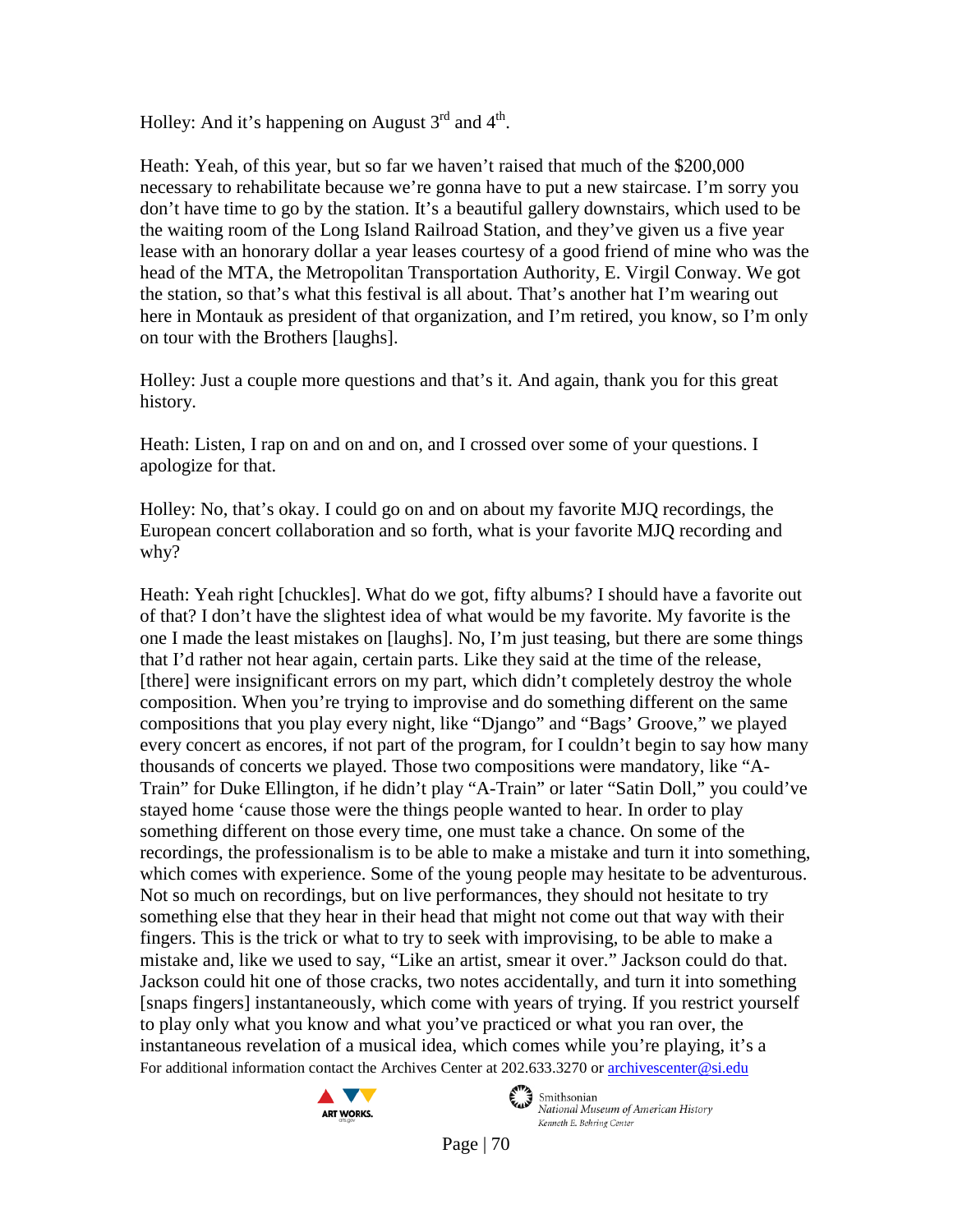beautiful thing to make it say what you heard. You hear all this music before you play it actually. It's in your head before it comes to your fingers or in your chops. That's what made people like Charlie Parker and Milt Jackson, the other great improvisers, the command of being able to hear it and do it. For the Quartet, every night, if we played the same compositions on a program, the tempo that it's in that night dictates the ideas and the feeling of a piece at that time, just a slight change of tempo. Something John Lewis would do would throw Milt Jackson into doing something else, it's really a beautiful thing to be part of and I was really fortunate to be in that, just as I feel now with my brothers. Tootie is [a] really phenomenal drummer, and I played all the drummers in jazz. I'm very comfortable with Tootie. He has that feeling and the ability to do whatever he thinks at the moment, too. And Jimmy too, but Jimmy is not as adventurous as he could be 'cause we tried to get Jimmy to play just the three of us and he's used to having either the guitar or the piano. He feels more comfortable with that. Like how you asked about Tony Purrone, who was involved in the Quintet for a long time. And we had uniforms like the MJQ, we had our little Cardin look-alikes and presented it that way, but now with this looser organization as far as no-uniforms, we come sharp but different. But I'm having a lot of fun with them, and we're gonna have a lot of fun on this tribute to me. It'll be the first time the Brothers played out here in a long time. I'm sorry you won't be around for that. Bob Berg has consented to do it, and Chico Hamilton and his Euphoria, his latest group, and Eddie Locke and his group, and Jerry Sokolov and his group, and the Trio, it's gonna be quite a long day of events. I hope it raises some money to rehabilitate that train [station], so we can have the workshops upstairs and the photo lab for kids. It's a project in progress. That's about what I'm doing now.

Holley: Final question, will there ever be a Percy Heath album? You've never recorded as a leader, and at this stage of the game, I think that's a fair question.

Heath: I don't know about a Percy Heath album. Those Heath Brothers' albums are a collaboration. I have about ten compositions of mine. Maybe, one day. After the duets at the Lincoln Center with Jeb Patton, did you go to those?

Holley: I was out of town. I heard they were good though.

Heath: I was a little reluctant to do it in the first place, just me and a piano player? What the heck am I gonna do for two hours? But it turned out to be allright, so it's possible that if some recording company wants to…

Holley: I think we can get some people interested [laughs].

For additional information contact the Archives Center at 202.633.3270 o[r archivescenter@si.edu](mailto:archivescenter@si.edu) Heath: Yeah, well we'll see. It would take me quite a while to get enough together. I'd hate to have an album of repetitive licks. We'll see if we can get it together. There's a suite that I wrote on the passing of my father that has three movements to it. We did a couple of them separately on some of the Heath Brothers' albums, but never as a suite. So now that I'm the survivor of the Modern Jazz Quartet, so many thoughts when I listen to





 $\epsilon$   $\rightarrow$  Smithsonian National Museum of American History Kenneth E. Behring Center